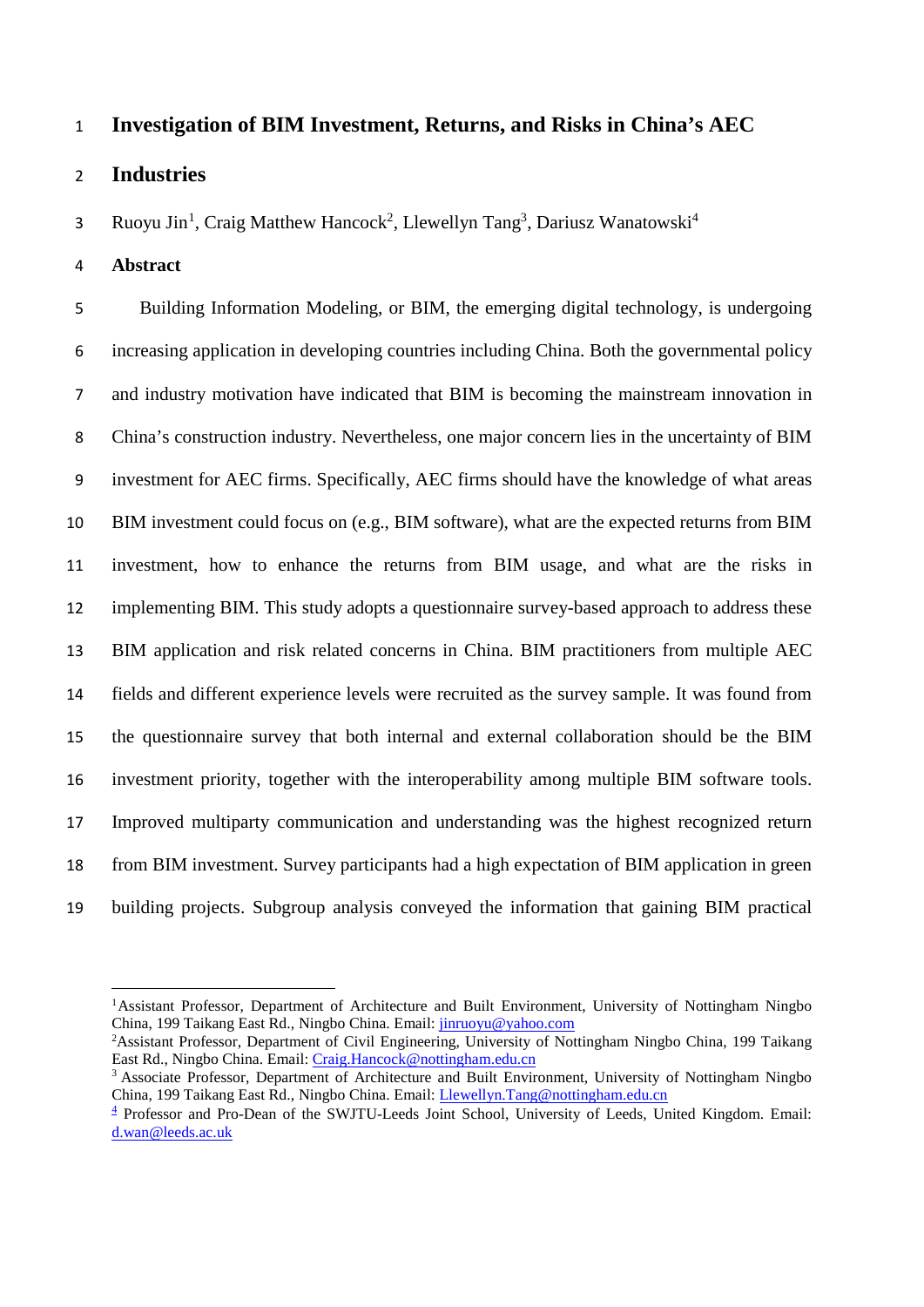experience would provide professionals with more confidence on returns from BIM adoption in enhancing communication and understanding. Compared to survey participants from other professions, architects tended to have more conservative views on BIM's impact on marketing their work, project planning, and recruiting/retaining employees. The findings from this empirical study provide an overview of BIM investment, return, and implementation-related risks for AEC professionals at different stages or levels of BIM practice, as well as suggestions for relevant public authorities when developing BIM guidelines (e.g., BIM applications in prefabrication construction). As an extension of existing BIM implementation related studies in developed countries, this study provides insights of BIM practical experience and associated risks in China adopting a holistic approach by summarizing the perceptions from AEC professionals across disciplines and experience levels. The knowledge gained from this study could be further applied in other developing countries where the application of information technology is gaining the growth in AEC projects.

**CE Database subject headings:**

**Author Keywords:** Building information modeling; Collaboration; Interoperability;

Returns; Risks; Green building; AEC Industries; China.

## **Introduction**

 Building Information Modeling (BIM), as defined by Eastman et al (2011), is one of the most promising developments in the architectural, engineering, and construction (AEC) industries with the digital construction of accurate virtual models. China, the country accounting for nearly half of Asia-Pacific AEC industry revenue as reported by Marketline (2014), is experiencing the increasing demand on BIM usage in the years to come. Starting in 2011, China's national BIM policy was announced by the State Ministry of Housing and Urban-Rural Construction (SMHURC, 2011) aiming to establish relevant standards in the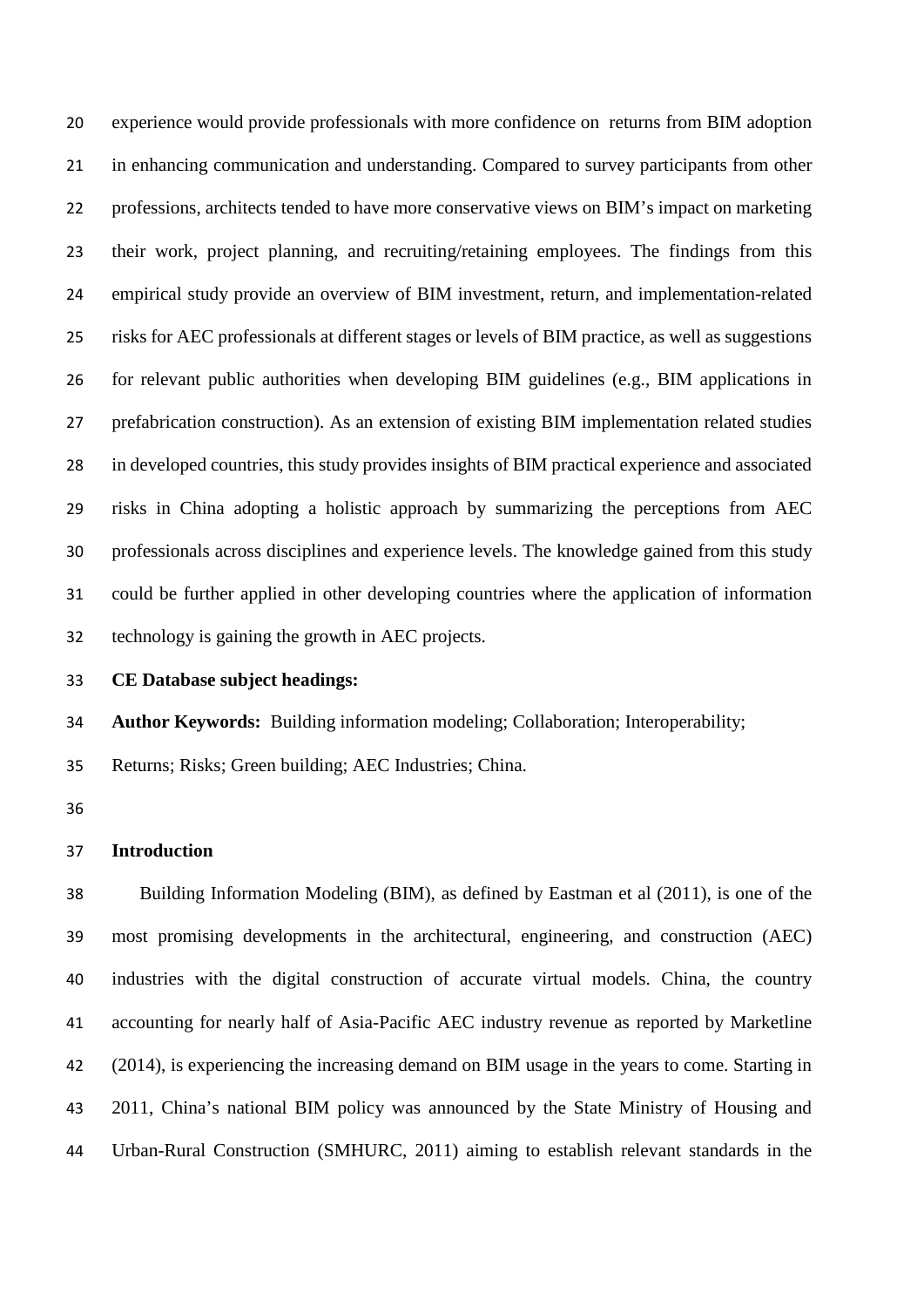follow-up years. A more detailed strategic plan was released from SMHURC(2013) in another proposal on BIM application that by 2016, government-invested projects over 20,000 square meters (215,278 square feet) and green building in the provincial level should adopt BIM in both design and construction. By 2020, the industry guidelines for BIM application and public standards should be well-established. The effects of isomorphic pressures from governmental bodies, regulatory agencies, or industry associations on project-level BIM adoption in China was studied by Cao et al. (2014). However, there is still limited research on Chinese BIM practitioners' perceptions on how the BIM adoption would affect the whole AEC market crossing fields.

 Along with the public authorities' movement on demanding BIM applications, AEC professionals' status of BIM implementation in mainland China was also investigated in earlier studies including China Construction Industry Association (CCIA, 2013), Shenzhen Exploration & Design Association (SZEDA, 2013), and Jin et al. (2015). Although there are still limited regions in China with developed BIM standards, and BIM applications during the project delivery process may still be limited to the design stage, the trend of AEC firms in China towards BIM-equipped digitalization can be foreseen from the state-of-the-art policies and visions released from public authorities and the spreading involvement of BIM in China's construction projects. For example, Shanghai Municipal People's Government (2014) announced the strategic objectives of BIM implementation highlighting that industry standards to enable the BIM implementation in Shanghai's AEC projects should be available by the end of 2016, and government-invested projects must adopt BIM starting from 2017. Internationally, a review of previous research on BIM benefits, practice status, policy development, and challenges revealed that these studies mostly focused on BIM application in specialty areas (e.g., electrical construction in Hanna et al., 2014), with research-involved participants from certain technical fields (e.g., consultants and researchers in Won et al., 2013), or targeting on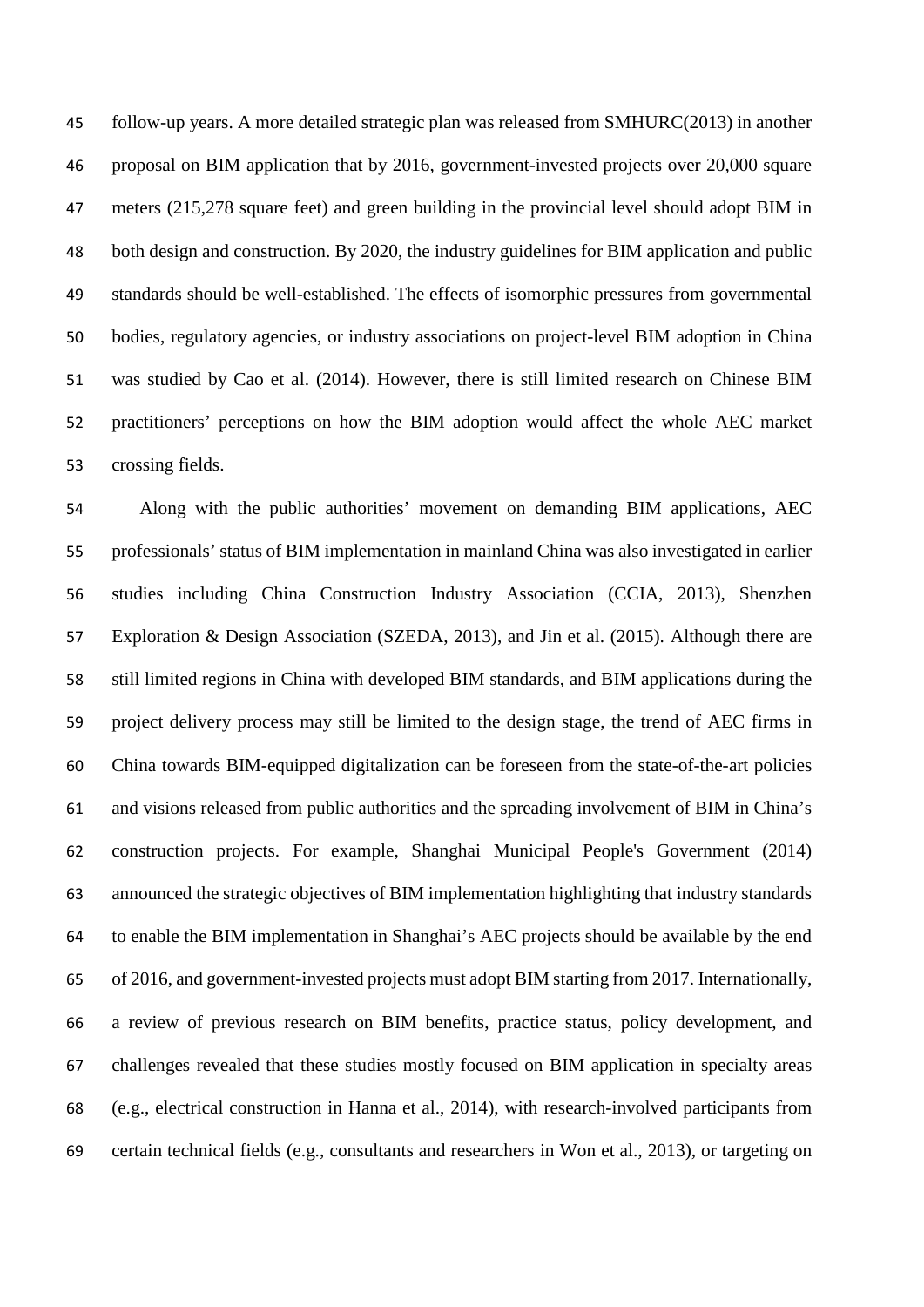project construction stage (e.g., Cao et al., 2014; Francom et al. 2015). So far relevant empirical studies (e.g., Eadie et al., 2013) that recruited survey participants from multiple AEC disciplines are still not sufficient for the purpose of gaining a more holistic picture of BIM implementation-associated issues such as risks, returns from investments, and strategies.

 In order to keep self-competitiveness in the bidding market, AEC firms in China have started or planned to start BIM applications in their projects. The start and update of BIM- involved work would require initial cost and effort in not only relevant software and hardware, but also in technical, management, human resources, and other aspects. For those industry practitioners, either currently adopting BIM, or planning to invest in BIM for their future projects, there is a need to understand what are the key investment priorities in BIM, what could be the associated risks once starting BIM usage, and how to enhance the returns from BIM, as these issues would affect the decision making in BIM investment. AEC firms and professionals from different fields, such as architecture, multiple engineering fields, consultants, and others may work in a collaborative environment once BIM is adopted as the communication platform in the project delivery process. AEC professionals working on the same project may be at different levels of BIM proficiency. It is not clear whether the perceptions of BIM investment and return related issues would vary depending on job profession or BIM proficiency level.

Extending from previous BIM-implementation-related studies in developed countries

(e.g., Eadie et al., 2013; Hanna et al., 2014; Francom and El Asmar, 2015), this

questionnaire-based study focuses on investigating the perceptions of BIM practitioners

towards the BIM investment, returns from BIM investment, ways to improve the return from

BIM applications, and risks in implementing BIM in China. The survey pool is divided into

subgroups according to their profession and BIM proficiency level as defined by Jin et al.

(2017). Potential subgroup differences are explored to analyze whether the perceptions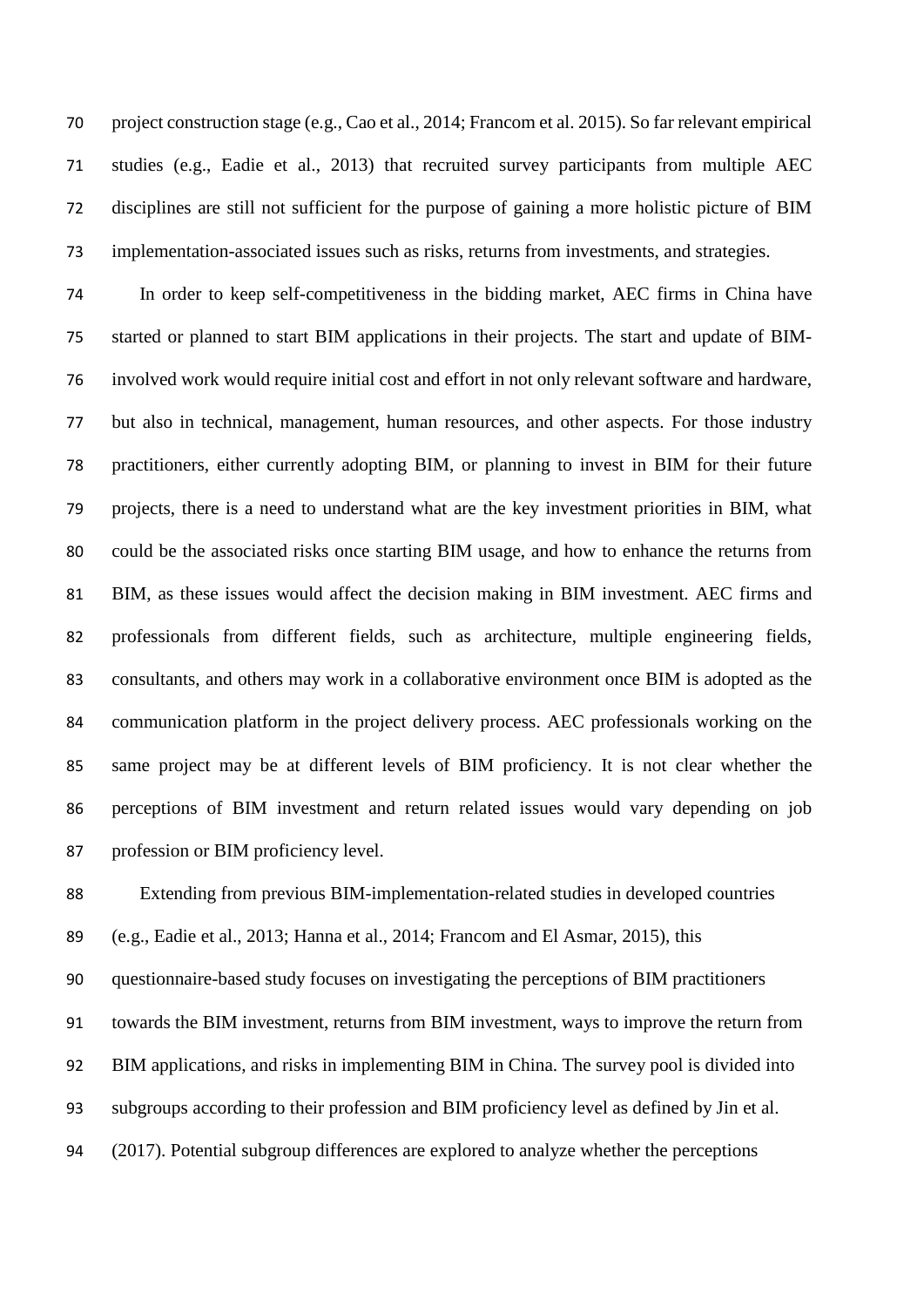towards returns and risks of BIM would be affected by participants' profession and BIM experience level. The results of this questionnaire survey provide suggestions on how to enhance returns from BIM usage for AEC industry professionals or stakeholders who are investing in BIM or planning to adopt BIM in their projects.

### **Literature Review**

#### *BIM movement in developing countries*

 BIM implementation is accelerating worldwide, and this is being driven by government mandates, as well as clients and contractors as they realize the possible benefits of BIM in the long and short term (Smith, 2014). McGraw Hill (2014) conducted a survey from ten of the largest construction markets in the world as well as India and China. The survey found that BIM implementation in all these countries was significantly increasing and was predicted to continue increasing over the next few years. Many other countries have been accelerating their use of BIM such as Pakistan (Masood et al., 2013) and Poland (Juszczyk et al., 2015), and the trend of BIM usage growth can be expected in the near future (McGraw-Hill Construction, 2014). However, there have been limited empirical studies of BIM implementation in these developing countries with large AEC markets including India (e.g., Mahalingam et al., 2015) and China (e.g., Cao et al., 2016).

 Earlier questionnaire-based surveys from CCIA (2013), SZEDA (2013), and Jin et al. (2015) showed that large-sized and highly-qualified contractors nationwide in China mostly stayed in the "heard-of" stage with limited adoption of BIM, design firms mostly used BIM in the experimental stage for small-size projects, and BIM was a new concept in China with the majority of employees starting to learn BIM after 2010. It was also found that in China BIM implementation faced difficulties due to lack of well-developed standards and legislation,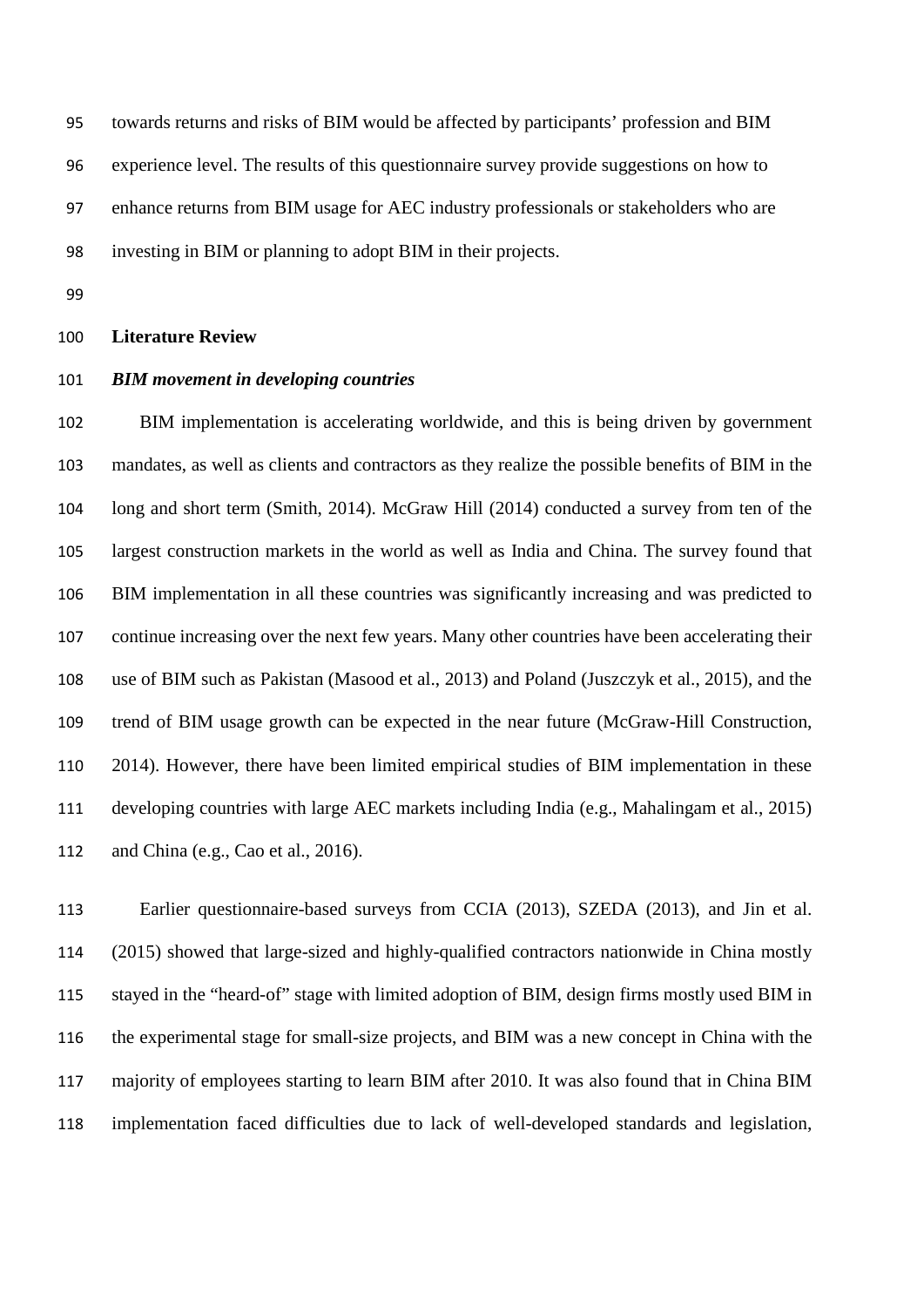insufficient interoperability among different building trades, as well as difficulties in implementing BIM during the whole lifecycle of a building project (He et al., 2012).

## *Returns from BIM Application*

 AEC companies and professionals desire to know whether the time and money invested in implementing BIM, such as four-dimensional BIM software studied by Lopez et al. (2016) for usage in construction projects, will deliver worthwhile returns. This is one of the factors that is slowing the wider implementation of BIM within the AEC industries as BIM is seen by many as expensive to implement (Azhar, 2011). Return on investment (ROI) has been defined and quantified in multiple BIM-application-based empirical studies (e.g., Gilligan and Kunz, 2007; MaGraw Hill Construction, 2009; Geil and Issa; 2011) to measure the returns against BIM investment in terms of savings.

 Nevertheless, ROI must be used with caution when looking at the potentially financial benefits of BIM as some research (e.g., Neelamkavil and Ahamed, 2012; Love et al., 2013) have indicated that it does not accurately reflect the real benefits and costs coming with the implementation of BIM. Intangible benefits and indirect costs such as improved productivity and potential revenue growth associated with BIM are difficult to estimate (Love et al., 2013). Other returns from BIM implementation included improved project performance and reduced design changes (Lopez and Love, 2012; Francom and El Asmar, 2015), improved visualization and better coordination (Bynum et al., 2013; Ahn et al., 2015), improvement of project performance through better information sharing (Francom and El Asmar, 2015; Mahalingam et al., 2015), and working as the multidisciplinary platform for facility management (Becerik-Gerber et al., 2016).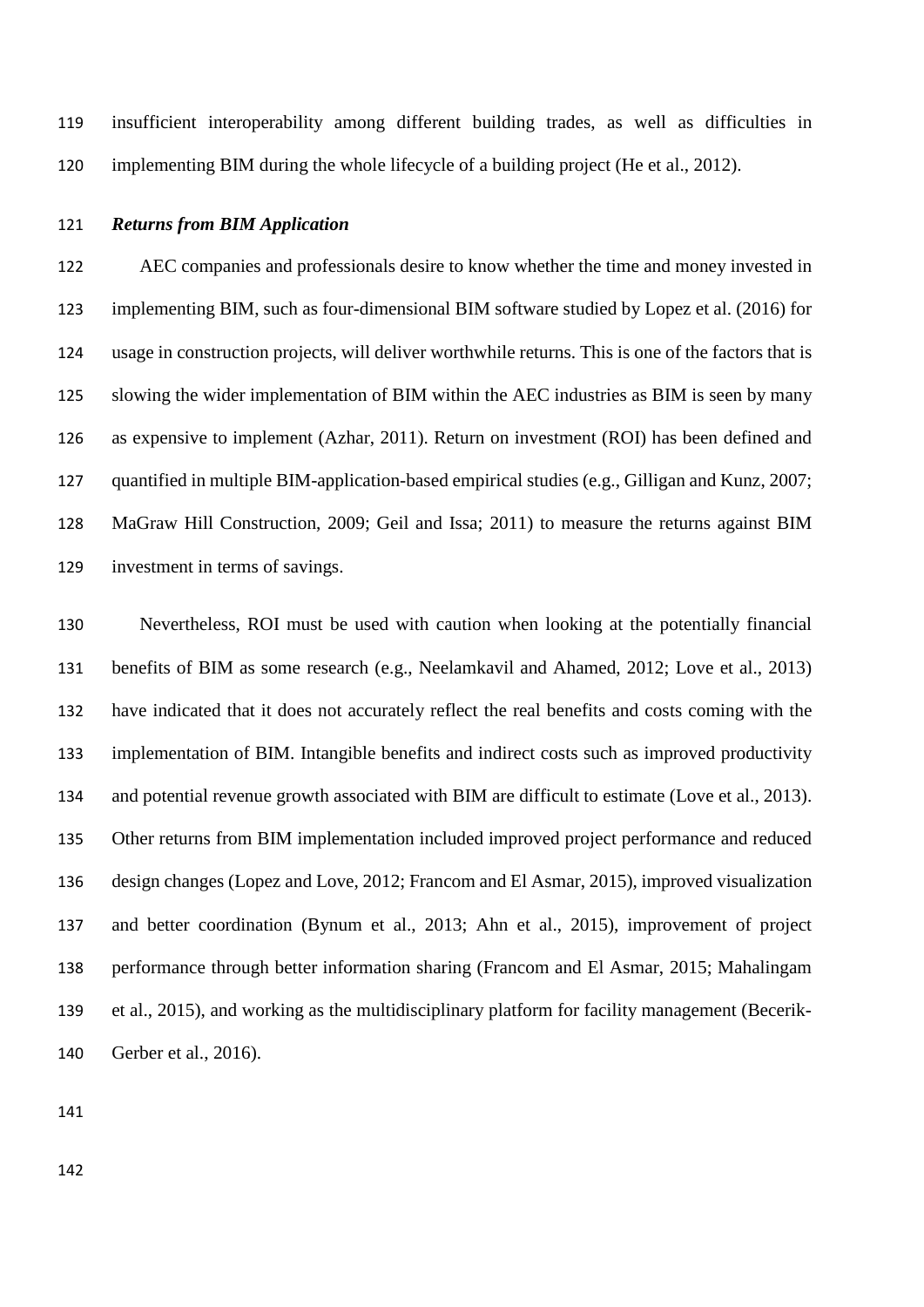#### *BIM implementation risks*

 Understanding, identifying, and assessing potential risk factors for BIM enrollments in AEC projects is an important part of the BIM implementation process. Identifying risks early can allow users to plan ahead and respond quickly to potential problems. This can aid the successful implementation of BIM.

 It was suggested by Ghosh (2004) that risks could be defined by some factors that can jeopardize the successful completion of a project. Wang et al (2004) listed three main stages within risk management: identification of the risk, analysis and evaluation, as well as responses to the risk. Identification of potential risks is the first step in the BIM implementation process. Chien et al (2014) studied the risk factors in BIM and concluded that assessing risks and countering them required an understanding of the characteristics of the risks. Inadequate project experience and a lack of training have the most effect on other risk factors (Chien et al., 2014). Other challenges that could affect risk factors within BIM practice included practitioners' knowledge on cross disciplinary nature of BIM, cultural resistance to BIM, clients' knowledge and supports on BIM, higher initial cost, difficulties of applying BIM through the full building cycle, the interoperability issues between companies, and legal issues as identified by multiple studies (e.g., Denzer and Hedges, 2008; Birkeland, 2009; Breetzke and Hawkins, 2009; Bender, 2010; Dawood and Iqbal, 2010; Azhar, 2011; He et al. 2012; NFB Business & Skills; 2013; Cao et al., 2014; Suwal et al., 2014; Mahalingam et al., 2015; ).

## **Methodology**

 The questionnaire survey-based research method was adopted to collect information on perceptions towards BIM investment focus, returns by adopting BIM, ways to enhance returns, and risks associated with BIM implementation from AEC industry professionals in mainland China, with targeted survey participants from various professions and different BIM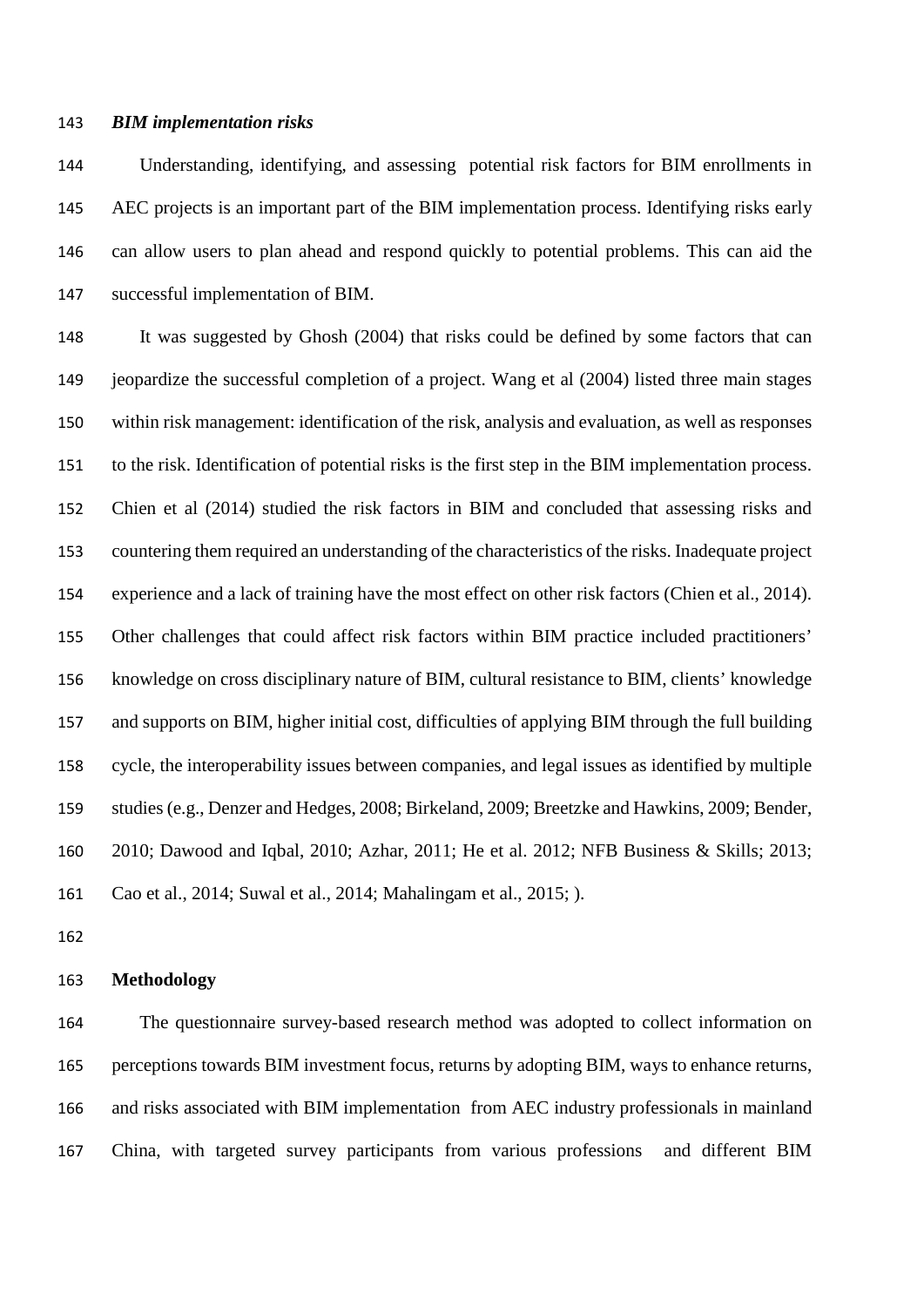experience levels. The questionnaire was developed by the research team from the University of Nottingham Ningbo China (UNNC) between August 2014 and May 2015 and peer-reviewed by professionals from the Shanghai BIM Engineering Centre (SBEC), the first BIM organization in mainland China focusing on technological communication and information exchange. The questionnaire was updated according to the feedback provided by SBEC. Finally, the approval from the Research Ethics Office was obtained in June 2015 to ensure that relevant ethics requirements were met (e.g., no personal information of participants were included) when delivering the questionnaire survey.

 The survey was targeted towards AEC professionals from China's national network of Digital Design and Construction (DDC). These professionals include active BIM practitioners as defined by Eadie et al. (2013), professional individuals involved in BIM implementation activities defined by Cao et al. (2016), and those beginning BIM practice in China's AEC industries defined by Jin et al. (2017). In July 2015, SBEC invited 200 members from the network of DDC to attend the First Forum of BIM Technology and Lean Construction. In collaboration with SBEC, the UNNC research team delivered 200 questionnaires during the forum. Besides the site collection of questionnaires, an extra 97 questionnaires were sent on- line through SOJUMP, the Chinese on-line survey platform (www.sojump.com) to reach more AEC professionals either with BIM practical experience or professionals planning to implement BIM.

 The questionnaire was divided into two parts. The first part collected the background information of respondents, including their working location in mainland China, their profession (e.g., architects, engineer, contractor, etc.), their BIM experience level(i.e., expert, advanced level, intermediate level, entry-level, and little BIM experience), and the software tools adopted in their work. The second part of the questionnaire consisted of four sections, targeted at BIM investment focuses, returns from BIM usage, ways to improve relevant BIM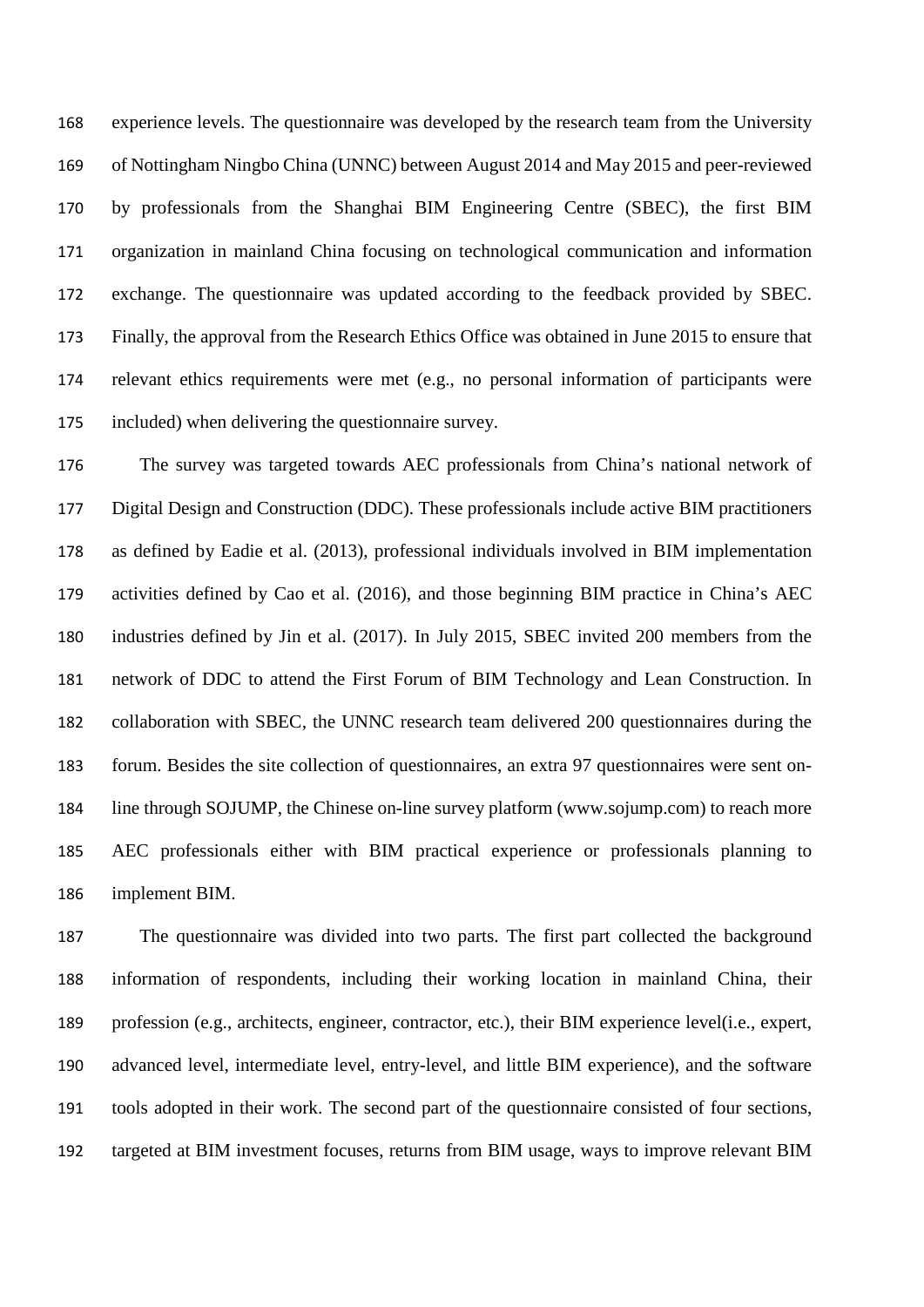returns, and risks encountered in BIM implementation. The Likert scale and multiple-choice were the two types of questions designed in the survey. For the Likert scale questions related to BIM investment and return, four major statistical methods were involved:

- (1) Relative Importance Index (*RII*) was used to rank multiple items within each BIM return and investment related section. Ranging from *0* to *1*, the *RII* value is calculated by Eq.2, which is the same equation adopted by previous or ongoing studies from Kometa and Olomolaive (1994), Tam et al. (2000), Tam et al. (2009), Eadie et al.(2013), and Jin et al. (2017).
- 
- 

$$
RII = \frac{\sum w}{A \times N} \qquad \qquad \text{Eq.1.}
$$

 In Eq.1, *w* is the Likert score (numerical values from *1* to *5* in integer) selected by each respondent in the questionnaire, *A* denotes the highest score in each given item (*A* equals to 5 in this survey), and *N* represents the number of responses. An item with a higher *RII* value would indicate a higher significance or importance.

 (2) Cronbach's alpha was adopted as the tool to measure the internal consistency of items (Cronbach, 1951) within each section of BIM investment and return. Cronbach's alpha ranges from *0* to *1*, a larger value suggesting a higher degree of consistency among these items within one section. In other words, a higher calculated Cronbach's alpha would indicate that a survey participant selecting a Likert score for one item is more likely to choose a similar score to the rest items within the same section. In this study, the Cronbach's alpha value was computed in each of these three sections related to BIM investment areas, recognized returns from BIM implementation, and ways to enhance BIM returns. The Cronbach's alpha value would measure the internal consistency among items within each of these sections. Generally Cronbach's alpha value from 0.70 to 0.95 would be considered high internal inter-relatedness (Nunnally and Bernstein, 1994 and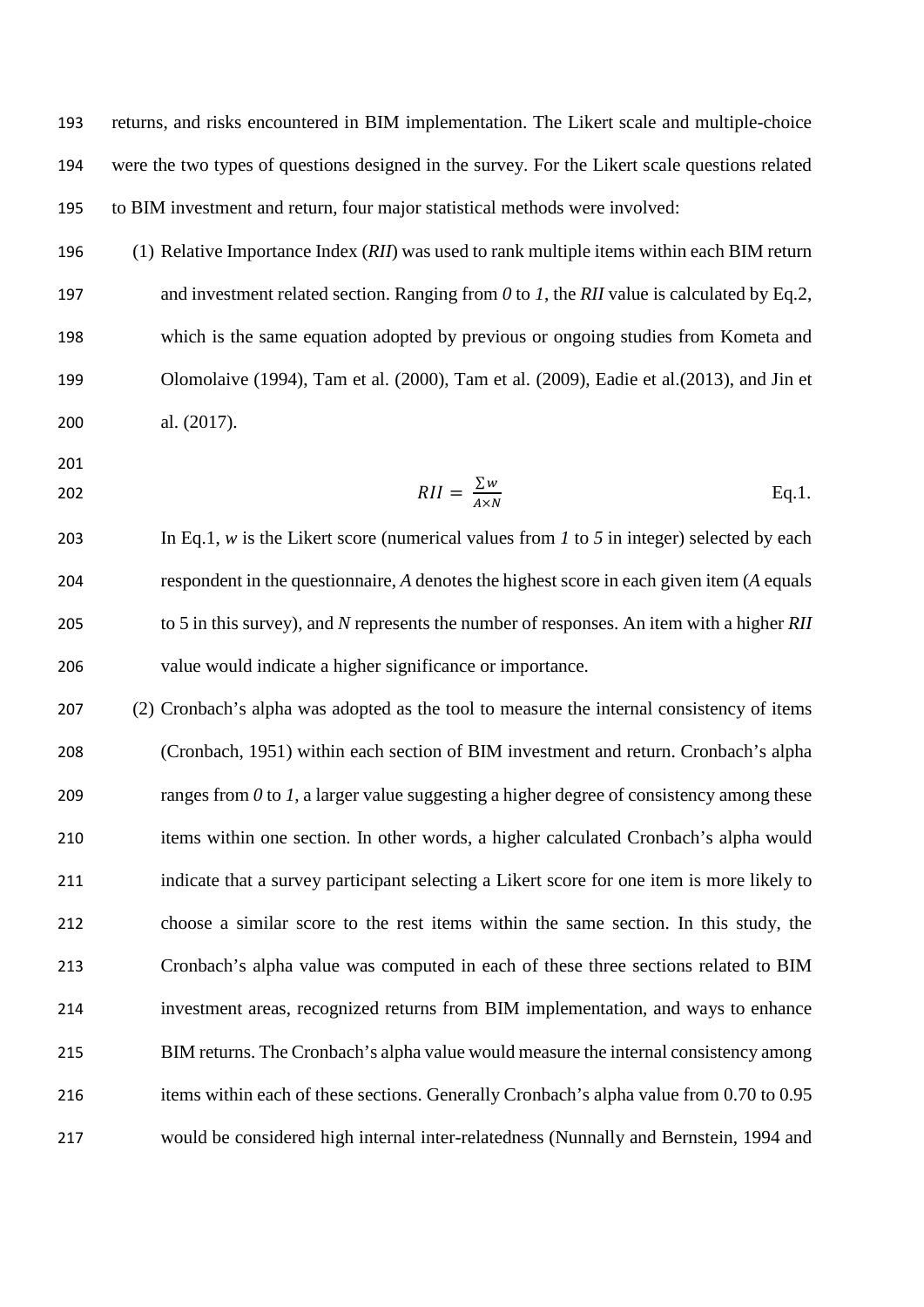DeVellis, 2003). In contrast, a lower value of Cronbach's alpha shows poor correlation among items (Tavakol and Dennick, 2011).

 (3) Analysis of Variance (ANOVA) was applied as a parametric method to test the subgroup (i.e., survey sample divided according to the profession and BIM experience level in this study) consistencies of their perceptions towards BIM investment and return related sections. ANOVA has been used in the data analysis of Likert scale questions in construction engineering studies such as Aksorn and Hadikusumo(2008), Meliá et al. (2008), and Tam (2009). Following the procedure described by Johnson (2005), the *F* statistics was computed based on *degrees of freedom, sum of squares, and mean square* in the ANOVA analysis. The values of these terms were calculated with the assistance of Minitab, the statistical analysis software. Based on a *5%* level of significance and the null hypothesis that there were no significantly different mean values among subgroups of BIM professionals towards the given Likert-scale question, a *p* value was obtained according to the computed *F* value. The *p* value lower than *0.05* would indicate that subgroups of survey participants have inconsistent views towards the given item.

 (4) For multiple-choice questions related to risks encountered in BIM implementation, based on the null hypothesis that all subgroups have consistent percentages of selecting the same proposed risk, the Chi-Square test of independence described in Johnson (2005) at the 5% level of significance was performed to analyze the subgroup variations in identifying these BIM risks. The Chi-Square value was calculated according to differences between observed and expected cell frequencies in each question related to BIM implementation risks following the computation procedure guided by Johnson (2005). A *p* value lower than *0.05* would reject the null hypothesis and suggest the significantly different percentages of subgroups in identifying the given BIM risk.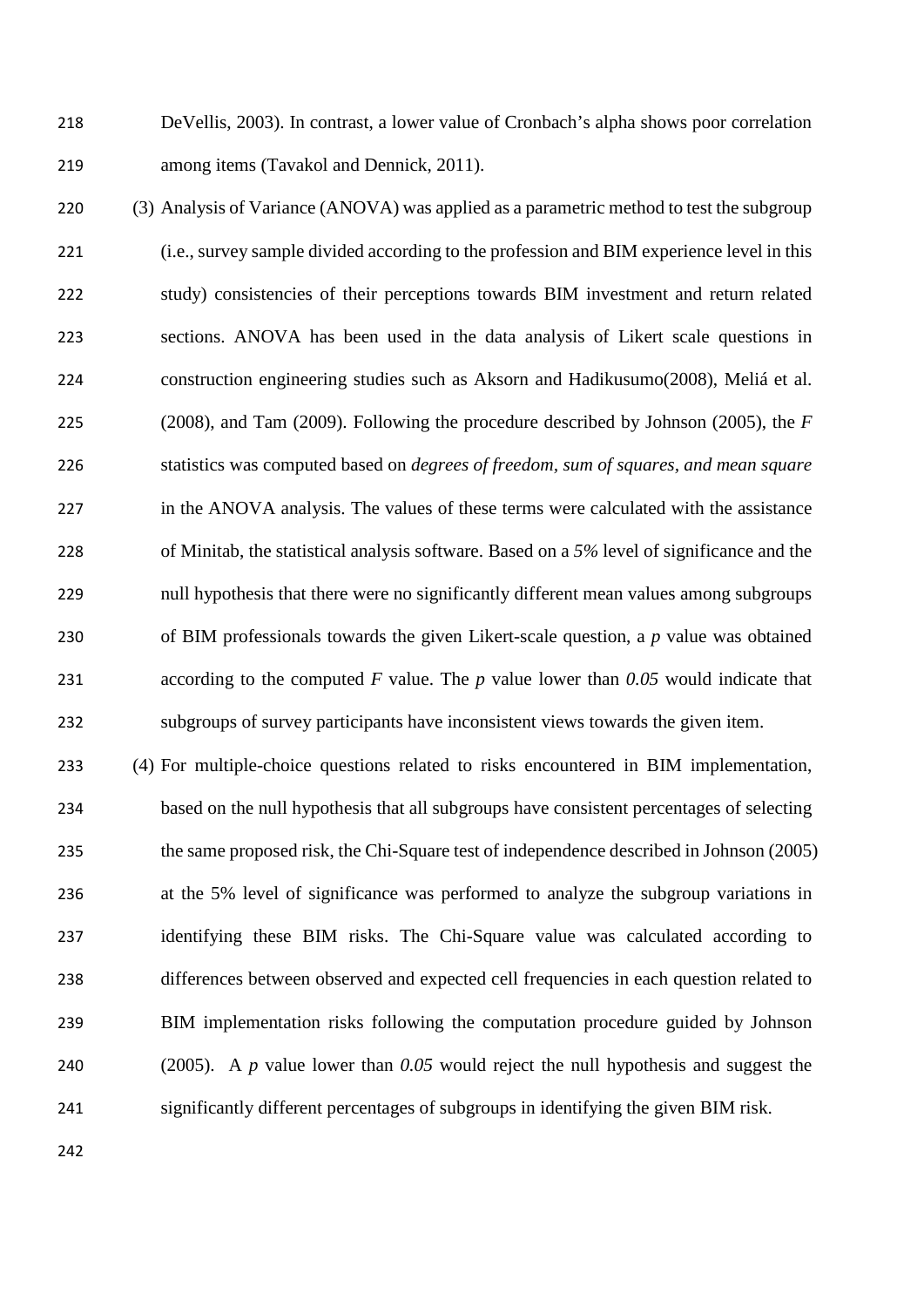#### **Findings on the status of BIM Practice in China's AEC industries**

 Finally 81 responses were received with survey participants from different professions including architects, engineers, owners, BIM consultants, and other AEC practitioners. In total 246 13 responses were received from the on-line survey. The 81 on-site responses collected and the 13 on-line responses received were tested using the two-tailed statistical test (i.e., two-sample *t*-tests for inferences concerning two means or two proportions) recommended by Johnson (2005) based on the 5% level of significance. The two-tailed tests revealed no significantly different mean values or proportions between site and on-line responses for the four major 251 sections related to BIM investment areas, BIM returns, ways to enhance BIM return, and BIM risks. . Therefore, by combing the responses from the forum site and on-line surveys, 94 questionnaires were collected as the whole survey sample. The discussion on findings of this questionnaire were divided into survey participants' background, BIM investment areas, recognized BIM returns, suggested ways to enhance BIM return, and risks in BIM implementation.

### *Regional coverage of the survey in China*

 BIM implementation in projects remain relatively rare in mainland China (Cao et al., 2016). According to Jin et al. (2015), Bejing, Shanghai, and Canton were the major regional centers in China that had actively adopted BIM in AEC practices. Survey population from or nearby these three regional centers occurred to constitute 84% of the whole sample This was consistent with Jin et al. (2015)'s findings regarding China's BIM-leading regions in that surrounding municipalities or provinces had been following these three key regional centers' BIM regulatory and standard movements.

Survey participants' working locations are summarized in Fig.1.

 It is shown in Fig.1 that over 60% of respondents came from Shanghai or nearby locations (including provinces of Zhejiang and Jiangsu). The other 16% of survey participants were from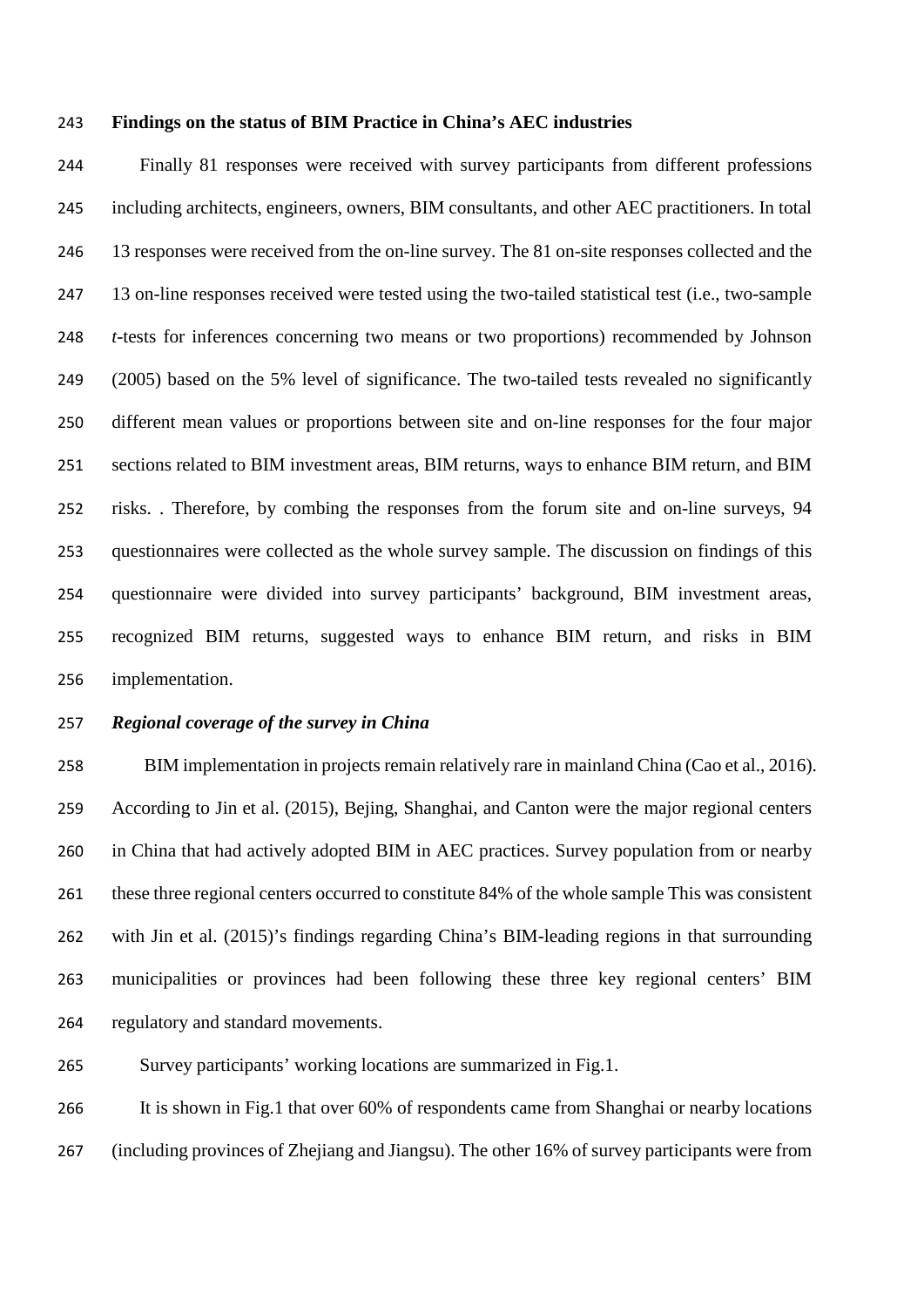the inland part of China or overseas. Detailed geographic distribution of this survey sample can be found from Jin et al. (2017). Although majority of survey participants came from Beijing, Shanghai, and Canton, or their nearby locations representing the major BIM-active and more economically developed regions in China, the findings from this empirical study provide insights to other less-BIM-active regions (e.g., inland part of China) and those regions with limited BIM movement but likely to start BIM implementation in the near future, for example, Liaoning Province in north-eastern part of China mentioned in Jin et al. (2015).

#### *Survey participants' background*

 The subgroup categories according to survey participants' professions and self-identified BIM experience levels are summarized in Fig.2.

 The survey sample covers various professions, including architects, engineers in the fields of civil engineering, building services engineering, and structural engineering, contractors, owners, engineering consultants, academics, software developers, and others. Examples of other professions include company administration directors, material supplier, etc. The majority of the sample pool had BIM usage experience from one year to five years. When divided by subsamples according to their self-perceived BIM proficiency levels, the expert and advanced BIM users, moderate level users, and beginners or those with limited experience had median values of five years, two years, and half a year respectively. The overall sample had a mean, median, and standard deviation at 3.0 years, 2.0 years, and 2.57 years respectively. Detailed data analysis in box plots of subsamples' years of BIM experience can be found in Jin et al. (2017). Considering the nature of the survey population representing fore-runners of BIM practice in China's AEC industries, the data that 75% of participants in this survey sample had BIM experience of less than five years could convey the information that BIM is still a relative new technology applied in China. This is also consistent with the study in Jin et al. (2015). The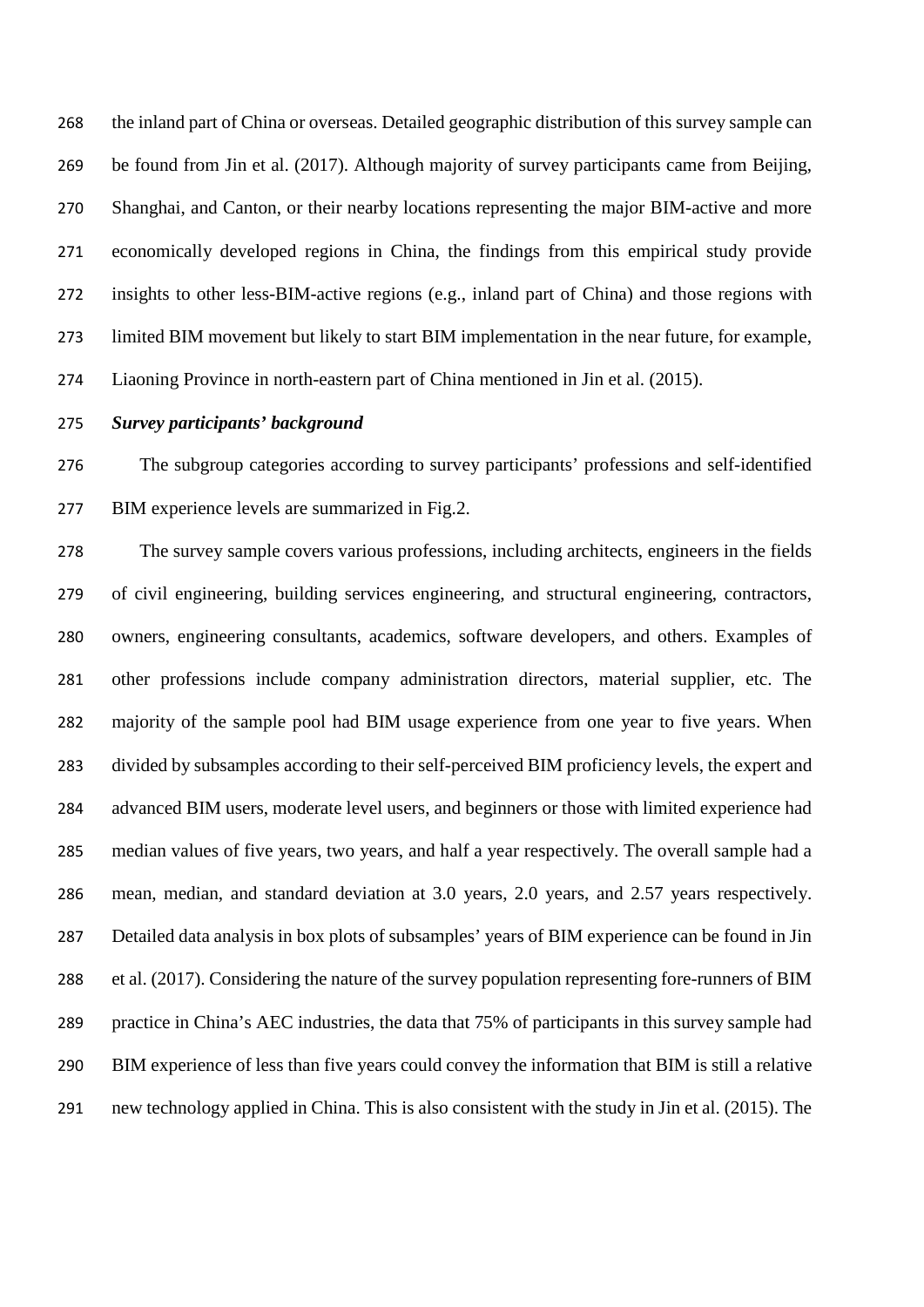self-identified BIM proficiency level was further tested by Jin et al. (2017) that experts or 293 advanced practitioners tended to have more frequent BIM adoptions in their AEC projects.

 Survey participants were also asked of the major BIM software tools adopted in their professional work. The multiple-choice question is summarized in Fig. 3.

 It is indicated from Fig.3 that Autodesk (e.g., Revit) was the dominating BIM authoring tool adopted. Close to 90% of respondents claimed having used Autodesk, much higher than the 298 adoption rate of Bentley or other BIM software developers. Respondents that selected "others" specified tools used, mainly including software tools from domestic developers, such as Glondon and Luban. Around 10% of respondents reported having never adopted BIM tools.

### *Focuses in BIM investment*

 Survey participants were asked their perceptions on the importance of BIM investment areas based on the Likert-scale question format. Multiple areas of BIM investment were provided. For example, the BIM software investment, BIM training, and BIM library update, etc. Based on the numerical value ranking, with "*1*" being least important, "*3*" indicating neutral, and "*5*" standing for most important, the statistical analysis is summarized in Table 1. Survey participants were also provided with the extra option of "N/A" if unable to answer the given item due to lack of knowledge. Eight items following the *RII* score ranking are listed in Table 1.

 The Cronbach's alpha at 0.921 indicated a relatively high internal consistency of participants' view on these BIM investment areas. The item-total correlation value displayed in Table 1 measured the correlation between the target item and the aggregate score of the remaining items. For example, the item-total correlation value at 0.701 for I1 in Table 1 indicated fairly positive and strong relationship between item I1 and the rest seven items. All these relatively high item-total correlation values in Table 1 suggested that each item's Likert scale score was somewhat internally consistent with that of other items. The internal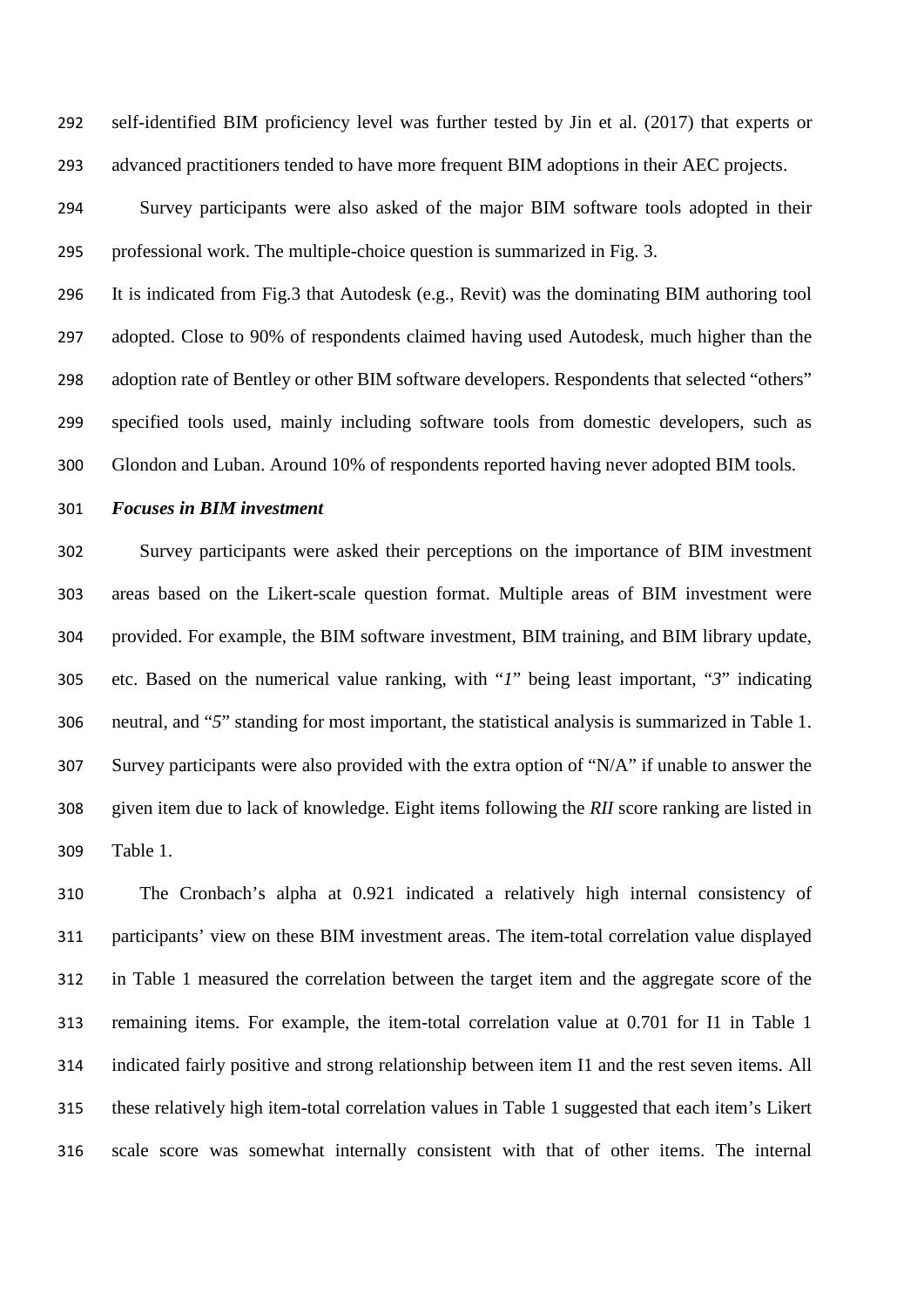consistency could be further tested by the individual Cronbach's alpha value in Table 1, which showed the changed Cronbach's alpha value if the given item was removed from this section. All values lower than the original one at 0.921 indicated that each of the eight items positively contributed to the internal consistency.

 Developing internal collaboration according to BIM standards was considered the top priority in BIM investment according to the *RII* score calculated. This was consistent with the findings from He et al. (2012), CCIA (2013), SZEDA (2013), and Eadie et al. (2013) that collaboration was considered the key of successful BIM implementation. On the other hand, lack of well-established standards and legislation was identified by He et al. (2012) as one major challenge for implementing BIM in China's AEC market. Top three important BIM investment areas perceived by respondents in Table 1 were all related to collaboration. This conveyed the information to stake holders that investing on solving BIM collaboration issues within the context of existing BIM standards, with project partners, and technical support to enhance the software interoperability would be the priority. In contrast, BIM training, development of BIM digital libraries, and updates of hardware were ranked lower in Table 1.

 The overall sample was also divided into subgroups according to the profession and BIM experience levels defined in Fig.2. Table 2 demonstrated the ANOVA analysis on these eight BIM investment area related items among subgroups.

 The overall mean value above or close to 4.0 indicated that the six areas (i.e., I1 to I6 in Table 1 and Table 2) were considered more important in BIM investment. All *p* values above 0.05 suggested that all survey participants, regardless of job profession or BIM experience level, shared the consistent views on all of the eight identified BIM investment areas.

## *Returns from BIM Application*

 Survey participants were asked of their recognitions of returns from BIM investment and application. Various potential or achieved returns from BIM investment were evaluated by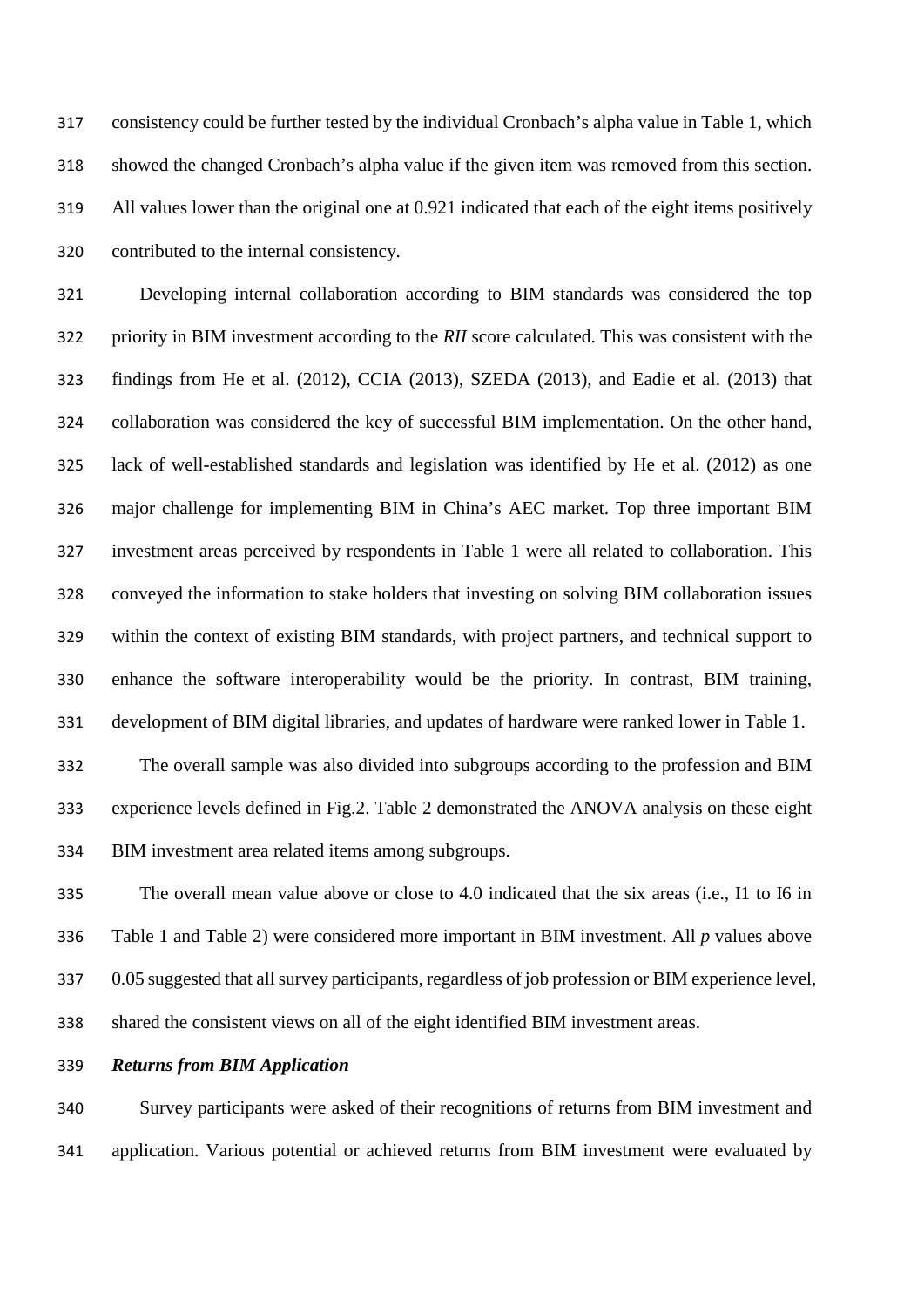survey participants, with "1" being strongly disagree, "3" being neutral, "5" being strongly agree, and the extra option of "N/A" was given to those with little knowledge on it. The internal consistency analysis is summarized in Table 3.

 It is seen in Table 3 that improving multiparty communication and understanding from 3D visualization was the top-ranked recognized return from BIM investment, followed by the positive impact on sustainability. Survey participants had strongly positive perceptions that BIM would enhance the communication among multiple project parties through detailed visualization. This could be due to the fact that BIM implementation may be limited to 3D visualization for some Chinese engineering firms identified by Jin et al. (2015). He et al. (2012) stated that the usage of BIM in China was still limited to design firms. The gap that lies between proposed BIM application and its current implementation in China, as defined by Jin et al. (2015), was from using BIM solely as a 3D visualization tool to adopting BIM as the platform for project delivery and business management. The second ranked BIM value in light of BIM's positive impact on sustainability could be due to the fact that 50% of the survey sample had either high or moderate adoption of BIM in their green building projects. In another multiple- choice question asking respondents' expectation of BIM application in green buildings, around 94% of survey participants believed that BIM would have an increased application in China's future green building projects, with 0% of them choosing decreased application or remaining the same, and the other 6% claimed no knowledge on this subject. Among those who expected an increased BIM application in green buildings, nearly half (49%) of the survey sample selected "high increase", with the remaining choosing a moderate increase (22%) or a slow increase (5%).

 Besides the improved communication from visualization and sustainability, there were another five BIM return related itemss perceived with *RII* scores above 0.800 (i.e., equivalent to an average Likert scale score at 4.0). Though returns from BIM usages in reducing project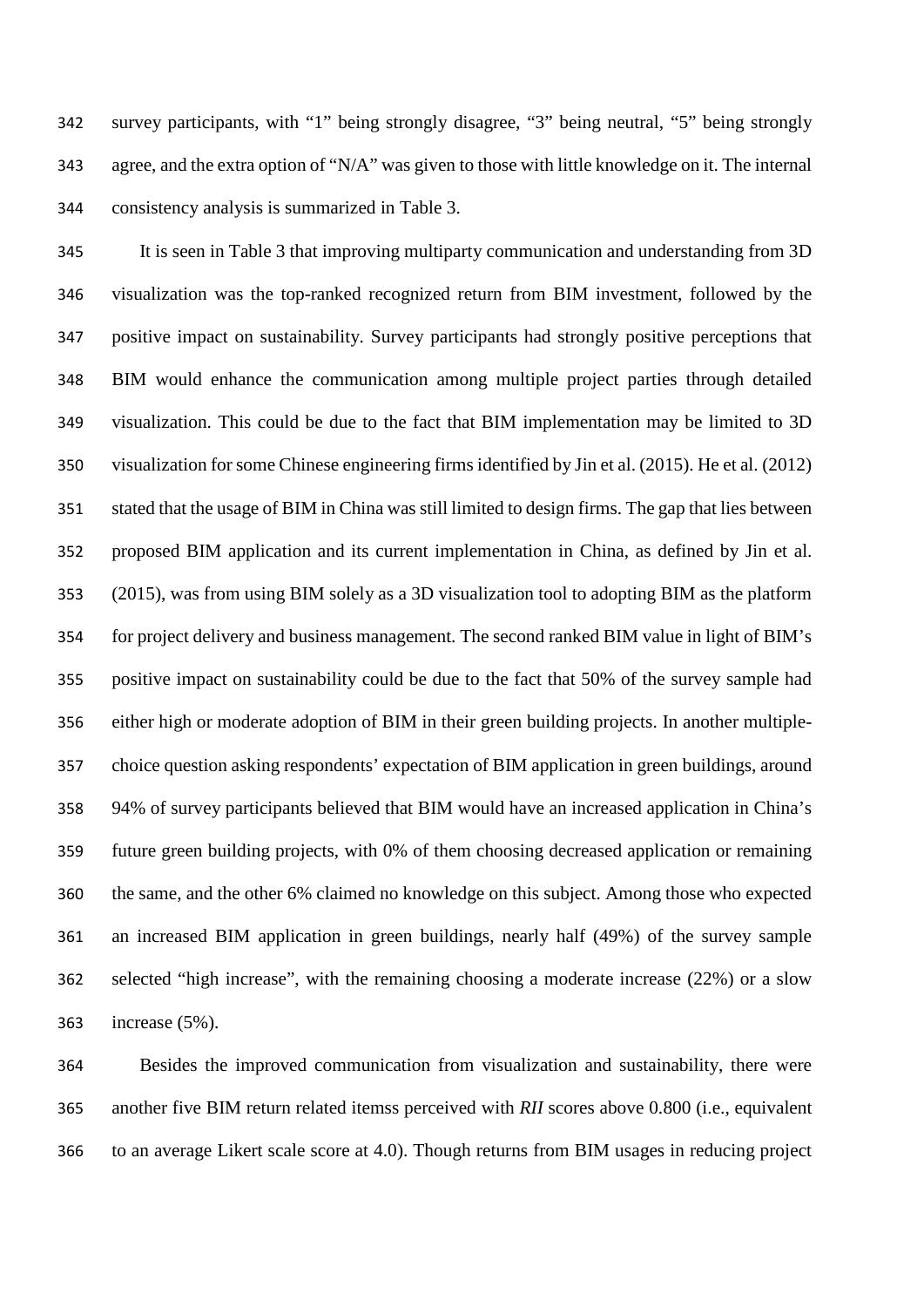cost and decreasing project duration had been identified in multiple previous studies internationally (Furneaux and Kivvits, 2008; Khanzode and Fischer, 2008; Yan and Damian, 2008; Becerik-Gerber and Rice, 2010; Both et al., 2012; Cheung et al., 2012; Crotty, 2012; Migilinskas et al., 2013), the recognitions of BIM returns relevant to lowered project cost and duration were ranked below the *RII* scores at 0.800 (equivalent to Likert scale score at 4.0 indicating "agree" among respondents). The relative lower ranking and score obtained related to project cost and duration could be due to the limited work that had been performed to compare project cost and time of project with and without BIM adoptions among Chinese practitioners. Instead, returns related to other BIM assistances in construction and operation were recognized with higher *RII* scores, such as fewer RFIs and more accurate shop drawings. It is worth mentioning the increased applications of BIM in prefabrication construction, which has become one of the mainstream movements in China's AEC industries. The enhancement of prefabrication design codes, technical standards, and construction methods was clearly specified in the recently released China State Council announcement (2016). It had been foreseen from participants in this survey pool regarding BIM's application in the emerged prefabrication construction market.

 Similar to items within BIM investment areas, the high Cronbach's alpha value at 0.927 showed a generally high consistency among these 13 identified recognitions of returns from BIM usage. The Cronbach's alpha values in Table 3 are lower than the original value indicated that all the 13 items contributed to the internal consistency. Though overall survey participants who chose a score for one item in Table 4 tended to assign a similar score to another one, the item-total correlation coefficients suggested that R1, R12, and R13 had relatively weaker correlation with the remaining items. It could be inferred that a respondent who scored these remaining items was more likely to provide a different score on R1, R12, and R13. Generally, the return of BIM in enhancing multiparty communication was more likely to be assigned with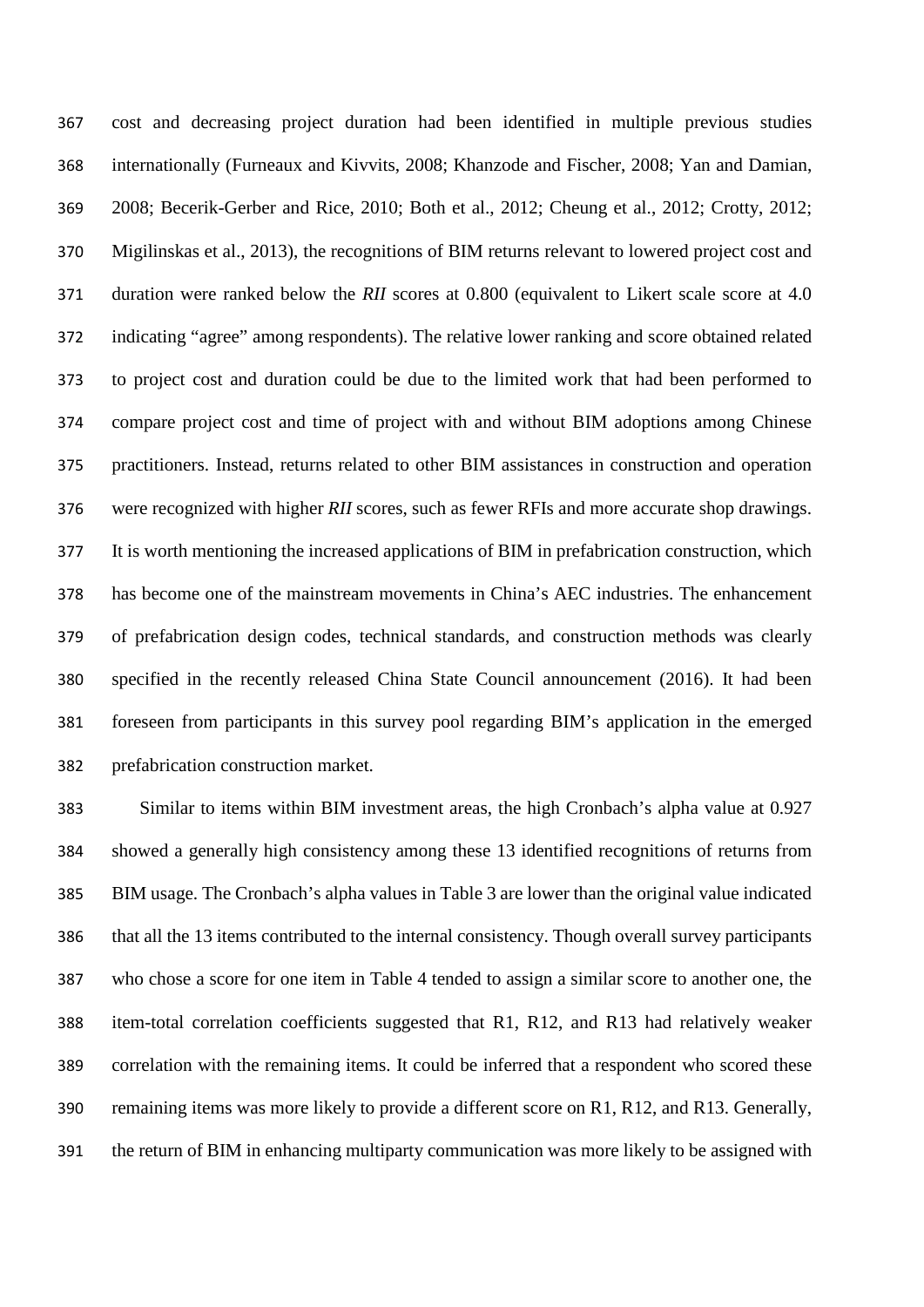a higher Likert scale score than other items related to returns from BIM application. A respondent was prone to score lower in BIM's impacts on project planning and recruiting /retaining employees compared to other items.

 Subgroup differences are analyzed and summarized in Table 4 in terms of survey participants' recognition of returns from BIM investment.

 Significant subgroup differences regarding the recognition of BIM return values in R1, R5, R12, and R13 from Table 4 can be found among either different professions or BIM proficiency levels.

 Those with little BIM experience tended to have a more conservative view on improved communication and understanding from BIM-driven visualization, with a mean Likert score at 3.889 which is between "neutral" and "agree". In contrast, all other respondents with some BIM experience (from entry level to expert level) all had wider recognition of BIM-enhanced communication and understanding, with Likert scale score above 4.500 or close to "strongly agree." That would infer that gaining BIM practical experience would provide AEC professionals with higher recognition in returns from BIM in terms of enhancing communication.

 The *p* value lower than 0.05 suggested significant differences among subgroups' recognitions towards BIM's impact on marketing their professional work. Specifically, architects had less positive perceptions on BIM's positive impact on marketing, with a mean Likert scale score at 3.222 (i.e., close to the neutral score at 3), while all other subgroups had mean scores from 4.167 to 4.750, all above the score at 4.0 representing "agree" to the statement that BIM could positively market their professional work. The lower mean score assigned from architects could result from their job nature, in which BIM-driven 3D visualization is more frequently implemented. Architects, which usually lead the project delivery in the early planning and design stage through more visualized work, might perceive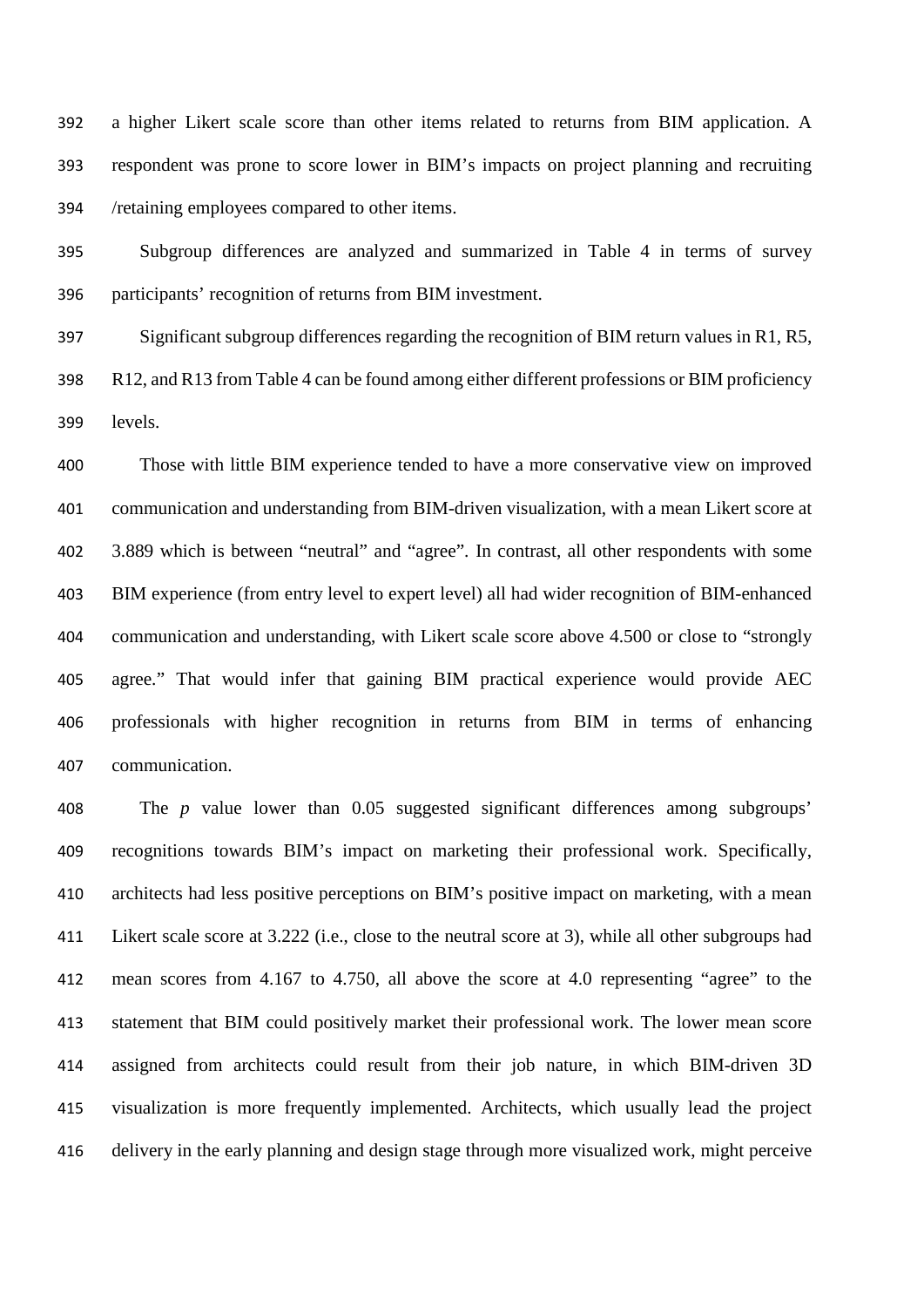less impact of BIM on marketing their work since architectural work tends to have more BIM elements such as 3D visualization and dynamic walkthrough. In contrast, software developer, academics, and owner, with a mean score at 4.750, 4.667 and 4.667 respectively, are prone to perceive more BIM in positively marketing their work or product, followed by BIM consultant (4.375), engineers (4.320), and general contractors (4.167).

 Besides the recognition of BIM's positive impact on marketing, architects also tended to have lower recognition of BIM in reducing project planning time and recruiting/retaining staff. While other professions held the view of "agree" or "strongly agree". The mean Likert scale scores from architects in R12 and R13 were 2.667 and 2.625 respectively, indicating architects' perceptions between "disagree" and "neutral" towards BIM's positive influences on project planning duration and employee recruitment/retention. When looking into previous studies of how BIM affected architects' role in the project, it was claimed that BIM platform changed the role in the project design phase and added risks to architects of being replaced by a more computer skilled designer or engineer (Thomsen, 2010). Sometimes mainstream BIM tools such as Revit as identified in this study may not be as effective as more traditional tools (e.g., Sketchup or Rhinoceros) according to the pedagogical study of Jin et al. (2016). Thomsen (2010) further stated that BIM technical platforms limited the options of possible solutions and provided extra requirements than traditional projects. These previous studies could serve as the rationale of architects' lower recognitions of BIM's positive impact on project planning and employees, as architects may experience more negative effects from BIM usage including but not limited to role change and extra work as identified by Thomsen (2010) and Jin et al. (2016).

*Ways to improve BIM returns* 

 Based on these recognitions of returns brought from BIM as listed in Table 4, a further Likert-scale question was carried to gain perceptions of survey participants on how to optimize BIM returns, with "*1*" being least important, "*3*" standing for neutral, and "*5*" representing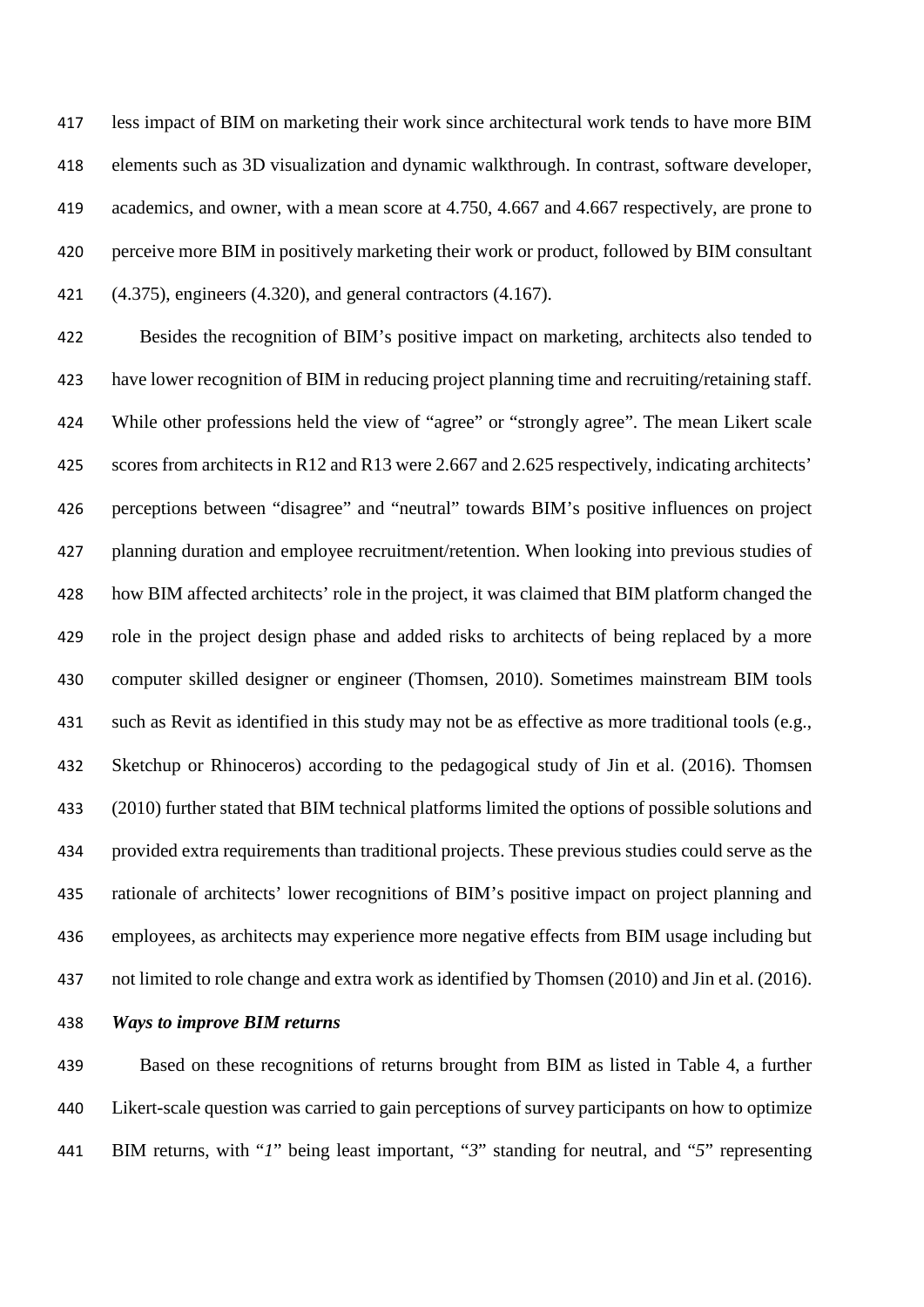most important. Table 5 summarizes the statistical analysis of totally 15 listed potential ways to improve BIM returns.

 The overall Cronbach's alpha value at 0.943 indicated a high degree of internal consistency of respondents on all these 15 items related to suggested ways to enhance BIM returns. All these Cronbach's alpha values lower than 0.943 after removing any one of these items in Table 5 suggested that every item contributed to the overall internal consistency. The comparatively high item-total correlation in Table 5 also indicated that respondents tended to assign similar scores to these 15 suggested ways. The item showing lowest item-total correlation was W15 regarding the availability of subcontracted modeling service, suggesting that respondents were more likely to score differently to W15.The top two ranked items, with *RII* scores above 0.900, both addressed the issues of interoperability. Although Autodesk was identified as the most widely used BIM authoring tool in this survey pool according to Fig.3, other BIM software suppliers, including domestic Chinese vendors (e.g., Glondon and Luban) were also being used by AEC professionals. There is ongoing work of software developers in localizing international BIM tools (e.g., Autodesk) in China practice by including Chinese industry standards (e.g., establishment of new building element families). The interchange of digital information among multiple BIM tools using file formats such as Industry Foundation Class (IFC) and gbXML is one of the major issues in BIM interoperability to be solved in the future. Clearly defined BIM deliverable among different parties, including the level of development (LOD) at different stages of project design and procurement, was listed as the second most urgent approach in enhancing BIM returns. Since one major return value from BIM is the improvement of multiparty communication, clearly specified BIM deliverables are a prerequisite to enable the collaboration among architects, engineers, contractors, and other project parties. The third ranked item in Table 5 was also related to collaboration within the BIM context. Survey participants held the view that contract language supporting BIM implementation and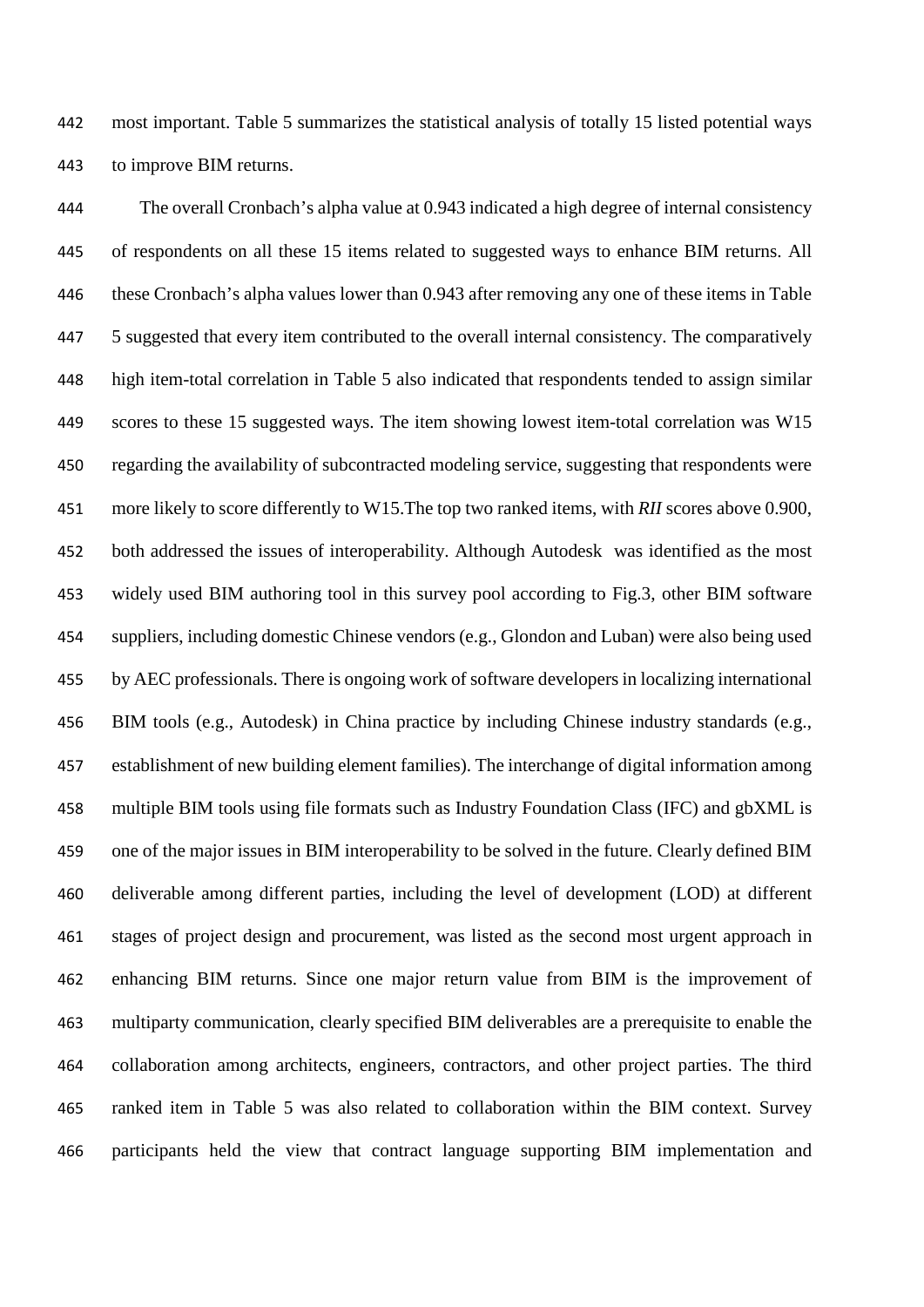collaboration would enhance BIM returns. All the three interoperability and collaboration related items were ranked as top priorities in pursuing BIM returns. In contrast, BIM related services including BIM consulting and subcontracted modeling were not considered as important as other ways in enhancing BIM returns (e.g., authorities' policy on BIM practice, BIM-skilled employees, and owners' demands on BIM usage) according to survey responses, indicating that most survey participants believed that AEC firms should develop their own BIM capacity rather than solely rely on external BIM services. Actually it might be more efficient in the work flow if architects and engineers have their own BIM capacity incorporated with their own fields of expertise and design, compared to asking for external BIM services to assist their own design.

 A further ANOVA approach was adopted to explore potential subgroup differences in perceptions towards ways to enhance BIM returns. Table 6 lists the results from ANOVA.

 All *p* values higher than 0.05 in Table 6 demonstrated that survey participants had consistent views on ways to enhance BIM returns regardless of job professions or BIM experience levels.

*BIM Risks* 

 Survey participants were asked of their identified risks in implementing BIM within the given categories including technical, human resource, financial, management, and others. In these semi-open multiple-choice questions, participants were allowed to select any of the given options within each risk category and to list additional risks according to their own experience. The percentages of survey participants that selected each risk within these defined categories are presented in Fig.4.

 The major risks identified by survey participants included T1 (i.e., incapability of BIM software tools), H2 (i.e. lack of BIM-skilled employees), F3 (i.e., high-cost of short-term investment), M2 and M3 (i.e., adjustments in business procedure and management pattern), as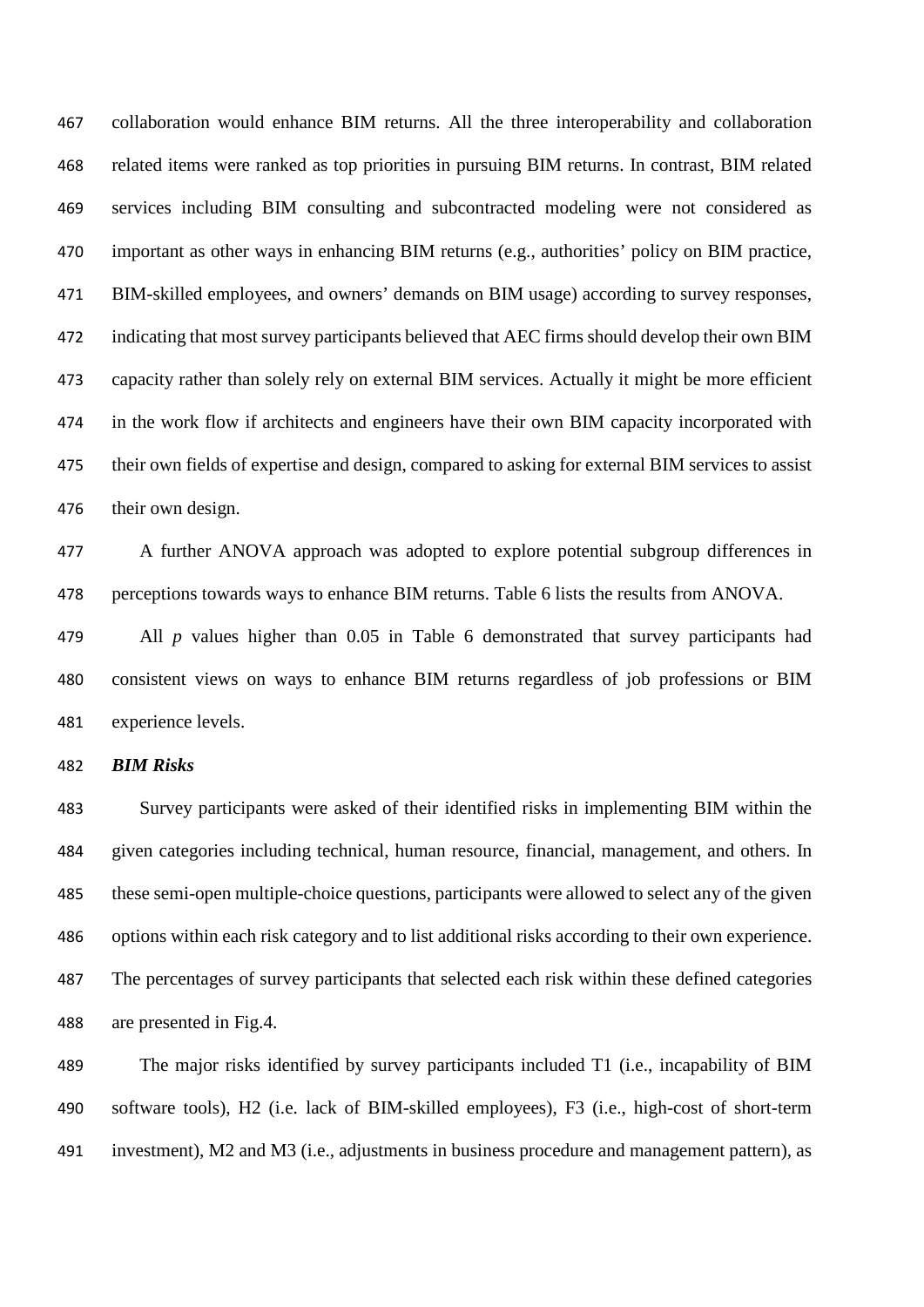well as O4 (i.e., lack of industry standards), as selected by the majority (from 63% to 73%) of respondents. The issues in BIM tool usage, for example, the data exchange among various software tools in China's AEC practice and the necessity of incorporating the internal BIM tool (e.g., Autodesk Revit) with domestic Chinese industry standards as previously discussed in this study, is one of the major concerns in BIM implementation. The lack of sufficient BIM-skilled employees in China's current AEC industries indicate the importance of BIM training including the college level education. High cost of short-term investment in BIM turned out a major risk. Besides the top-ranked BIM investment areas suggested in Table 1, college graduates equipped with BIM knowledge could reduce the investment from BIM training as mentioned by Tang et al. (2015). The implementation of BIM may also affect the management platform and the project delivery process, as indicated from previous international studies such as Thomsen (2010), SmartMarket Report (2015), and Liu et al. (2016). How to optimize BIM's influence on project management and work flow was a concern from this survey sample. Finally, it was believed that a well-established standard would be a key issue for successful BIM implementation.

 When encouraged to list further risks encountered in BIM implementation, respondents' feedback mainly focused on the insufficient collaboration among project parties, lack of BIM culture, interoperability among BIM tools, and lack of profit sharing agreement among multiple parties. Among these further identified risks from survey participants, lack of collaboration among project participants was again the most frequently mentioned fact.

 Subgroup perceptions towards BIM risks were analyzed adopting Chi-Square analysis. Table 7 lists the Chi-Square values with corresponding *p* values to study the views of subgroups by profession and BIM experience level on each of these identified risks in Fig.4.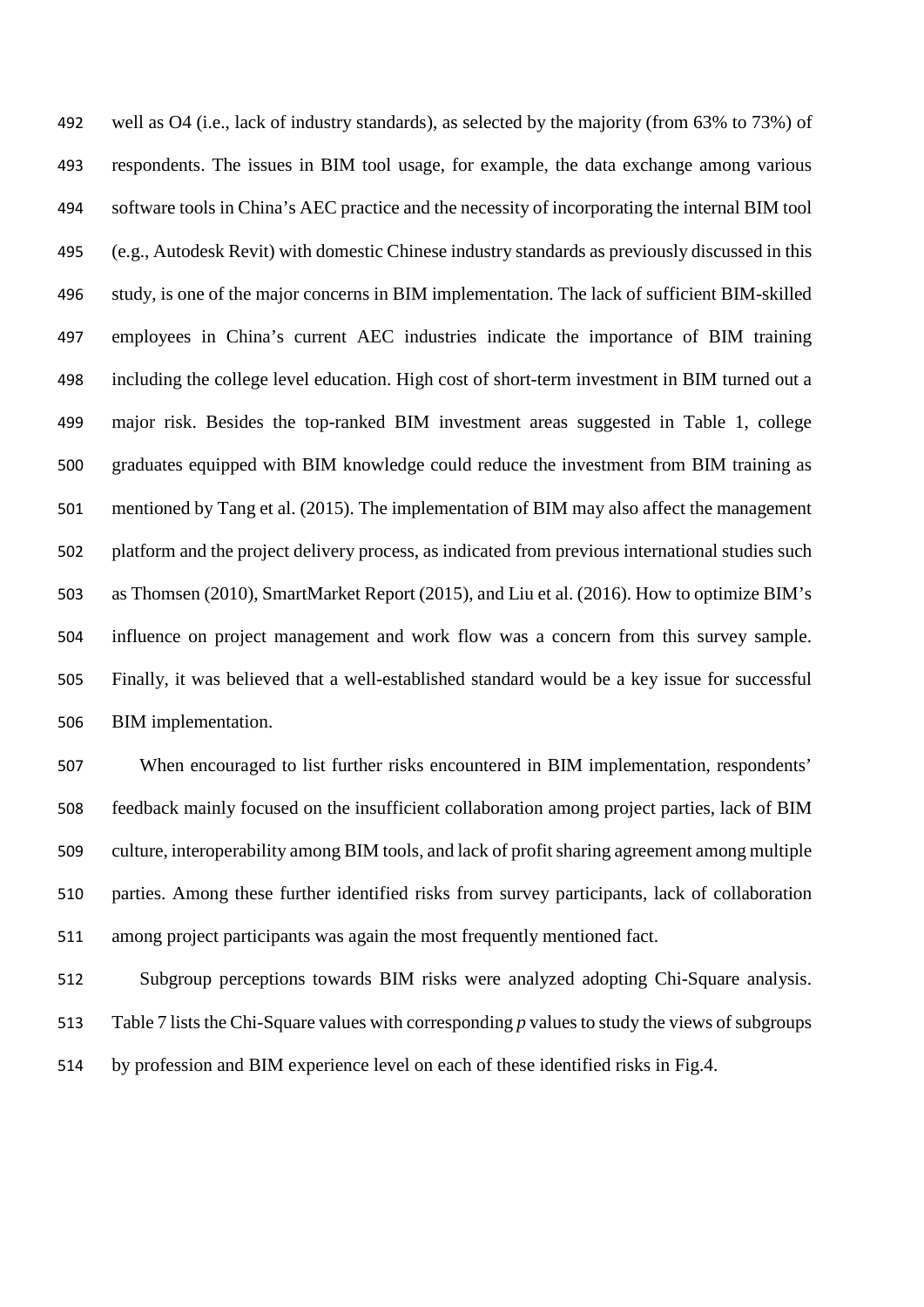No significant differences in perceiving BIM implementation risks were found among subgroups divided by job professions. Among subgroups from different BIM proficiency levels, these significant differences were identified:

- None of the respondents with limited BIM experience considered imperfect software a major risk, while the majority from other subgroups from entry level to expert level all perceived risk within BIM software. Compared to survey participants with a certain level of BIM usage experience, those with limited previous BIM experience tended to underestimate the potential risk from BIM software problems.
- Though H1 (i.e., tight schedule in the current business) was not identified as a major risk in BIM implementation with only 29% of respondents choosing it, significantly different percentages among subgroups were found. Specifically, 45% of advanced level and 44% of entry-level BIM users identified H1 as a major risk, compared to 17% from expert level, 10% from moderate level, and 0% from those with little experience.

## **Summary and Discussion**

 Review of previous BIM implementation related studies crossing countries revealed insufficient investigations conducted in developing AEC markets (e.g., China and India) compared to more developed counterparts (e.g., U.S and U.K). There was also a need on adopting a holistic approach to gain BIM-application-based perceptions. To address these concerns, this study adopted the questionnaire survey based approach to perform the statistical analysis of Chinese BIM practitioners' perceptions on BIM investment, return, and risk related issues. Active BIM practitioners or those plan to implement BIM in China's AEC industries were targeted as the survey sample. Feedback on survey respondents' perceptions focusing on BIM investment areas, returns from BIM investment, ways to enhance BIM returns, and existing risks in BIM implementation was collected and analyzed. The survey sample recruited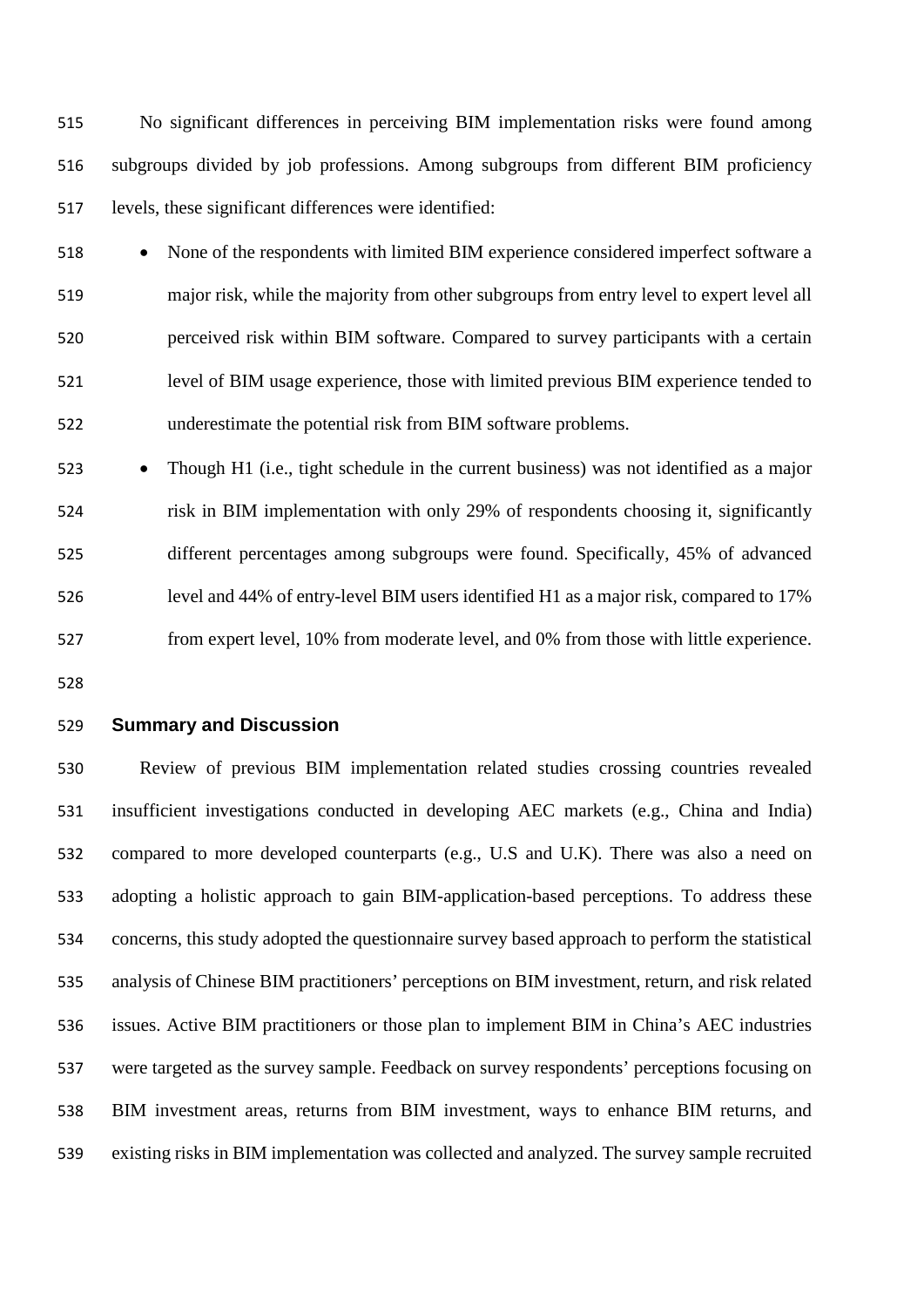participants from multiple job professions and different BIM proficiency levels to study whether BIM practitioners' perceptions would depend on profession and level of BIM usage experience.

 The collaboration related issues were unanimously ranked as a priority in BIM investment focuses. Insufficient collaboration among project parties was mentioned as a risk encountered in BIM implementation. This could be partly due to the insufficient standardization of BIM execution plan in Chinese AEC industries. It was suggested that both the investors and the implementers should not only develop BIM-based internal collaboration procedure, but also a coordination process with external parties. The interoperability problem among various BIM software tools in China's AEC market is one of the main challenges. Enhancing the software interoperability within one company or among collaboration partners is one suggested BIM investment area and also the top priority in the suggested ways to enhance BIM returns.

 When asked of their recognitions of BIM return values, respondents ranked the improved multiparty communication and understanding from visualization as the most widely realized added value of BIM. Other widely recognized BIM returns included positive impacts on sustainability, better site coordination and building operation, and more applications in prefabrication. However, lowered project cost and shortened duration were not as positively perceived. This could be due to the fact that limited measurement work in the comparison of project cost and duration had been performed.

 Subgroup differences were identified that those with little BIM experience tended to have a less positive view on BIM's enhancement to multiparty communication, indicating that gaining BIM experience would also change practitioners' views towards more positive perceptions on BIM's impact on project-based communication and understanding. Compared to other professions in the BIM practice, architects were found more likely to have more reserved or even negative views on BIM's impacts on marketing their own project or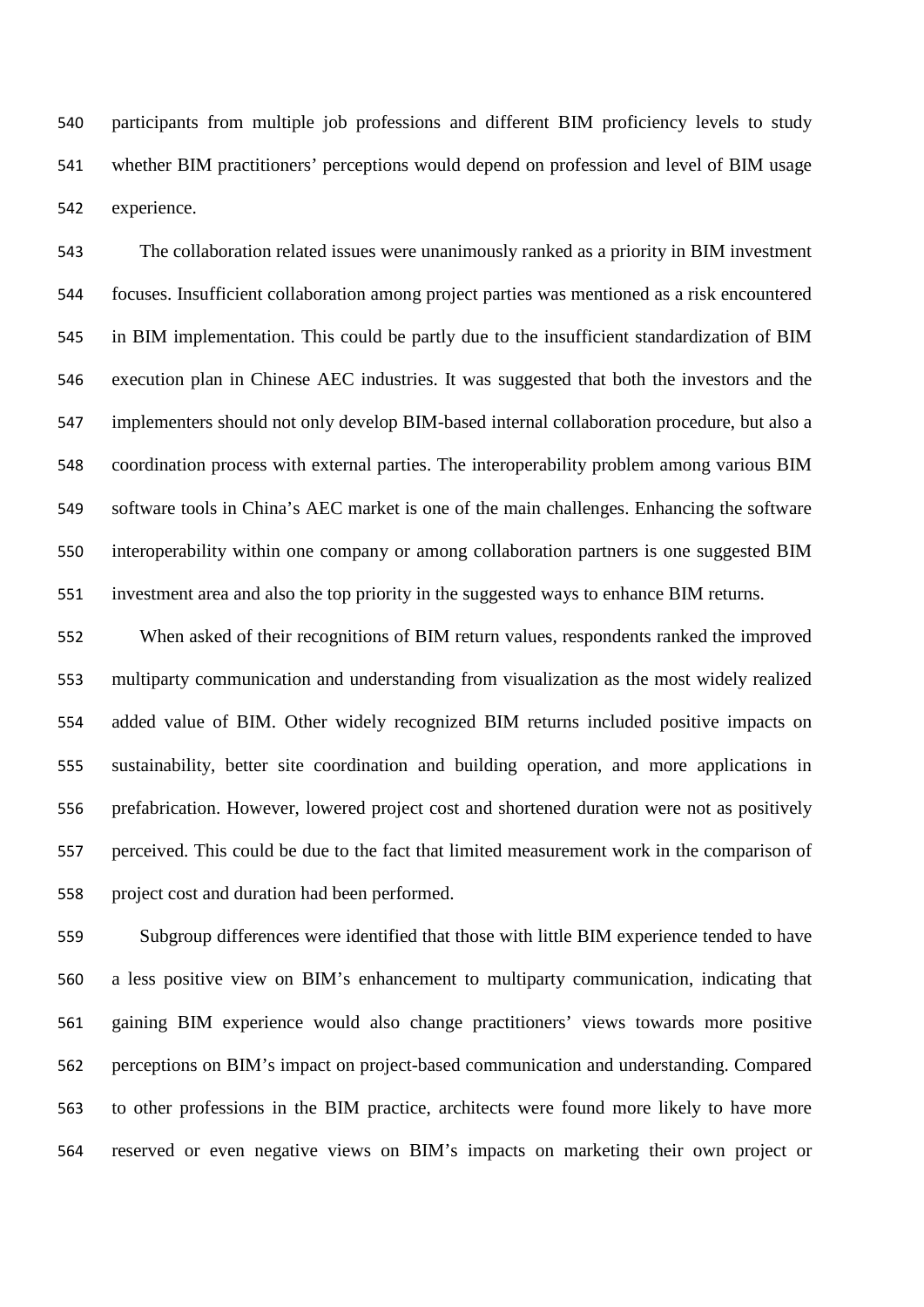professional work, project planning duration, and recruiting/retaining employees. Architects' significantly diverged perceptions towards certain BIM returns from other professions could be inferred from the architecture nature of planning and design associated with visualization- assisted aesthetics, as well as potentially restricted solutions, role change, and extra requirements from BIM platforms.

 Besides the top-ranked BIM software interoperability, more clearly defined BIM deliverables and contract language to support BIM-driven collaboration were another two highly recommended ways to enhance BIM returns. High internal consistency among items within these recommended ways on BIM returns enhancement suggested that multiple other ways were also important, for example, authorities' acceptance to BIM-created document submission, improved software capacity, more owners demanding BIM usage, and BIM- skilled staff, etc. Nevertheless, it was believed that AEC firms should have their own BIM capacities rather than solely rely on subcontracted BIM services such as modeling.

 Major risks in BIM implementation were identified, the most frequently selected risks being lack of BIM industry standards and the AEC firms' transition of management pattern, followed by lack of BIM-skilled employees, high cost of short-term investment, adjustments in business procedure, and incapacity of BIM software. Analysis of subgroup difference released that perceptions of survey sample towards these risks were independent of their job profession. However, those without previous BIM experience were more likely to underestimate the problems within BIM software capacity.

#### **Conclusion**

 This empirical study of BIM investment areas, return from BIM, ways to enhance BIM returns, and risks in BIM implementation provides suggestions for AEC professional and business owners regarding focuses within BIM investment, what could be expected from BIM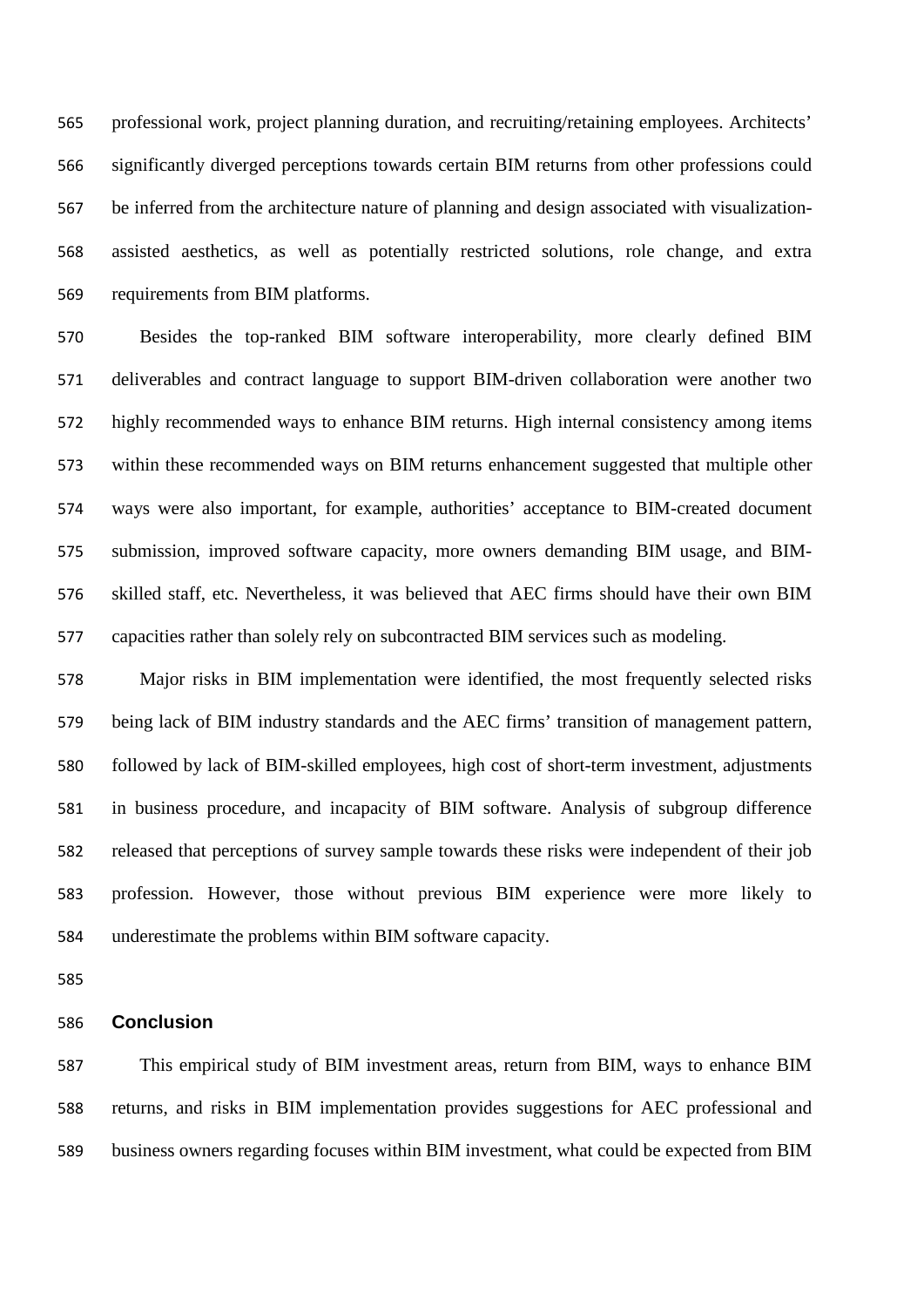adoption, suggestions to enhance returns from BIM implementation, and potentially associated risks. Public authorities may also learn from this study for further development of industry guidelines, such as standards motivating BIM-based multiparty collaboration and software interoperability. Findings from this empirical study can be interpreted and applied in other developing AEC countries in that:

 • Some commonly encountered risks such as lack of authority standardization and multiparty collaboration in BIM-involved projects should be recognized based on multiple investigations of BIM implementation crossing countries and regions;

 • Countries or regions like China, larger regional variations in terms of economic development, geographic location, and culture would cause some regional differences

 in BIM movements. Some more BIM-active regional centers (e.g., Shanghai in this study) could be identified and focused for the initial empirical studies. The lessons or experience learned from these BIM-leading regions could provide guides for other less BIM-developed regions (e.g., inland part of China) when moving forward with the adoption of information technology in the AEC practice;

 • It is recommended that empirical studies related to BIM practice and application be set in the interdisciplinary context by considering perspectives from different AEC fields as BIM, by its nature, aims to enhance cross-disciplinary collaboration and communication.

## **Recommendations for future research**

 Future research would be extended to in-depth study of architects' perceptions on returns from BIM investments, through interview and case studies in China's AEC industries. How BIM implementation would affect architects' role in the project delivery process would be explored. Case studies of BIM impacts on project duration and cost will be conducted. Projects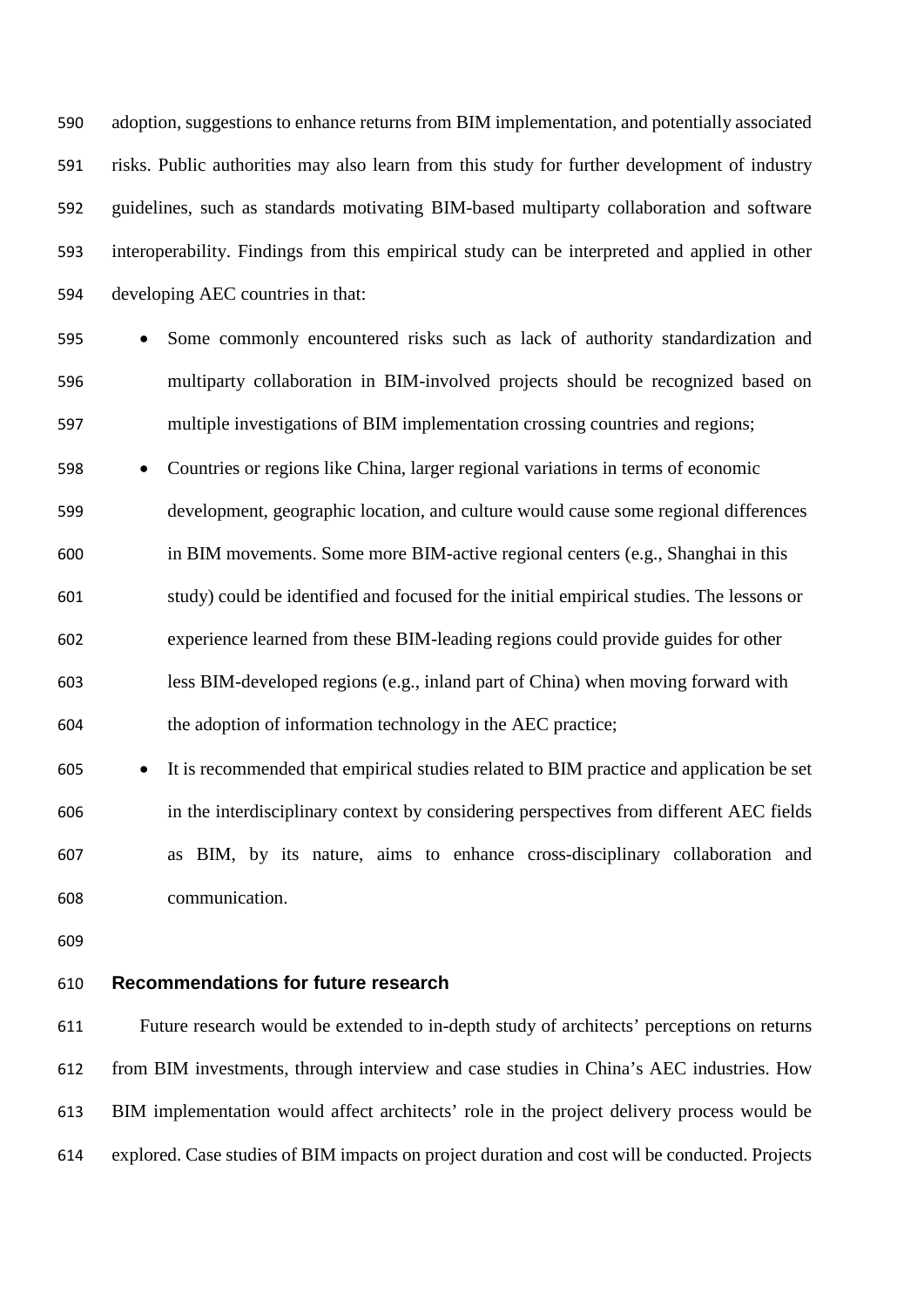in similar sizes with and without BIM adoption in China's high-rise complex building would

be targeted to measure BIM effects on project budget expenditure and scheduling.

## **Data Availability Statement**

 Data generated or analyzed during the study are available from the corresponding author by request.

#### **Acknowledgement**

 The authors would like to acknowledge the peer-review and feedback of the questionnaire provided from BIM professionals in Shanghai BIM Centre.

 The work presented herein was undertaken under the aegis of BIM-GIS Application in Green Built Environment Project, funded primarily by Ningbo Bureau of Science and Technology (Grant No. 2015B11011) through the Innovation Team at the University of Nottingham Ningbo China.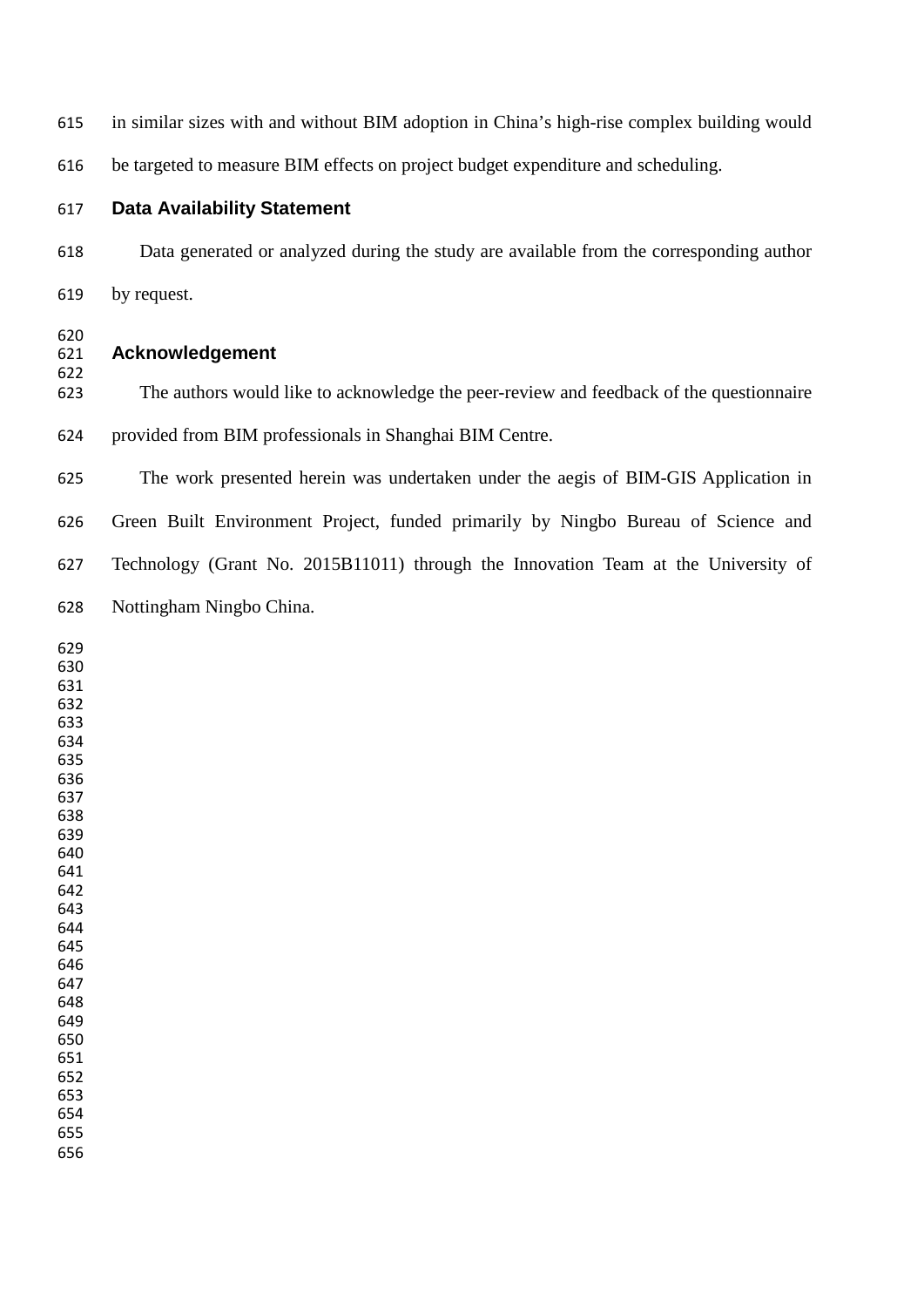# **References**

- Ahn, A.H., Kwak, Y.H., and Suk, S.J. (2015). "Contractors' transformation strategies for adopting building information modelling." *J. Manage. Eng.,* 32(1), DOI: 10.1061/ (ASCE)ME.1943- 5479.0000390.
- 
- Arayici, Y., Coates, P., Koskela, L., Kagioglou, M., Usher, C., & O'Reilly, K. (2011). "Technology adoption in the BIM implementation for lean architectural practice." *Autom. Constr., 20*(2), 189-195.doi: http://dx.doi.org/10.1016/j.autcon.2010.09.016
- 
- Aksorn, T. and Hadikusumo, B. H. W. (2008). "Critical success factors influencing safety program performance in Thai construction projects." *Safety Sci.,* 46 (4),709-727.
- Azhar. S. (2011). "Building Information Modelling (BIM): trends, Benefits, Risks and Challenges for the AEC Industry." *Leadersh.Manag. Eng.* 11 (3), 241–252.
- Becerik-Gerber, B., Jazizadeh, F., Li, N., and Calis, G. (2016). "Application areas and data
- requirements for BIM-enabled facilities." *J. Constr. Eng. Manage.,* 138 (3), DOI: 10.1061/(ASCE)CO.1943-7862.0000433.
- Becerik-Gerber, B., and Rice, S. (2010). "The perceived value of building information modeling in the U.S. building industry." *J. Inf. Technol. Constr. (ITcon)*, 15, 185–201.
- Bender, D. (2010). "Implementing building information modeling in the top 100 architecture firms." *J. Build. Inf. Model.,* (Spring 2010) 23–24.
- Birkeland, J. (2009). "Eco-retrofitting with building integrated living systems." Proceedings of the 3rd CIB International Conference on Smart and Sustainable Built Environment: SASBE09, Delft University of Technology,1–9.
- Both, P., Koch, V.,andKindsvater, A. (2012). "Potentials and barriers for implementing BIM in the German AEC market."
- Breetzke, K., and Hawkins, M. (2009). "Project extranets and e-procurement: user perspectives." RICS, London, UK.
- Bynum, P., Issa, R.R.A., Olbina, S. (2013). "Building Information Modeling in support of sustainable design and construction." *J. Constr. Eng. Manage.,* 139 (1), DOI: 10.1061/(ASCE)CO.1943-7862.0000560.
- Cao, D., Li, H., and Wang, G. (2014). "Impacts of isomorphic pressures on BIM adoption in construction projects." *J. Constr. Eng. Manage.*, 140 (12), DOI: 10.1061/(ASCE)CO.1943-7862.0000903.
- Cao, D., Li, H., Wang, G., and Huang, T. (2016). "Identifying and contextualising the motivations for BIMimplementation in construction projects: An empirical study in China." *Int. J. Proj.Manage.,* In Press,doi:10.1016/j.ijproman.2016.02.002.
- Chien, K.F., Wu, Z.H. and Huang, S.C. (2014). "Identifying and assessing critical risk factors for BIM projects: Empirical study." *Autom. Constr.*, *45*, 1-15.
-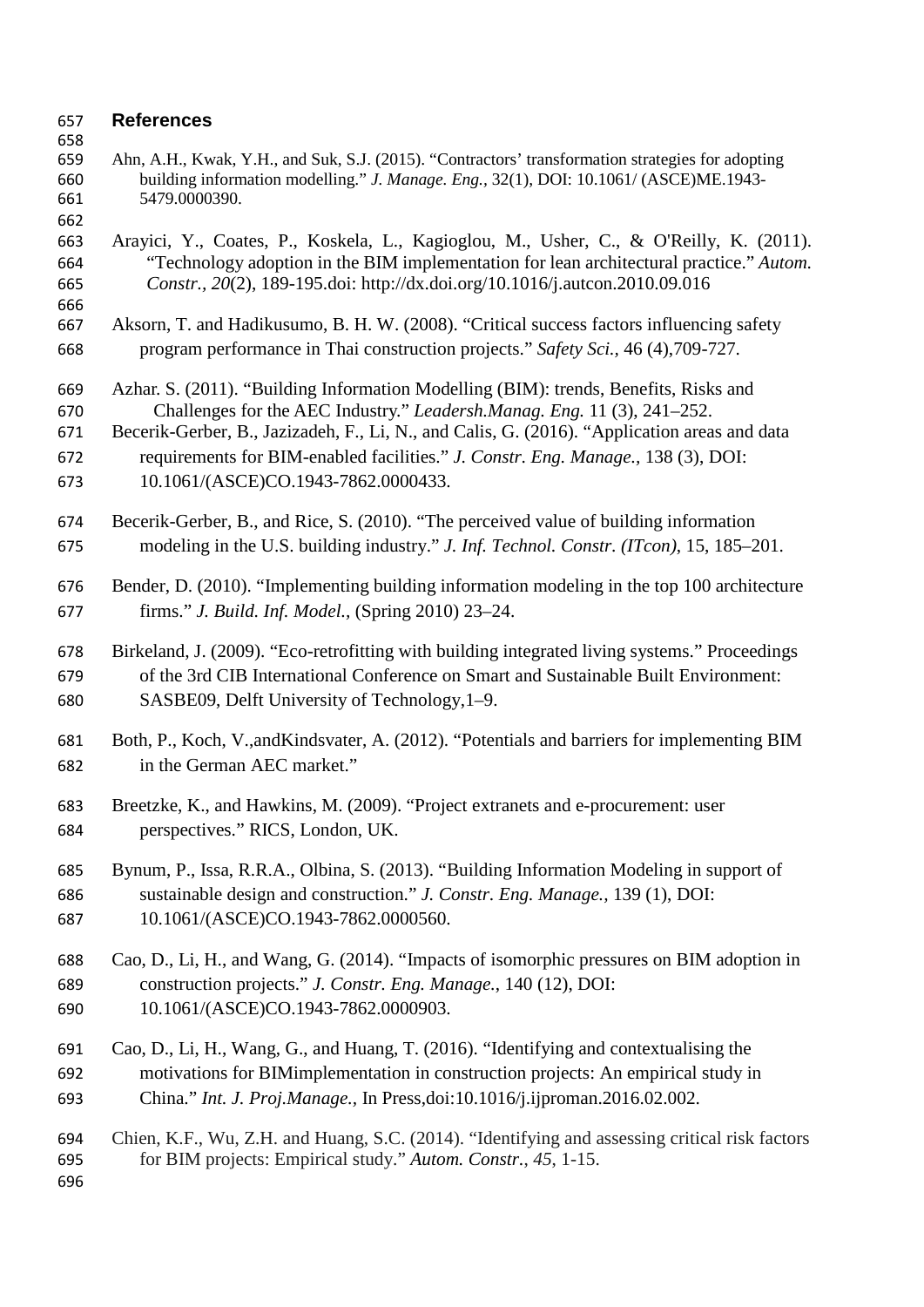- Cheung, F.,Rihan, J., Tah, J., Duce, D., andKurul, E. (2012). "Early stage multi-level cost estimation for schematic BIM models."*Autom. Constr.* 27, 67–77.
- China Construction Industry Association (CCIA, 2013), Research of BIM application in
- construction firms (1), Beijing: China Architecture & Building Press (in Chinese).
- 701 China State Council (2016). "The 13<sup>th</sup> Five-Year Plan of State Technology
- 702 Innovation."Released on August  $8<sup>th</sup>$  2016 (in Chinese).
- Cronbach, L. J. (1951). "Coefficient alpha and the internal structure of tests."*Psychometrika.,*16 (3), 297-334.
- Crotty, R. (2012). "The impact of building information modelling transforming construction."1st ed. Taylor and Francis, London, UK.

 Dawood, N., and Iqbal N. (2010). "Building information modelling (BIM): a visual & whole life cycle approach." CONVR2010, Sendai, Japan, November 4–5, 2010, in: K. Makanae, N. Yabuki, K. Kashiyama (Eds.), Proceedings of the 10th International Conference on Construction Applications of Virtual Reality, CONVR2010 Organizing Committee, 2010, 7–14.

- Denzer, A. , and Hedges, K. (2008). "From CAD to BIM: educational strategies for the coming paradigm shift." AEI, available on-line at
- http://ascelibrary.org/doi/abs/10.1061/41002(328)6 (accessed February 2016).
- DeVellis, R. F. (2003). "Scale development: theory and applications."2nd Ed., SAGE Publications, Inc., Thousand Oaks, CA.
- Eadie, R., Browne, M., Odeyinka, H., McKeown, C., and McNiff, S. (2013). "BIM implementation throughout the UK construction project lifecycle: An analysis." *Autom. Constr.,* 36, 145–151.
- Eastman, C., Teicholz, P., Sacks, R. &Liston, K. (2011). "BIM Handbook, A Guide to Building Information Modeling For Owners, Managers, Designers, Engineers, and Contractors." John Wiley & Sons, Inc., Hoboken, New Jersey.
- Francom, T.C., and El Asmar, M. (2015). "Project quality and change performance differences associated with the use of Building Information Modeling in design and construction projects: univariate and multivariate analyses." *J. Constr. Eng. Manage.,* 141(9), DOI: 10.1061/(ASCE)CO.1943-7862.0000992.
- Furneaux, C.,andKivvits, R. (2008). "BIM Implications for government, CRC for construction innovation." Brisbane, 2008, available on-line at
- http://eprints.qut.edu.au/26997/ (accessed February 2016).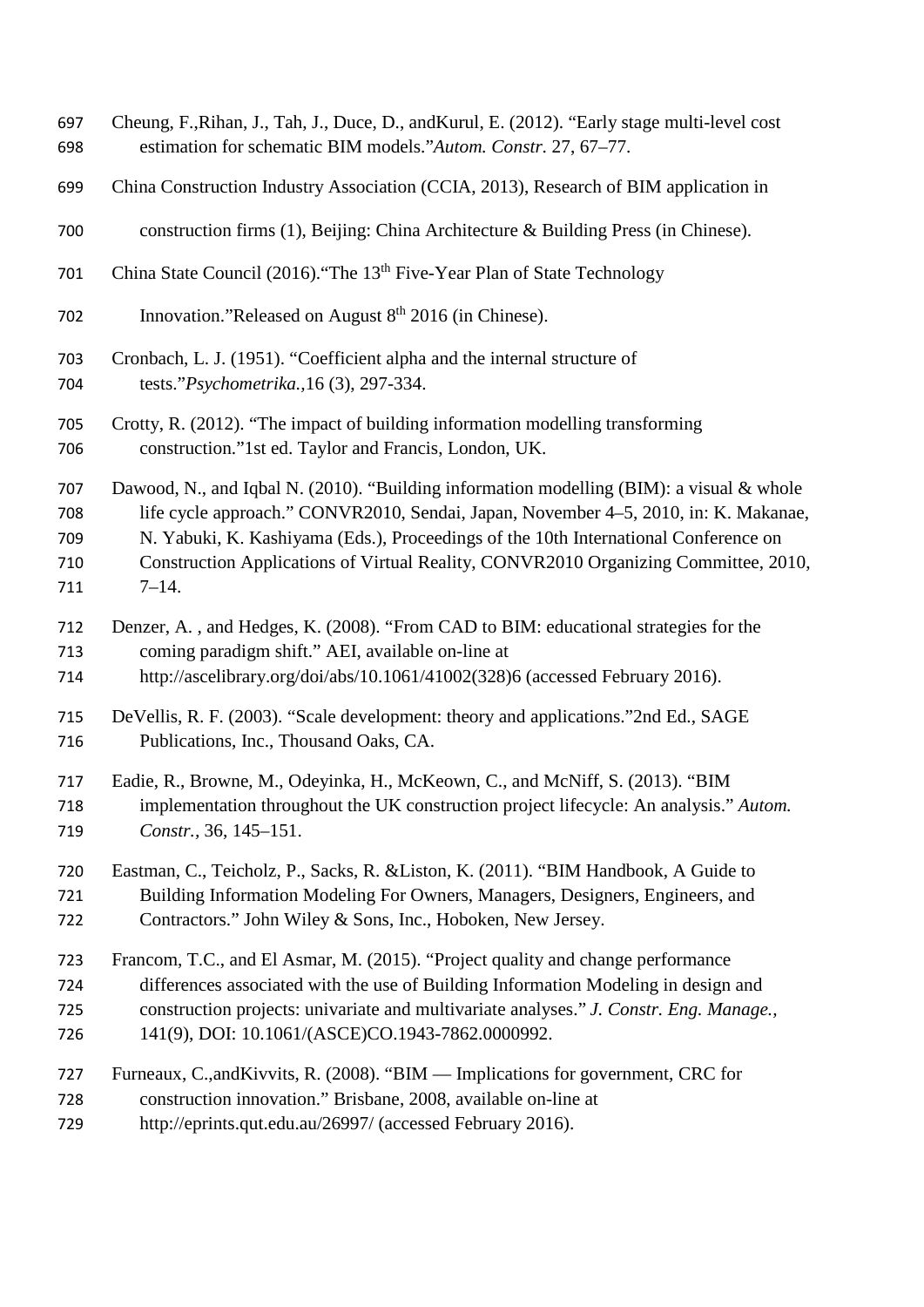| 730<br>731<br>732<br>733 | Ghosh, S. and Jintanapakanont, J., 2004. "Identifying and assessing the critical risk factors in<br>an underground rail project in Thailand: a factor analysis approach." Int. J. Proj.<br>Manage., 22(8), 633-643.                         |
|--------------------------|---------------------------------------------------------------------------------------------------------------------------------------------------------------------------------------------------------------------------------------------|
| 734<br>735<br>736        | Giel, B.K. and Issa, R.R. (2011). "Return on investment analysis of using building<br>information modeling in construction". J. Comput. Civil Eng., 27(5), 511-521.                                                                         |
| 737<br>738<br>739<br>740 | Gilligan, B., and Kunz, J. (2007). "VDC use in 2007: Significant value, dramatic growth, and<br>apparent business opportunity." CIFE TechnicalReports,<br>http://www.stanford.edu/group/CIFE/online.publications/TR171.pdf) (Dec. 4, 2010). |
| 741<br>742<br>743<br>744 | Hanna, A.S., Yeutter, M., and Aoun, D.G. (2014). "State of practice of Building Information<br>Modeling in the electrical construction industry." J. Constr. Eng. Manage., 140(12), DOI:<br>10.1061/(ASCE)CO.1943-7862.0000893.             |
| 745                      | He, Q., Qian, Li., Duan, Y., and Li, Y. (2012). "Current Situation and Barriers of BIM                                                                                                                                                      |
| 746                      | Implementation." Journal of Engineering Management, 26 (1), 12-16.                                                                                                                                                                          |
| 747                      | Jin, R., Hancock C.M., Tang, L., Chen, C., Wanatowski, D., and Yang, L. (2017). "An                                                                                                                                                         |
| 748                      | empirical study of BIM-implementation-based perceptions among Chinese practitioners."                                                                                                                                                       |
| 749                      | J. Manage. Eng., in Press, DOI: 10.1061/(ASCE)ME.1943-5479.0000538.                                                                                                                                                                         |
| 750                      | Jin, R., Tang, L., Hancock, C.M., and Allan, L. (2016). "BIM-based Multidisciplinary                                                                                                                                                        |
| 751                      | Building Design Practice-A Case Study."7th International Energy and Environment of                                                                                                                                                          |
| 752                      | Residential Buildings Conference.20-24 November, 2016, Brisbane, Australia.                                                                                                                                                                 |
| 753                      | Jin, R., L. Tang, and K. Fang. (2015). "Investigation into the current stage of BIM application                                                                                                                                             |
| 754                      | in China's AEC industries." WIT Transactions on The Built Environment, 149, 493-503.                                                                                                                                                        |
| 755                      | Johnson, R. A. (2005). Miller & Freund's probability and statistics for engineers, 7th Ed.,                                                                                                                                                 |
| 756                      | Pearson prentice Hall, Upper Saddle River, NJ, 292-307; 397-413.                                                                                                                                                                            |
| 757                      | Juszczyk, M., Výskala, M., and Zima, K. (2015). "Prospects for the use of BIM in Poland and                                                                                                                                                 |
| 758                      | the Czech Republic -Preliminary research results." Creative Construction Conference,                                                                                                                                                        |
| 759                      | Procedia Eng., 123, 250 - 259.                                                                                                                                                                                                              |
| 760                      | Khanzode, A., Fischer, M., and Reed D. (2008). "Benefits and lessons learned of implementing                                                                                                                                                |
| 761                      | building virtual design and construction (VDC) technologies for coordination of                                                                                                                                                             |
| 762                      | mechanical, electrical, and plumbing (MEP) systems on a large healthcare project." <i>J. Inf.</i>                                                                                                                                           |
| 763                      | Technol. Constr. (ITcon) 13, 324–342(Special Issue Case studies of BIM use).                                                                                                                                                                |
| 764                      | Kometa, S.T., Olomolaiye, P.O., and Harris, F.C. (1994). "Attribute of UK construction                                                                                                                                                      |
| 765                      | clients influencing project consultants' performance."Constr. Manag. Econ., 12 (5), 433-                                                                                                                                                    |
| 766                      | 443.                                                                                                                                                                                                                                        |
| 767                      | Liu, Y., Nederveen, S.V., and Hertogh, M. (2016). "Understanding effects of BIM on                                                                                                                                                          |
| 768                      | collaborative design and construction: An empirical study in China." Int. J. Pro. Manage.,                                                                                                                                                  |
| 769                      | In press, accepted June 21, 2016.                                                                                                                                                                                                           |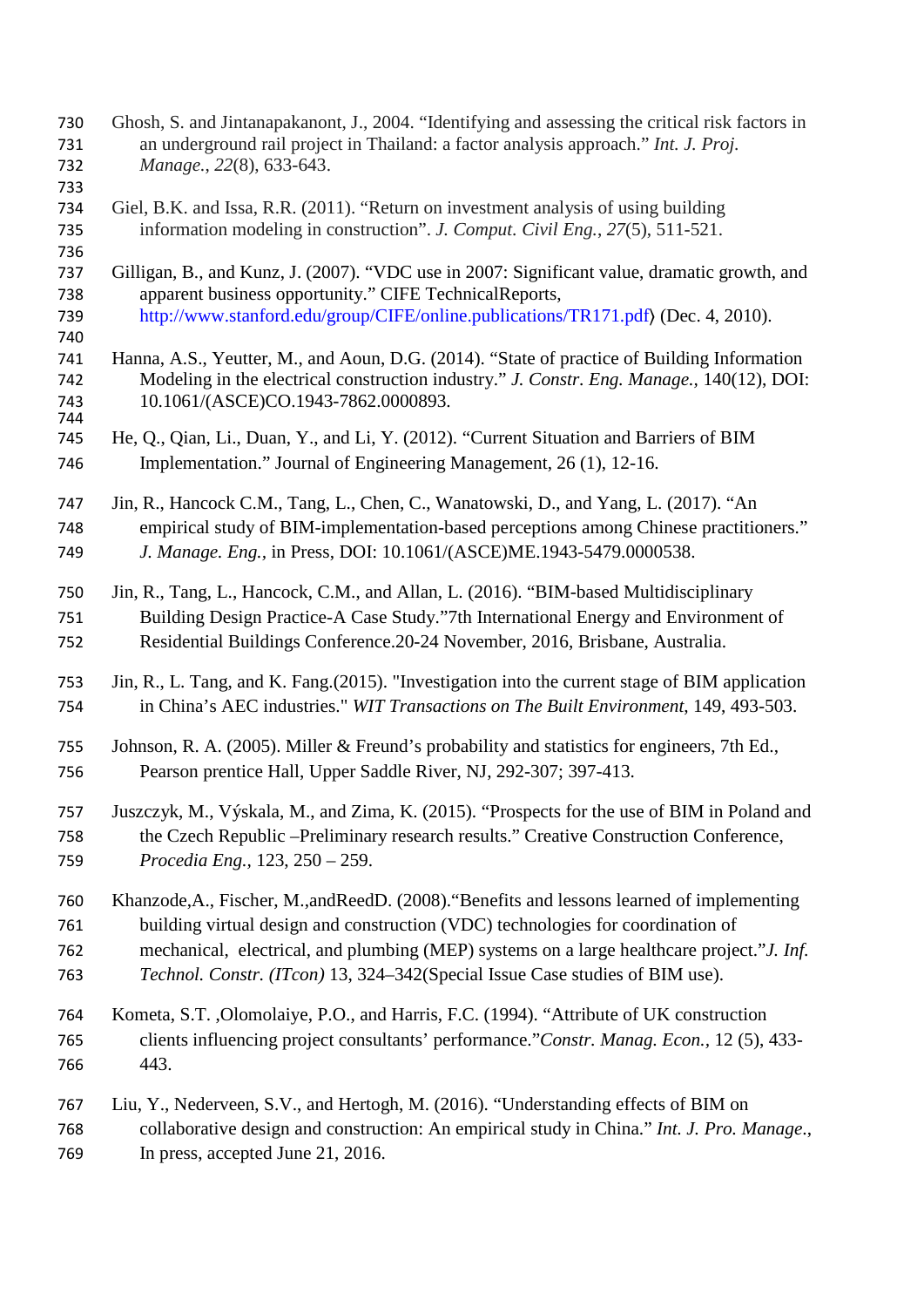Lopez, R., Chong, H.Y., Wang, X., and Graham, J. (2016). "Technical review: analysis and appraisal of four-dimensional Building Information Modeling usability in construction and engineering projects." *J. Constr. Eng. Manage*.,142 (5), DOI: 10.1061/(ASCE)CO.1943-7862.0001094. Lopez, R., and Love, P.E.D. (2012). "Design error costs in construction projects." *J. Constr. Eng. Manage.,*138 (5), DOI: 10.1061/(ASCE)CO.1943-7862.0000454. Love, P.E.D., Simpson, I., Hill, A., and Standing, C. (2013). "From justification to evaluation: Building information modeling for asset owners." *Autom.Constr.*, 35, 208- 216. Mahalingam, A., Yadav, A.K., and Varaprasad, J. (2015). "Investigating the role of lean practices in enabling BIM adoption: evidence from two Indian cases." *J. Constr. Eng. Manage.*,142 (5), DOI: 10.1061/(ASCE)CO.1943-7862.0000982. MarketLine Industry Profile (2014), Construction in China, Reference Code: 0099-2801. Masood, R., Kharal, M.K.N., and Nasir, A.R. (2013). "Is BIM adoption advantageous for construction industry of Pakistan?" Fourth International Symposium on Infrastructure Engineering in Developing Countries, IEDC 2013, *Procedia Eng.* 77, 229 – 238. McGraw-Hill Construction. (2009). "The business value of BIM: Getting building information modeling to the bottom line." McGraw-Hill Construction SmartMarket Rep., McGraw Hill, New York. McGraw Hill Construction (2014). "The business value of BIM for construction in Global Markets." McGraw Hill Construction, Bedford MA, United States. Meliá, J. L.,Mearns, K., Silva, S. A., and Lima, M. L. (2008)."Safety climate responses and the perceived risk of accidents in the construction industry." *Safety Sci.,* 46 (6), 949-958. Migilinskas, D., Popov, V.,Juocevicius, V., and Ustinovichius, L. (2013). "The benefits, obstacles and problems of practical BIM implementation." *Procedia Eng.* 57, 767–774. Neelamkavil, J. and Ahamed, S.S. (2012). "The Return on Investment from BIM Driven Projects in Construction." National Research Council, Canada. (IRC-RR-324 9 (Available 799 at [www.nrc.cnrc.gc.ca/irc\)](http://www.nrc.cnrc.gc.ca/irc). NFB Business & Skills (2013). "BIM shaping the future of construction." Report. Nunnally, L. and Bernstein, L. (1994)."Psychometric theory."McGraw-Hill, Inc., New York. Shanghai Municipal People's Government (2014). "Guidelines on BIM Applications in Shanghai." Shanghai, China.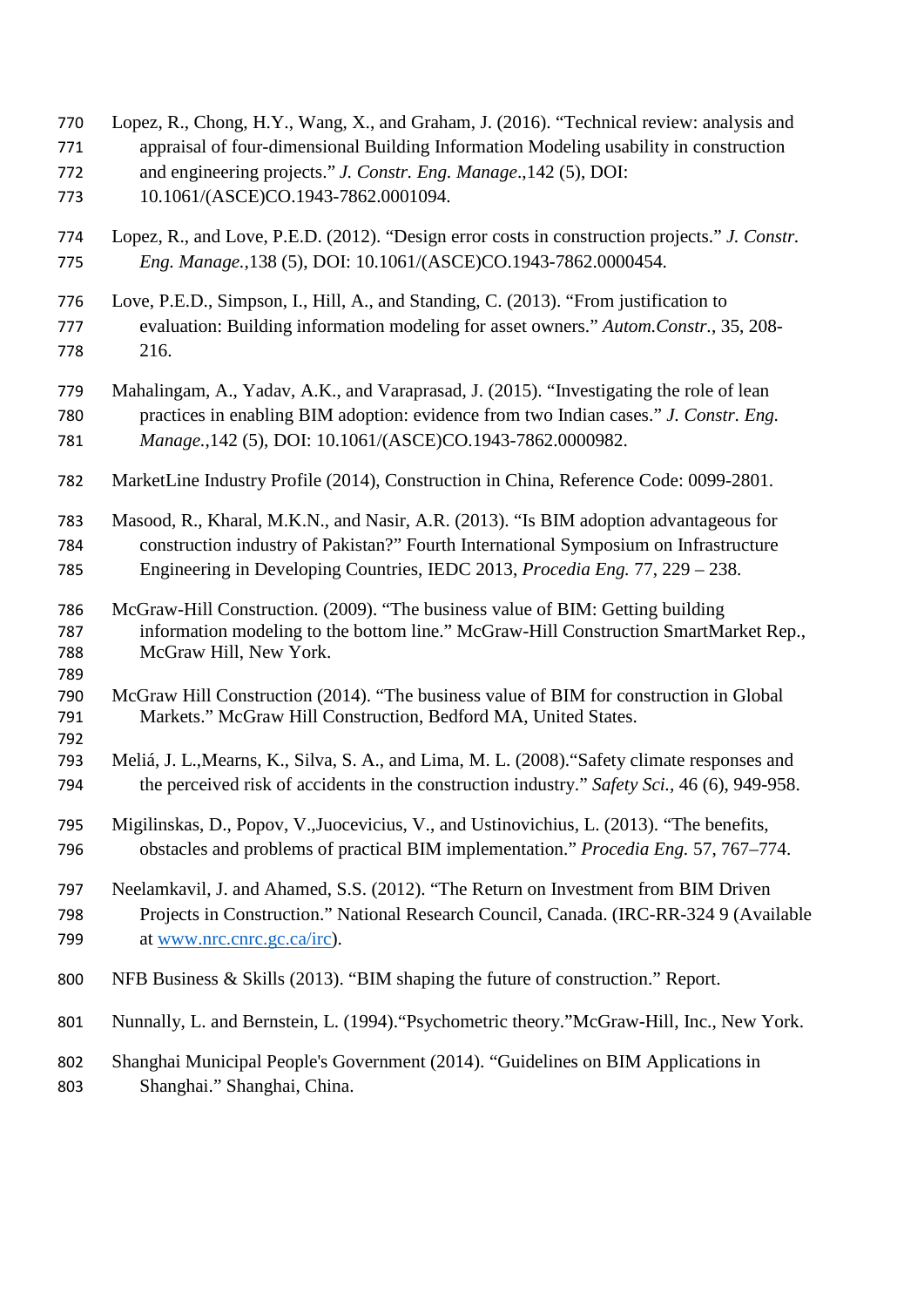| 804               | Shenzhen Exploration & Design Association (SZEDA, 2013), Guide for BIM application and                                                                                                                                                  |
|-------------------|-----------------------------------------------------------------------------------------------------------------------------------------------------------------------------------------------------------------------------------------|
| 805               | development in the engineering $\&$ design industry of Shenzhen, Tianjin Science $\&$                                                                                                                                                   |
| 806               | Technology Press, Tianjin (in Chinese).                                                                                                                                                                                                 |
| 807               | SmartMarket Report (2015). "Measuring the impact of BIM on complex buildings." Dodge                                                                                                                                                    |
| 808               | Data & Analytics, Bedford, MA.                                                                                                                                                                                                          |
| 809<br>810        | Smith, P. (2014). "BIM implementation-global strategies." Procedia Eng., 85, pp.482-492.                                                                                                                                                |
| 811               | State Ministry of Housing and Urban-Rural Construction (SMHURC, 2011). "The 2011-2015                                                                                                                                                   |
| 812               | Development Guideline for the Construction Industry Digitalization." Beijing, China (in                                                                                                                                                 |
| 813               | Chinese).                                                                                                                                                                                                                               |
| 814               | State Ministry of Housing and Urban-Rural Construction (SMHURC, 2013). "Request for                                                                                                                                                     |
| 815               | Proposal on BIM Application in the Construction Industry." Beijing, China (in Chinese).                                                                                                                                                 |
| 816<br>817<br>818 | Suwal, S., Jäväjä, P., & Salin, J. (2014). "BIM Education: Implementing and Reviewing"<br>OpeBIM"—BIM for Teachers." Computing in Civil and Building Engineering, 2151-<br>2158.                                                        |
| 819<br>820<br>821 | Tam, C. M., Deng, Z. M., Zeng, S. X., and Ho, C. S. (2000). "Quest for continuous quality<br>improvement for public housing construction in Hong Kong."Constr. Manage. Econ., 18<br>$(4)$ , 437-446.                                    |
| 822<br>823        | Tam, V.W.Y. (2009). "Comparing the implementation of concrete recycling in the Australian<br>and Japanese construction industries."Constr. Manage. Econ., 17(7), 688-702.                                                               |
| 824<br>825<br>826 | Tang, L., Jin, R. and Fang, K. (2015). "Launching the innovative BIM module for the<br>architecture and built environment programme in China."Building Information Modelling<br>(BIM) in Design, Construction and Operations, 149, 145. |
| 827<br>828        | Tavakol, M. and Dennick, R. (2011). "Making sense of Cronbach's alpha." Int. J. Med. Edu.<br>2, 53-55.                                                                                                                                  |
| 829               | Thomsen, A. (2010). "The role and influence of the Architect in industrialized building."                                                                                                                                               |
| 830<br>831<br>832 | Wang, S.Q., Dulaimi, M.F. and Aguria, M.Y. (2004). "Risk management framework for<br>construction projects in developing countries." Constr. Manage. Econ., 22(3), 237-252.                                                             |
| 833<br>834<br>835 | Won, J., Lee, G., Dossick C., Messner, J. (2013). "Where to focus for successful adoption of<br>building information modeling within organization." J. Constr. Eng. Manage., 139(11),<br>DOI: 10.1061/(ASCE)CO.1943-7862.0000731.       |
| 836<br>837        | Yan, H. and Damian P. (2008). "Benefits and barriers of building information modelling."                                                                                                                                                |
|                   |                                                                                                                                                                                                                                         |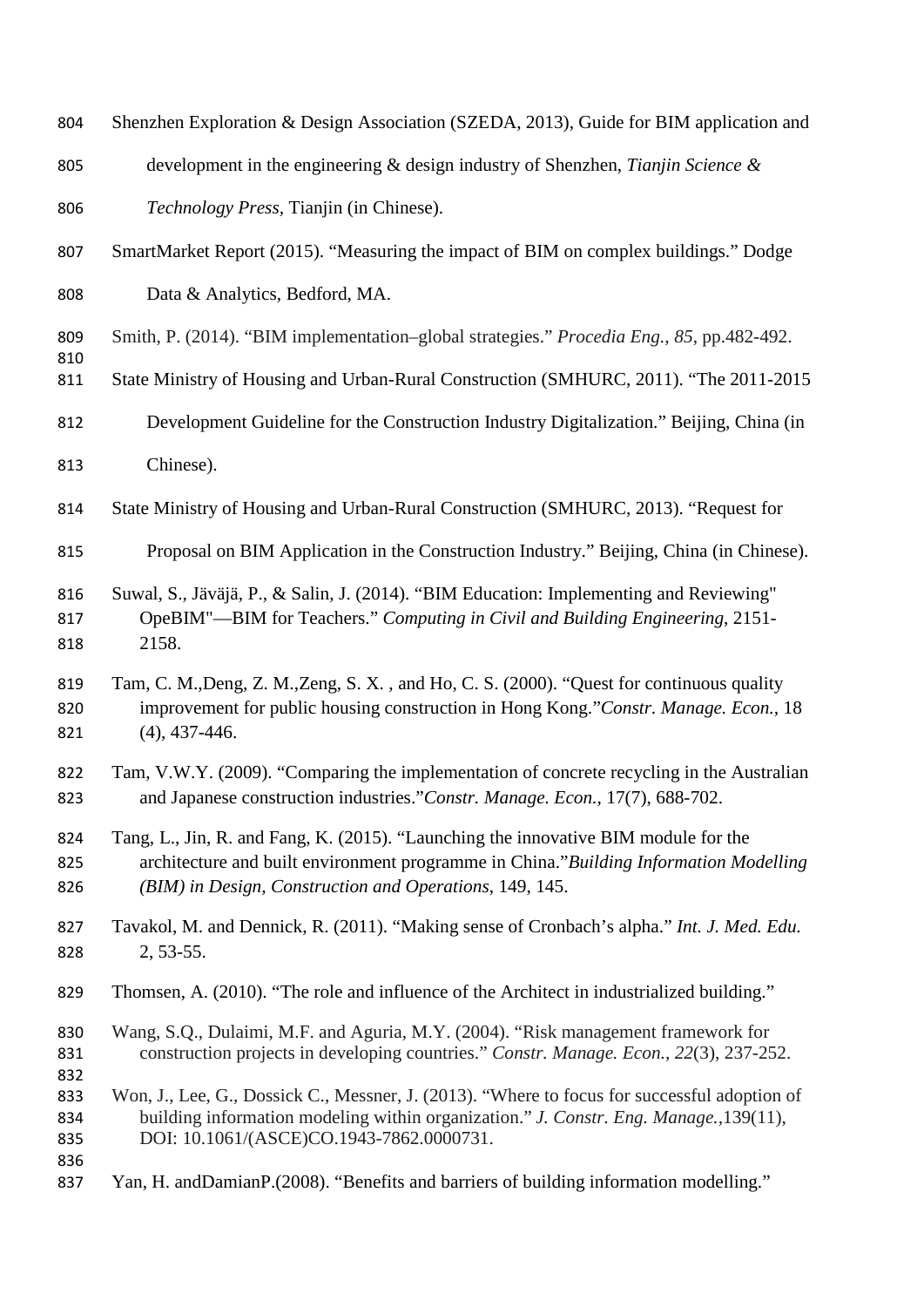| 838<br>839<br>840 | Zahir, I and Love P.E.D. (2008) Evaluating information systems: public and private sector.<br>Routledge, 2008. |
|-------------------|----------------------------------------------------------------------------------------------------------------|
| 841               |                                                                                                                |
| 842               |                                                                                                                |
| 843               |                                                                                                                |
| 844               |                                                                                                                |
| 845               |                                                                                                                |
| 846               |                                                                                                                |
| 847               |                                                                                                                |
| 848               |                                                                                                                |
| 849               |                                                                                                                |
| 850               |                                                                                                                |
| 851               |                                                                                                                |
| 852               |                                                                                                                |
| 853               |                                                                                                                |
| 854               |                                                                                                                |
| 855               |                                                                                                                |
| 856               |                                                                                                                |
| 857               |                                                                                                                |
| 858               |                                                                                                                |
| 859               |                                                                                                                |
| 860               |                                                                                                                |
| 861               |                                                                                                                |
| 862               |                                                                                                                |
| 863<br>864        |                                                                                                                |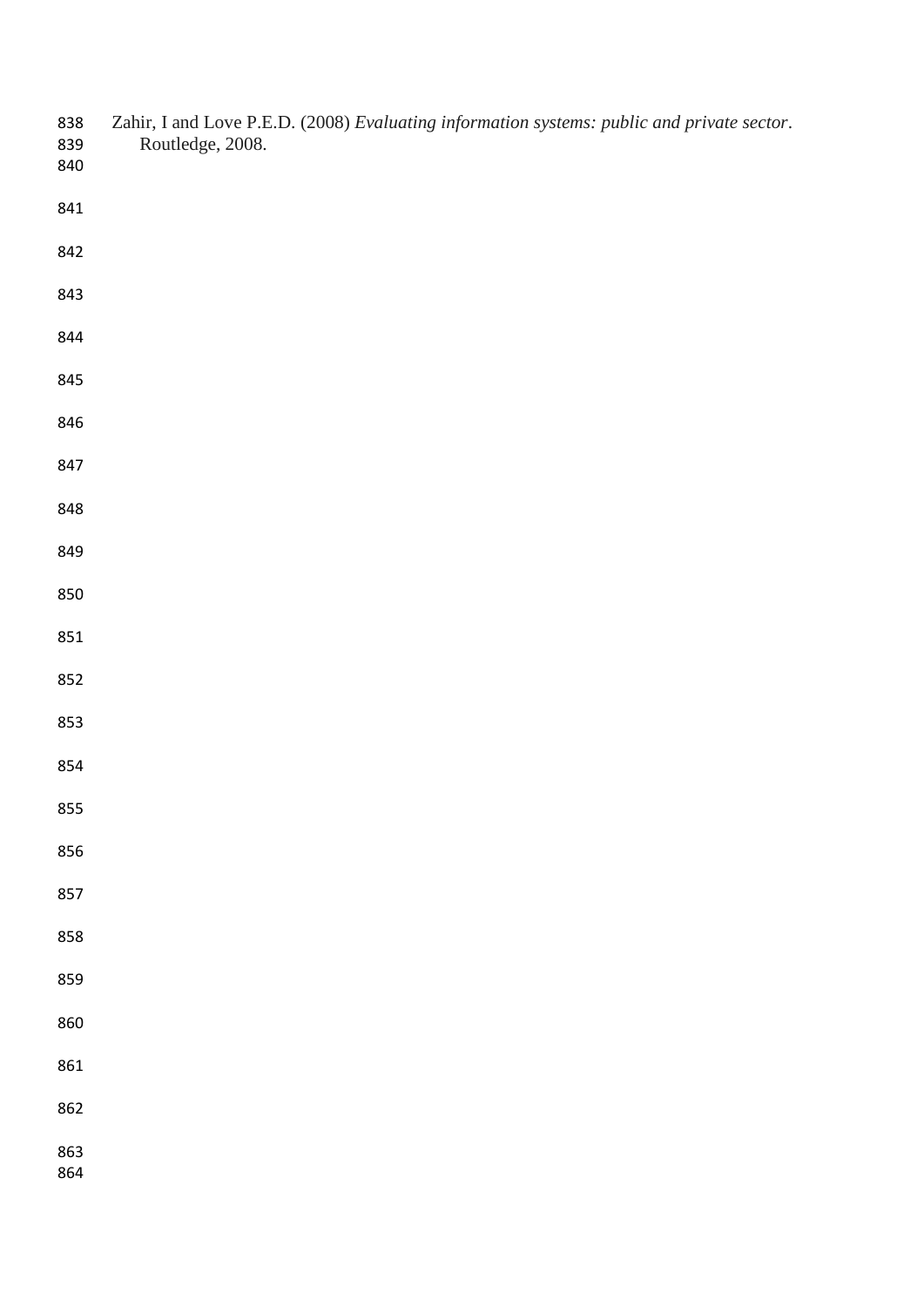## 865 **Appendix: Questionnaire of BIM Investment Areas, Returns, Strategies, and**  866 **Risks**

867<br>868<br>869 868 **Part A: BIM Users Information** 869 1. Where are you working?<br>870 2. Your current position (<br>871 0thers, please specify<br>872 3. How long have you been<br>873 4. What BIM software tools<br>874 Nemetschek (e.g., Archit<br>875 5. How would you define y<br>877 Part B: Pe 870 2. Your current position ( ) A. Architect; B. Engineer (e.g., Structural Engineer); C. Contractor; D. Owner; E. BIM consultant; F. Others, please specify<br>3 How long have you be How long have you been using BIM software? 873 4. What BIM software tools are you using or have you ever used before (multi-choice)? A. Autodesk (e.g., Revit); B. Bentley; C.<br>Nemetschek (e.g., ArchiCAD); D. Dassault (e.g., Digital Project); E. Others, please specif Nemetschek (e.g., ArchiCAD); D. Dassault (e.g., Digital Project); E. Others, please specify software. 876 5. How would you define your proficiency level in applying BIM tools? A. Experts; B. Advanced level; C. Moderate level; D. Beginner. 877 **Part B: Perceptions on BIM investment focuses, returns, ways to enhance BIM returns, and risks 878** 6. How would you evaluate the importance of following areas of BIM investments? Choose one from scales. 1. Least impo 878 6. How would you evaluate the importance of following areas of BIM investments? Choose one from the following five numerical 879 scales. 1. Least important; 2. Not very important; 3. Neutral; 4. Important; 5. Very important.<br>880 • BIM software 880 • BIM software<br>881 • Developing in 881 • Developing internal collaboration according to BIM procedures<br>882 • Marketing your BIM capability 882 • Marketing your BIM capability<br>883 • BIM training 883 • BIM training<br>884 • New or upgra 884 • New or upgraded hardware<br>885 • Developing collaborative B 885 • Developing collaborative BIM processes with external parties 886 • Software customization and interoperability solutions 886 • Software customization and interoperability solutions<br>887 • Developing custom 3D libraries 887 • Developing custom 3D libraries<br>888 7. How would you perceive these follow 888 7. How would you perceive these following recognized returns from BIM investment? Choose one from the following five numerical 889 scales. 1. Strongly disagree; 2. Disagree; 3. Neutral; 4. Agree; 5. Strongly agree. 889 scales. 1. Strongly disagree; 2. Disagree; 3. Neutral; 4. Agree; 5. Strongly agree.<br>890 • Better multiparty communication and understanding from 3D visualization 890 • Better multiparty communication and understanding from 3D visualization<br>891 • Improved project process outcomes, such as fewer RFIs (request for inform 891 • Improved project process outcomes, such as fewer RFIs (request for information) and field coordination problems<br>892 • Improved productivity 892 • Improved productivity<br>893 • Increased application c 893 • Increased application of prefabrication<br>894 • Positive impact on marketing 894 • Positive impact on marketing<br>895 • Reduced cycle time for project 895 • Reduced cycle time for project activities and delivery<br>896 • Lower project cost 896 • Lower project cost 897 • Improved jobsite safety<br>898 • Positive impact on susta 898 • Positive impact on sustainability<br>899 • Positive impact on recruiting/retarrow 899 • Positive impact on recruiting/retaining staff<br>900 • Faster plan approval and permits 900 • Faster plan approval and permits<br>901 • More accurate construction docum 901 • More accurate construction documents<br>902 • Improved operations, maintenance and 902 • Improved operations, maintenance and facility management 903 8. The adoption of BIM in your organization's greening building pra 903 8. The adoption of BIM in your organization's greening building practical or research projects. A. Frequent adoption; B. Moderate adoption; C. Little adoption.<br>905 9. What is your expected change of BIM use in green bu adoption; C. Little adoption.<br>9. What is your expected change 905 9. What is your expected change of BIM use in green building projects in the future? A. Decrease; B. Stay unchanged; C. Low increase; D. Moderate increase; E. High increase; F. Incredible increase 906 D. Moderate increase; E. High increase; F. Incredible increase<br>907 10. How would vou perceive the importance of these following su 907 10. How would you perceive the importance of these following suggested ways to enhance returns from BIM application? Choose one from the following five numerical scales. 1. Least important: 2. Not very important: 3. Ne 908 from the following five numerical scales. 1. Least important; 2. Not very important; 3. Neutral; 4. Important; 5. Very important.<br>909 • Improved interoperability between software applications 909 • Improved interoperability between software applications<br>910 • Improved functionality of BIM software 910 • Improved functionality of BIM software<br>911 • More clearly defined BIM deliverables b 911 • More clearly defined BIM deliverables between parties<br>912 • More internal staff with BIM skills 912 • More internal staff with BIM skills<br>913 • More owners consulting for BIM 913 • More owners consulting for BIM<br>914 • More external firms with BIM sk 914 • More external firms with BIM skills<br>915 • More 3D building product manufact 915 • More 3D building product manufacturer to employ more prefabrication<br>916 • More use of contract language to support BIM and collaboration 916 • More use of contract language to support BIM and collaboration<br>917 • More incoming entry-level staffs with BIM skills 917 • More incoming entry-level staffs with BIM skills<br>918 • Willingness of AHJs (Authorities Having Jurisdic 918 • Willingness of AHJs (Authorities Having Jurisdiction) to accept models<br>919 • Reduced cost of BIM software 919 • Reduced cost of BIM software<br>920 • More hard data demonstrating 920 • More hard data demonstrating the business value of BIM<br>921 • More readily available training on BIM 921 • More readily available training on BIM<br>922 • Integration of BIM data with mobile de 922 • Integration of BIM data with mobile devices/applications<br>923 • More readily available outsourced modeling service<br>924 11. Please identify these key risks in BIM implementation (multi-c More readily available outsourced modeling service 924 11. Please identify these key risks in BIM implementation (multi-choice)<br>925 • Technical risks: 1). Imperfect BIM software: 2). Rapid update c • Technical risks: 1). Imperfect BIM software; 2). Rapid update of BIM technologies; 3). The difficulty of BIM technologies; 4).<br>926 • Human resource risks: 1). Tight schedule of current business; 2). Lack of BIM technicia Poor adoption of BIM technologies 927 • Human resource risks: 1). Tight schedule of current business; 2). Lack of BIM technicians; 3). Reluctance to accept new BIM 928 technologies; 4). Lack of knowledge and capabilities among current employees<br>929 • Financial risks: 1). Long period of return on investment; 2). Uncertainty of prof 929 • Financial risks: 1). Long period of return on investment; 2). Uncertainty of profit; 3). High cost of short-term investment 930 • Management risks: 1). Reluctance to adopt BIM from the management level; 2). The difficult transition of business procedures; 931 931 3). The difficult transition of management pattern<br>932 • Other risks: 1). Low recognition of society: 2). Ur 932 • Other risks: 1). Low recognition of society; 2). Unclear legal liability; 3). Unknown intellectual property; 4). Lack of industry 933 standards 934 935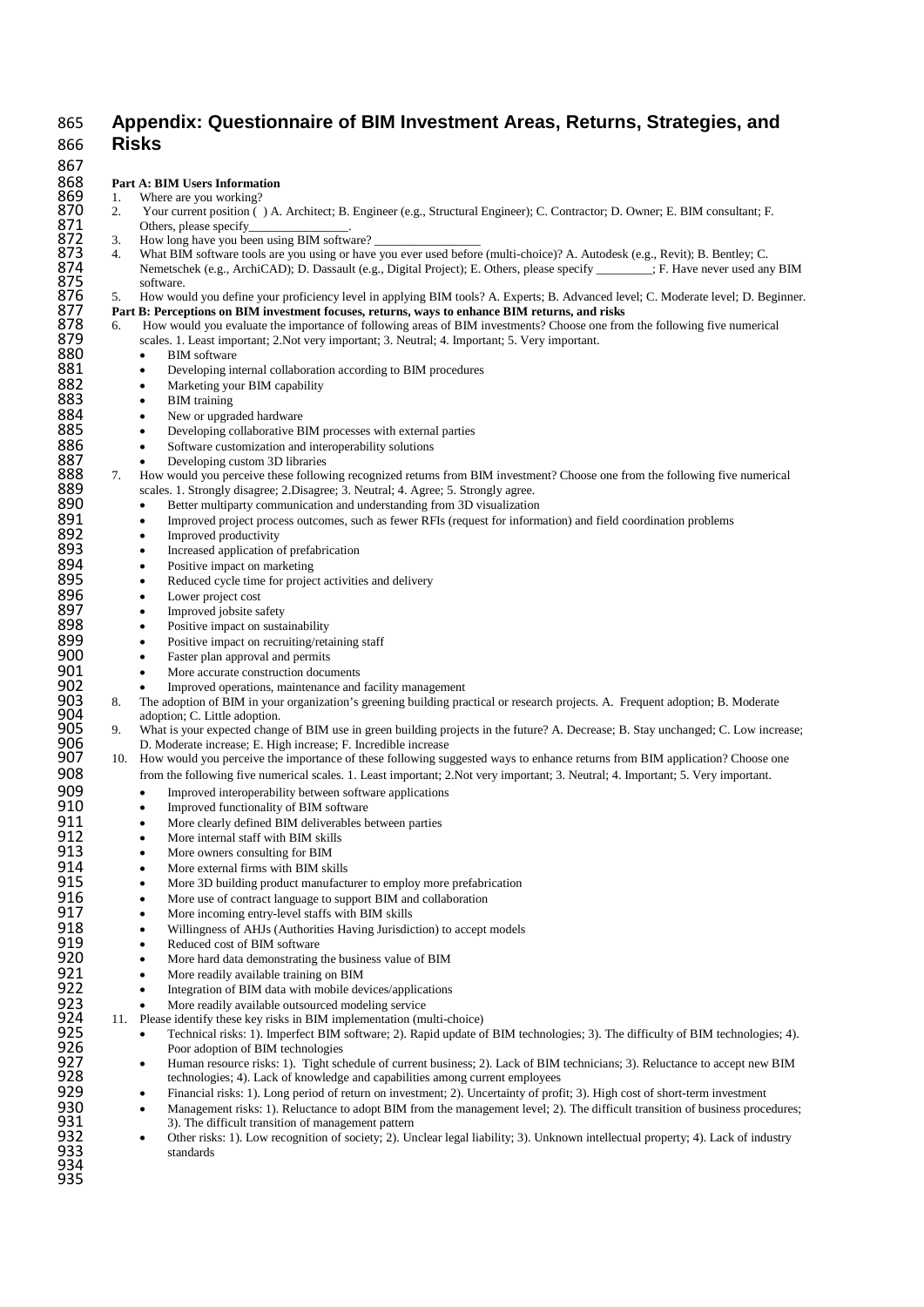| 936               | <b>Table List</b>                                                                                                    |
|-------------------|----------------------------------------------------------------------------------------------------------------------|
| 937<br>938        | <b>Table 1.</b> Survey results of importance of BIM investment areas (Cronbach's alpha =<br>0.921)                   |
| 939<br>940        | Table 2. ANOVA analysis of subgroup differences towards BIM investment-related<br>items.                             |
| 941<br>942<br>943 | Table 3. Survey results of recognitions on returns from BIM investment (Cronbach's<br>alpha = $0.927$ )              |
| 944<br>945<br>946 | Table 4. ANOVA analysis of subgroup differences towards recognitions on BIM return-<br>related items.                |
| 947<br>948        | Table 5. Survey results of perceptions on ways enhance returns from BIM application<br>(Cronbach's alpha = $0.943$ ) |
| 949<br>950<br>951 | Table 6. ANOVA analysis of subgroup differences on ways to enhance returns from BIM<br>application                   |
| 952               | Table 7. Chi-Square test of subgroup differences on BIM implementation related risks                                 |
| 953               |                                                                                                                      |
| 954<br>955        |                                                                                                                      |
| 956               |                                                                                                                      |
| 957               |                                                                                                                      |
| 958               |                                                                                                                      |
| 959               |                                                                                                                      |
| 960               |                                                                                                                      |
| 961               |                                                                                                                      |
| 962               |                                                                                                                      |
| 963<br>964        |                                                                                                                      |
| 965               |                                                                                                                      |
| 966               |                                                                                                                      |
| 967               |                                                                                                                      |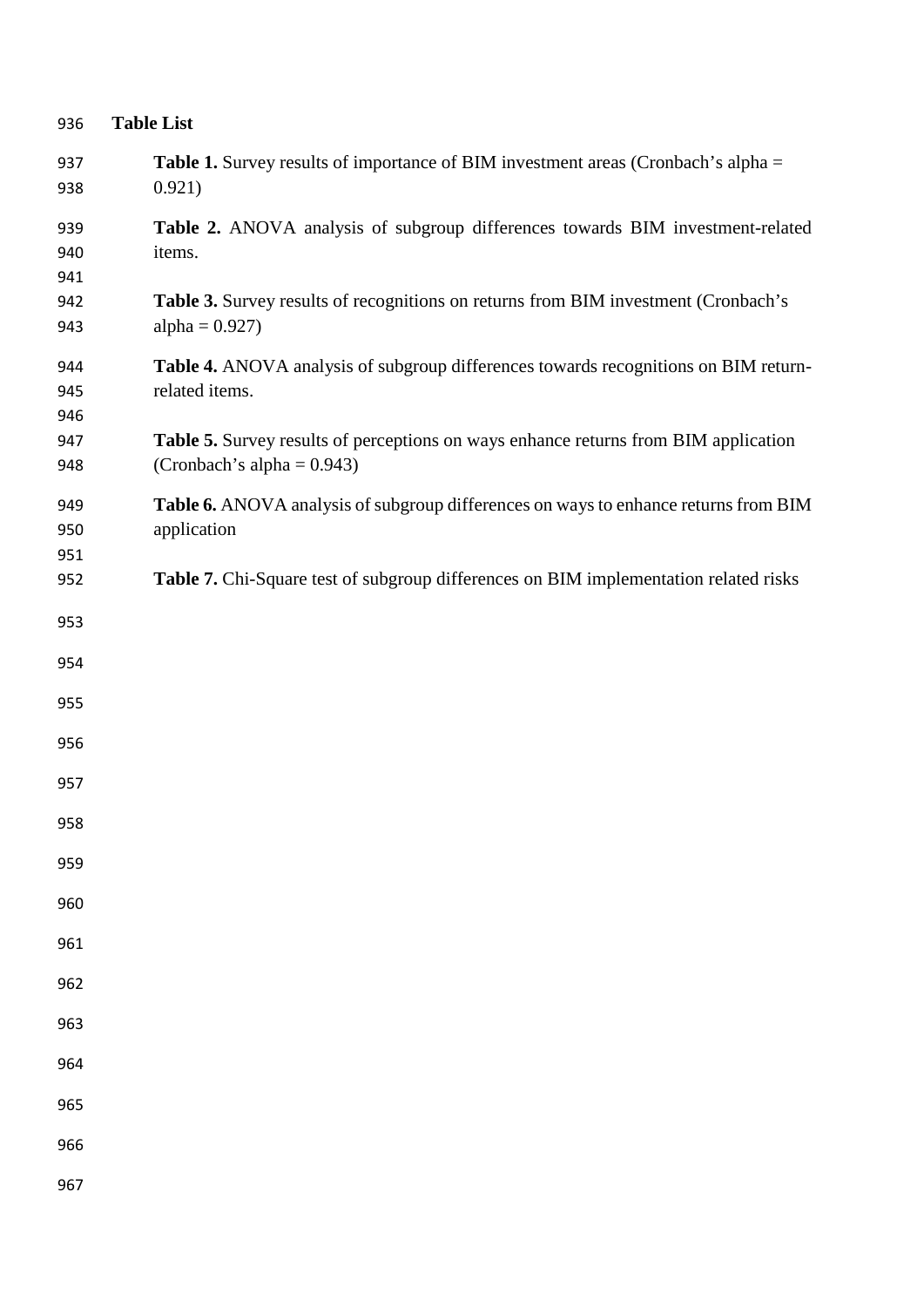| <b>Item</b>                                                         | $N^*$ | <b>RII</b> | <b>Item-total</b><br>correlation | Cronbach's<br>Alpha |
|---------------------------------------------------------------------|-------|------------|----------------------------------|---------------------|
| I1: Developing internal collaboration according<br>to BIM standards | 71    | 0.876      | 0.701                            | 0.913               |
| I2: Developing collaborative BIM processes<br>with external parties | 69    | 0.872      | 0.732                            | 0.911               |
| I3: Software customization and interoperability<br>solutions        | 71    | 0.865      | 0.799                            | 0.905               |
| I4: Marketing your BIM capability                                   | 71    | 0.814      | 0.673                            | 0.916               |
| 15: BIM software                                                    | 69    | 0.809      | 0.767                            | 0.908               |
| I6: BIM training                                                    | 71    | 0.808      | 0.715                            | 0.912               |
| I7: Developing custom 3D libraries.                                 | 66    | 0.785      | 0.752                            | 0.909               |
| I8: New or upgraded hardware                                        | 68    | 0.768      | 0.752                            | 0.909               |

**Table 1.** Survey results of importance of BIM investment areas (Cronbach's alpha = 0.921)

969 \*: The total number of responses for each given item.

970 Note: The sample forming data analysis of this Likert-scale question excludes those who selected "N/A" within

971 each given item. The same rule applies to the data analysis of other Likert-scale questions.

- 
-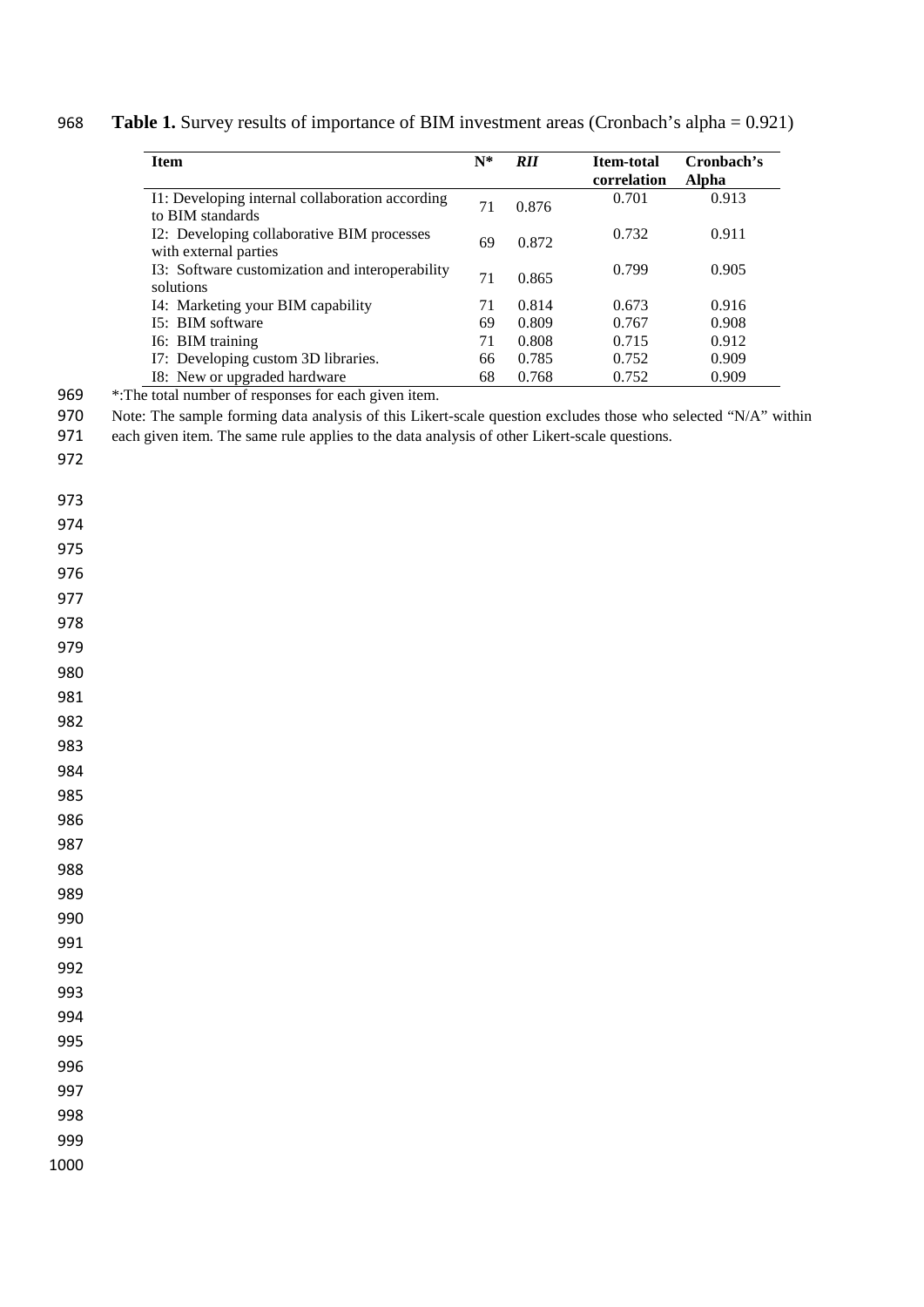|              | Item                       | Overall<br>Mean | <b>Standard</b><br>deviation |                           | <b>ANOVA</b> analysis for<br>subgroups according to |                           | <b>ANOVA</b> analysis for<br>subgroups according to BIM |
|--------------|----------------------------|-----------------|------------------------------|---------------------------|-----------------------------------------------------|---------------------------|---------------------------------------------------------|
|              |                            |                 |                              |                           | professions                                         |                           | proficiency level                                       |
|              | $\rm I1$<br>$\mathbf{I2}$  | 4.380<br>4.362  | 0.811<br>0.816               | $F$ value<br>0.92<br>0.97 | $p$ value<br>0.496<br>0.459                         | $F$ value<br>2.35<br>1.29 | $p$ value<br>0.064<br>0.284                             |
|              | I3                         | 4.324           | 0.835                        | 1.01                      | 0.434                                               | 0.66                      | 0.620                                                   |
|              | $\ensuremath{\mathsf{I4}}$ | 4.070           | 1.025                        | 1.19                      | 0.320                                               | 0.94                      | 0.448                                                   |
|              | I <sub>5</sub>             | 4.057           | 0.860                        | 0.58                      | 0.769                                               | 0.55                      | 0.698                                                   |
|              | ${\rm I6}$                 | 4.042           | 0.895                        | 1.54                      | 0.171                                               | 1.05                      | 0.389                                                   |
|              | $\mathbf{I}7$              | 3.924           | 0.910                        | 0.12                      | 0.997                                               | 0.32                      | 0.862                                                   |
|              | ${\bf I8}$                 | 3.838           | 0.933                        | 0.99                      | 0.445                                               | $0.68\,$                  | 0.609                                                   |
| 1002         |                            |                 |                              |                           |                                                     |                           |                                                         |
| 1003         |                            |                 |                              |                           |                                                     |                           |                                                         |
| 1004         |                            |                 |                              |                           |                                                     |                           |                                                         |
| 1005         |                            |                 |                              |                           |                                                     |                           |                                                         |
| 1006         |                            |                 |                              |                           |                                                     |                           |                                                         |
| 1007         |                            |                 |                              |                           |                                                     |                           |                                                         |
| 1008         |                            |                 |                              |                           |                                                     |                           |                                                         |
| 1009         |                            |                 |                              |                           |                                                     |                           |                                                         |
| 1010         |                            |                 |                              |                           |                                                     |                           |                                                         |
| 1011         |                            |                 |                              |                           |                                                     |                           |                                                         |
| 1012         |                            |                 |                              |                           |                                                     |                           |                                                         |
| 1013         |                            |                 |                              |                           |                                                     |                           |                                                         |
| 1014         |                            |                 |                              |                           |                                                     |                           |                                                         |
| 1015         |                            |                 |                              |                           |                                                     |                           |                                                         |
| 1016         |                            |                 |                              |                           |                                                     |                           |                                                         |
| 1017         |                            |                 |                              |                           |                                                     |                           |                                                         |
| 1018<br>1019 |                            |                 |                              |                           |                                                     |                           |                                                         |
| 1020         |                            |                 |                              |                           |                                                     |                           |                                                         |
| 1021         |                            |                 |                              |                           |                                                     |                           |                                                         |
| 1022         |                            |                 |                              |                           |                                                     |                           |                                                         |

1001 **Table 2.** ANOVA analysis of subgroup differences towards BIM investment-related items.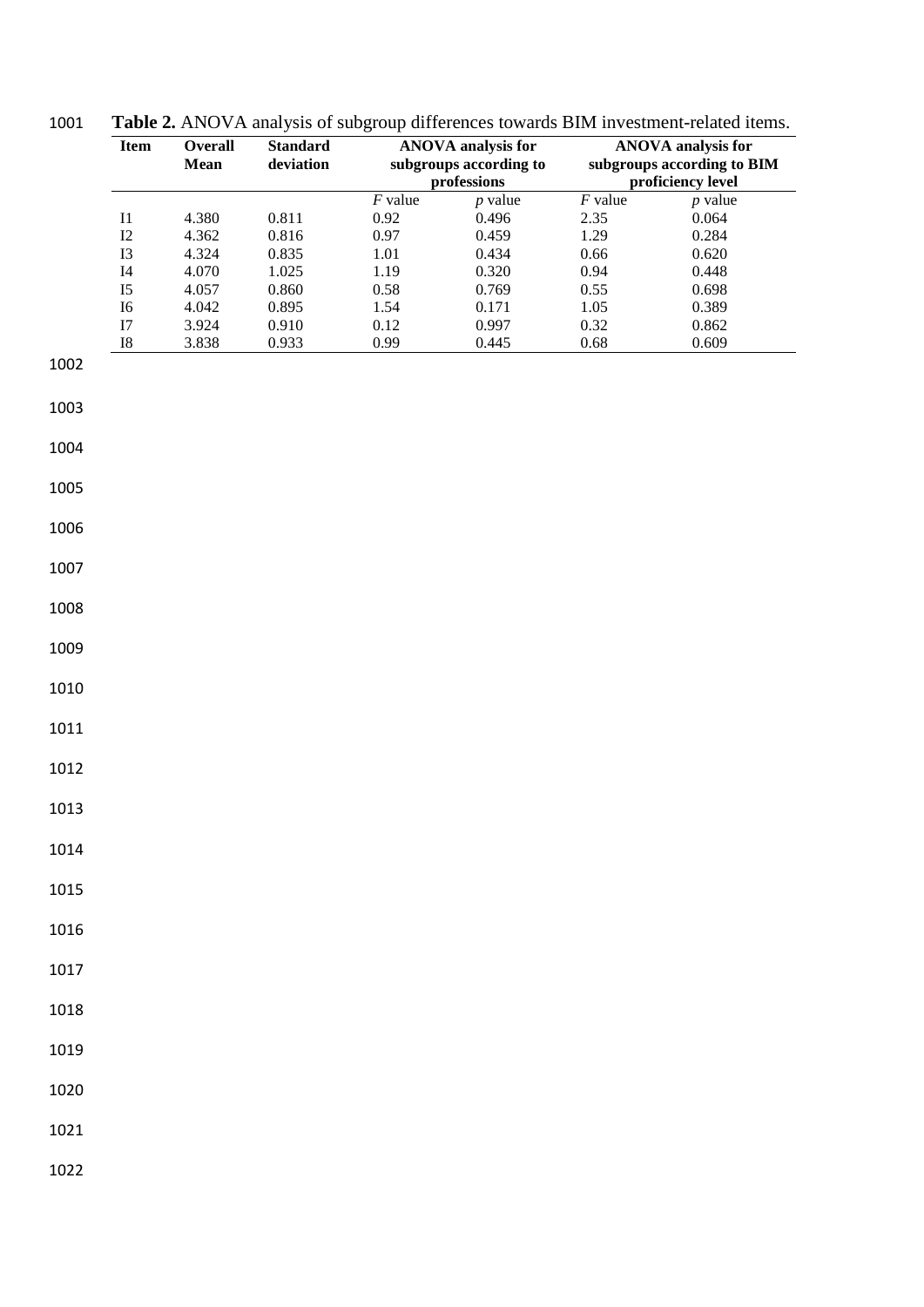1023 Table 3. Survey results of recognitions on returns from BIM investment (Cronbach's alpha = 1024 0.927)

| <b>Item</b>                                                                                                               | $N^*$ | <b>RII</b> | <b>Item-total</b><br>correlation | Cronbach's<br><b>Alpha</b> |
|---------------------------------------------------------------------------------------------------------------------------|-------|------------|----------------------------------|----------------------------|
| R1: Improved multiparty communication and<br>understanding from 3D visualization                                          | 82    | 0.920      | 0.581                            | 0.925                      |
| R2: Positive impact on sustainability                                                                                     | 83    | 0.855      | 0.623                            | 0.924                      |
| R3: Improved operations, maintenance and facility<br>management                                                           | 85    | 0.849      | 0.731                            | 0.920                      |
| R4: Improved project process outcomes, such as fewer<br>RFIs (request for information) and field coordination<br>problems | 83    | 0.848      | 0.710                            | 0.921                      |
| R5: Positive impact on marketing                                                                                          | 84    | 0.845      | 0.614                            | 0.924                      |
| R6: Increased application of prefabrication                                                                               | 80    | 0.845      | 0.693                            | 0.921                      |
| R7: More accurate shop drawings                                                                                           | 85    | 0.828      | 0.723                            | 0.920                      |
| R8: Lower project cost                                                                                                    | 84    | 0.795      | 0.660                            | 0.923                      |
| R9: Shortened construction duration                                                                                       | 83    | 0.790      | 0.780                            | 0.918                      |
| R <sub>10</sub> : Improved productivity                                                                                   | 85    | 0.788      | 0.816                            | 0.916                      |
| R11: Improved jobsite safety                                                                                              | 84    | 0.767      | 0.732                            | 0.920                      |
| R12:Shortened duration in the project planning stage                                                                      | 78    | 0.744      | 0.597                            | 0.925                      |
| R13: Positive impact on recruiting/retaining staff                                                                        | 79    | 0.732      | 0.522                            | 0.927                      |
| *: The total number of responses for each given item.                                                                     |       |            |                                  |                            |

- 1026
- 1027
- 1028

1029

1030

1031

1032

1033

1034

1035

1036

1037

1038

1039

1040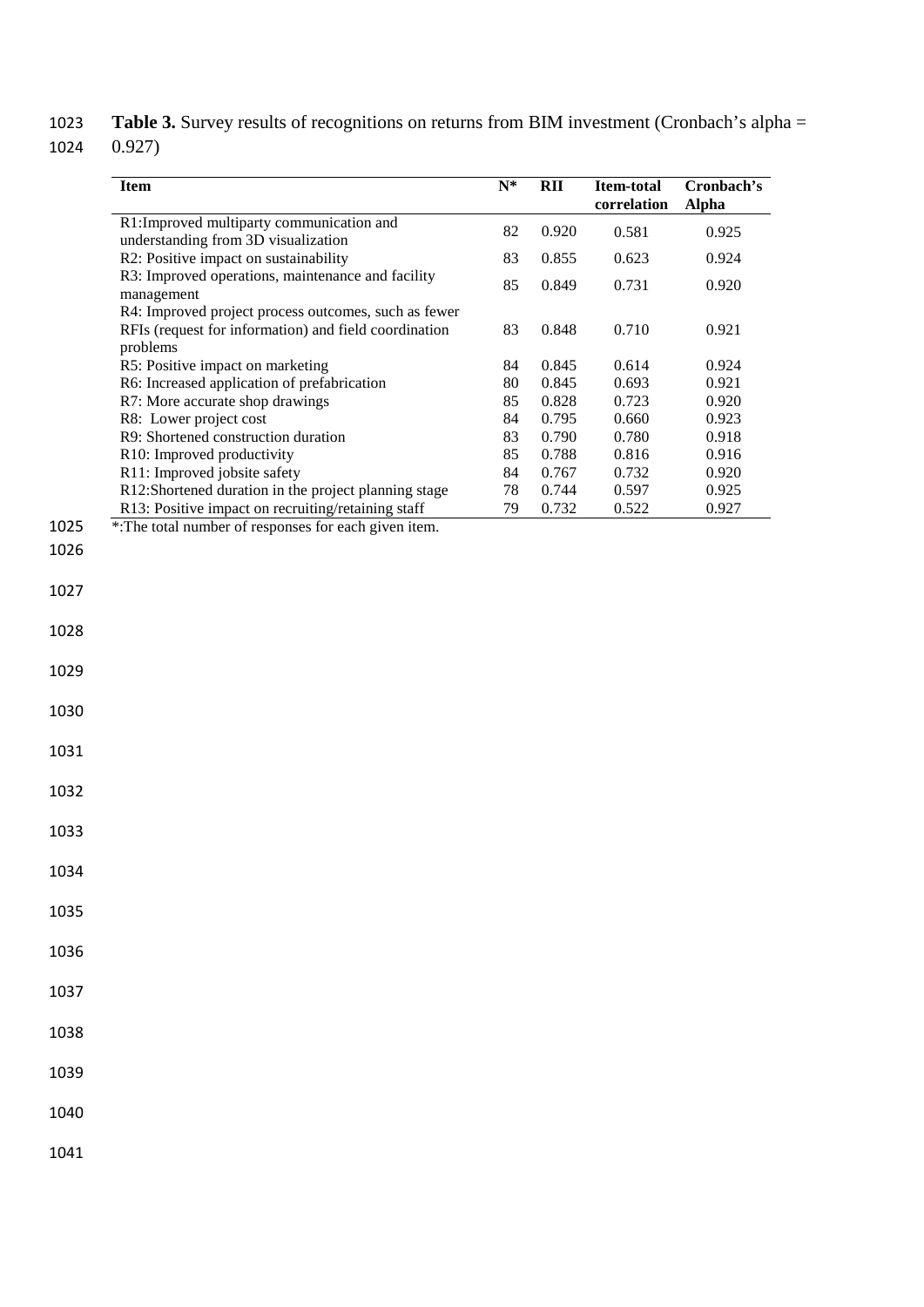| 1042 | Table 4. ANOVA analysis of subgroup differences towards recognitions on BIM return-related |
|------|--------------------------------------------------------------------------------------------|
|      | 1043 items.                                                                                |

|                  | <b>Overall</b> | <b>Standard</b> |             | <b>ANOVA</b> analysis for | <b>ANOVA</b> analysis for |                                                                                                                                              |
|------------------|----------------|-----------------|-------------|---------------------------|---------------------------|----------------------------------------------------------------------------------------------------------------------------------------------|
|                  | <b>Mean</b>    | deviation       |             | subgroups according to    |                           | subgroups according to BIM                                                                                                                   |
|                  |                |                 | professions |                           | proficiency level         |                                                                                                                                              |
|                  |                |                 | $F$ value   | $p$ value                 | $F$ value                 | $p$ value                                                                                                                                    |
| R1               | 4.598          | 0.814           | 0.58        | 0.767                     | 2.58                      | $0.044*$                                                                                                                                     |
| $\mathbb{R}2$    | 4.277          | 0.790           | 1.98        | 0.069                     | $0.87\,$                  | 0.484                                                                                                                                        |
| R3               | 4.247          | 0.831           | 1.63        | 0.140                     | 0.74                      | 0.565                                                                                                                                        |
| R4               | 4.241          | 0.839           | 0.34        | 0.931                     | 1.37                      | 0.253                                                                                                                                        |
| R5               | 4.226          | 0.892           | 2.84        | $0.011*$                  | 2.23                      | 0.073                                                                                                                                        |
| R6               | 4.225          | 0.830           | 0.87        | 0.536                     | $0.06\,$                  | 0.994                                                                                                                                        |
| R7<br>${\bf R8}$ | 4.141          | 0.824           | 0.77        | 0.616                     | 0.26                      | 0.905                                                                                                                                        |
|                  | 3.976          | 0.923           | 0.46        | 0.861                     | 0.47                      | 0.755                                                                                                                                        |
| R9               | 3.952          | 1.029           | 0.69        | 0.681                     | 0.32                      | 0.861                                                                                                                                        |
| R10              | 3.941          | 0.980           | 1.20        | 0.311                     | 0.57                      | 0.687                                                                                                                                        |
| R11              | 3.833          | 1.018           | 1.75        | 0.111                     | 0.95                      | 0.441                                                                                                                                        |
| R12              | 3.718          | 0.998           | 3.57        | $0.003*$                  | 1.24                      | 0.303                                                                                                                                        |
| R13              | 3.658          | 0.875           | 2.64        | $0.018*$                  | 1.84                      | 0.131<br>$\overline{\cdot}$ : p values lower than 0.05 indicate significant subgroup differences towards the given item in BIM return values |
|                  |                |                 |             |                           |                           |                                                                                                                                              |
|                  |                |                 |             |                           |                           |                                                                                                                                              |
|                  |                |                 |             |                           |                           |                                                                                                                                              |
|                  |                |                 |             |                           |                           |                                                                                                                                              |
|                  |                |                 |             |                           |                           |                                                                                                                                              |
|                  |                |                 |             |                           |                           |                                                                                                                                              |
|                  |                |                 |             |                           |                           |                                                                                                                                              |
|                  |                |                 |             |                           |                           |                                                                                                                                              |
|                  |                |                 |             |                           |                           |                                                                                                                                              |
|                  |                |                 |             |                           |                           |                                                                                                                                              |
|                  |                |                 |             |                           |                           |                                                                                                                                              |
|                  |                |                 |             |                           |                           |                                                                                                                                              |
|                  |                |                 |             |                           |                           |                                                                                                                                              |
|                  |                |                 |             |                           |                           |                                                                                                                                              |
|                  |                |                 |             |                           |                           |                                                                                                                                              |
|                  |                |                 |             |                           |                           |                                                                                                                                              |
|                  |                |                 |             |                           |                           |                                                                                                                                              |
|                  |                |                 |             |                           |                           |                                                                                                                                              |
|                  |                |                 |             |                           |                           |                                                                                                                                              |
|                  |                |                 |             |                           |                           |                                                                                                                                              |
|                  |                |                 |             |                           |                           |                                                                                                                                              |
|                  |                |                 |             |                           |                           |                                                                                                                                              |
|                  |                |                 |             |                           |                           |                                                                                                                                              |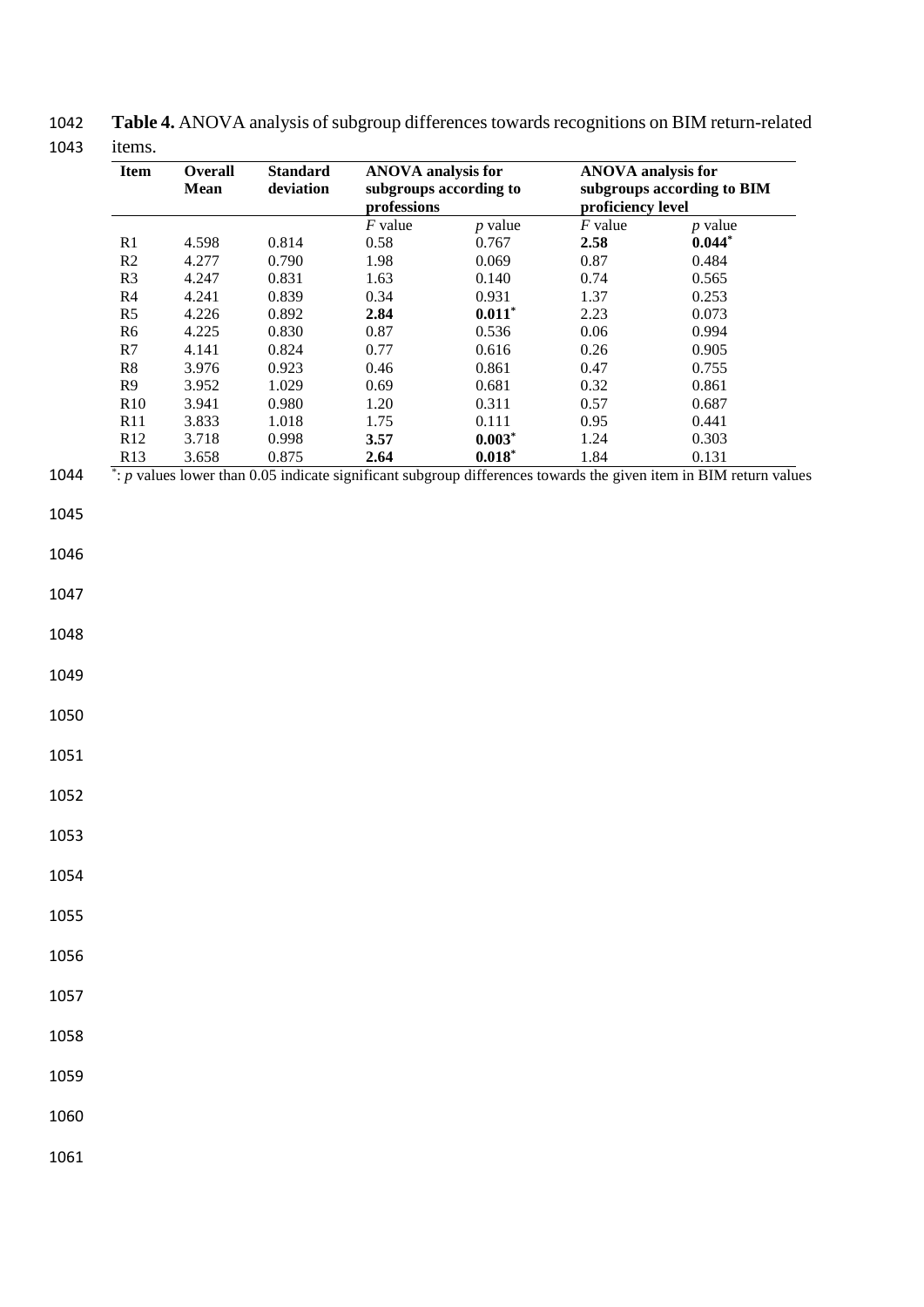1062 **Table 5.** Survey results of perceptions on ways to improve returns from BIM application

1063 (Cronbach's alpha = 0.943)

| Item                                                                                         | $N^*$ | RII   | Item-total<br>correlation | Cronbach's<br>Alpha |
|----------------------------------------------------------------------------------------------|-------|-------|---------------------------|---------------------|
| W1:Improvement of interoperability among software<br>applications                            | 76    | 0.908 | 0.622                     | 0.941               |
| W2:More clearly defined BIM deliverables among project<br>parties                            | 76    | 0.903 | 0.672                     | 0.940               |
| W3: More use of contract language to support BIM and<br><b>BIM-based collaboration</b>       | 78    | 0.869 | 0.753                     | 0.938               |
| W4: Willingness of AHJs (Authorities Having Jurisdiction)<br>to accept models                | 75    | 0.864 | 0.628                     | 0.941               |
| W5: Improved capacities of BIM software                                                      | 78    | 0.859 | 0.784                     | 0.937               |
| W6: More demands from clients on BIM usage                                                   | 77    | 0.855 | 0.721                     | 0.938               |
| W7: More internal staff with BIM skills                                                      | 77    | 0.855 | 0.731                     | 0.938               |
| W8: More data demonstrating the business value of BIM                                        | 79    | 0.848 | 0.696                     | 0.939               |
| W9: More BIM applications in the manufacturing and<br>construction of prefabrication members | 79    | 0.825 | 0.837                     | 0.935               |
| W10: Integration<br>of<br><b>BIM</b><br>with<br>data<br>mobile<br>devices/applications       | 77    | 0.823 | 0.765                     | 0.937               |
| W11:Reduced cost of BIM software                                                             | 78    | 0.821 | 0.700                     | 0.939               |
| W12:More BIM training provided to AEC professionals                                          | 79    | 0.795 | 0.658                     | 0.940               |
| W13:More hired entry-level staffs with BIM skills                                            | 74    | 0.781 | 0.727                     | 0.938               |
| W14:More consulting firms with BIM expertise                                                 | 73    | 0.710 | 0.711                     | 0.939               |
| W15:More subcontracted modeling service available                                            | 70    | 0.671 | 0.601                     | 0.942               |
| *: The total number of responses for each given item.                                        |       |       |                           |                     |
|                                                                                              |       |       |                           |                     |

1065 1066

1067

1068

1069

1070

1071

1072

1073

1074

1075

1076

1077

1078

1079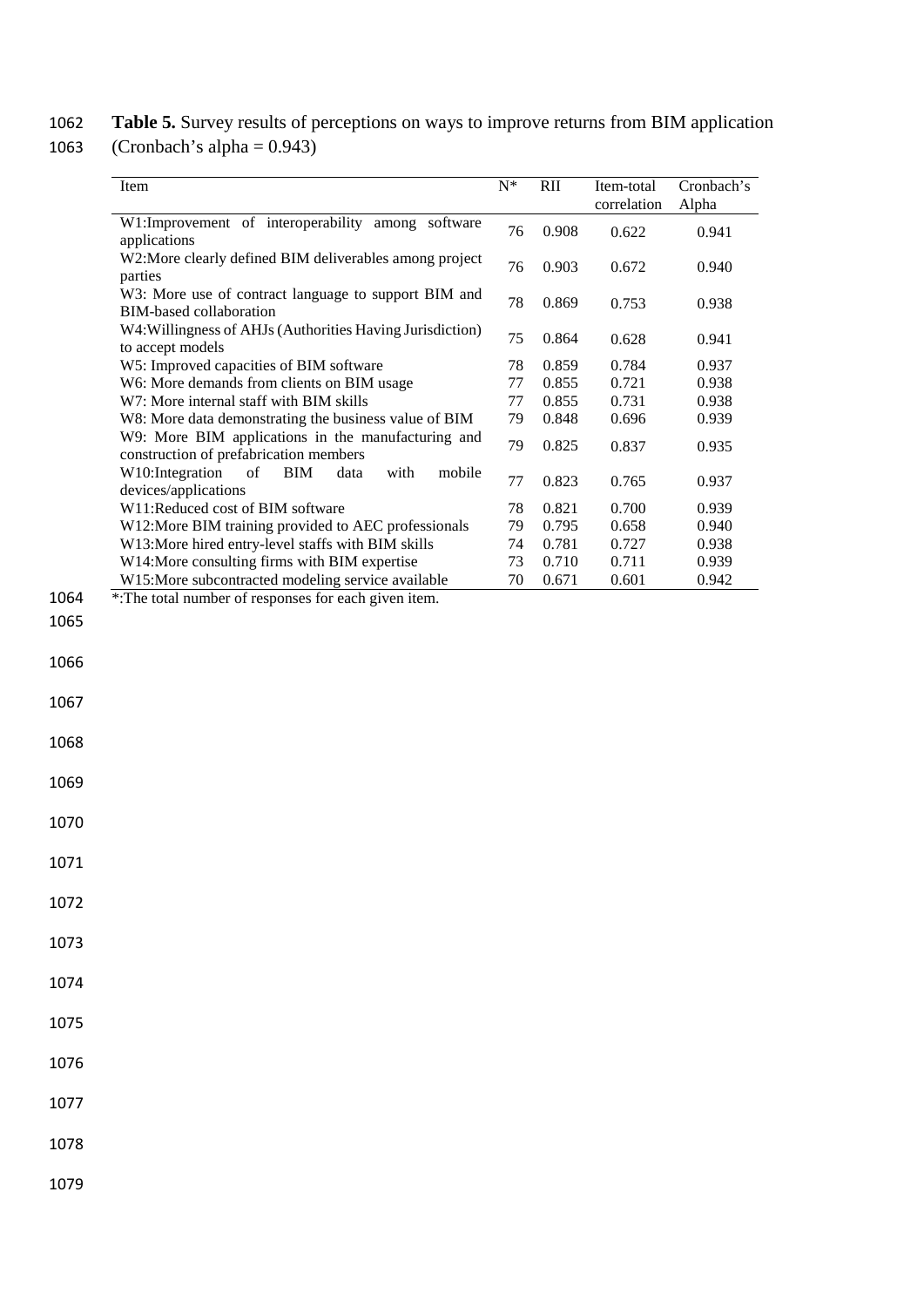| л т<br><b>Item</b>        | <b>Overall</b><br><b>Mean</b> | <b>Standard</b><br>deviation | <b>ANOVA</b> analysis for | subgroups according to | <b>ANOVA</b> analysis for | subgroups according to BIM                                                                                                 |
|---------------------------|-------------------------------|------------------------------|---------------------------|------------------------|---------------------------|----------------------------------------------------------------------------------------------------------------------------|
|                           |                               |                              | professions               |                        | proficiency level         |                                                                                                                            |
|                           |                               |                              | $F$ value                 | $p$ value              | $F$ value                 | $p$ value                                                                                                                  |
| W1                        | 4.539                         | 0.886                        | 0.87                      | 0.535                  | 0.98                      | 0.424                                                                                                                      |
| $\rm W2$                  | 4.513                         | 0.757                        | 1.26                      | 0.287                  | 0.65                      | 0.626                                                                                                                      |
| W3                        | 4.346                         | 0.819                        | 0.23                      | 0.977                  | 0.16                      | 0.960                                                                                                                      |
| $\,$ W4<br>W <sub>5</sub> | 4.320                         | 1.029<br>0.808               | 0.40<br>0.31              | 0.902                  | 0.29<br>0.41              | 0.886<br>0.801                                                                                                             |
| W <sub>6</sub>            | 4.295<br>4.273                | 0.883                        | 0.34                      | 0.948<br>0.933         | 0.27                      | 0.894                                                                                                                      |
| $\ensuremath{\text{W}}7$  | 4.273                         | 0.821                        | 0.86                      | 0.546                  | 0.20                      | 0.938                                                                                                                      |
| $\,$ W8 $\,$              | 4.241                         | 1.003                        | 0.99                      | 0.444                  | 0.48                      | 0.747                                                                                                                      |
| W9                        | 4.127                         | 0.952                        | 0.34                      | 0.933                  | 0.67                      | 0.618                                                                                                                      |
| W10                       | 4.117                         | 1.038                        | 0.67                      | 0.699                  | 0.97                      | 0.427                                                                                                                      |
| W11                       | 4.103                         | 1.076                        | 1.12                      | 0.361                  | 0.89                      | 0.474                                                                                                                      |
| W12                       | 3.975                         | 1.012                        | 1.83                      | 0.095                  | 1.03                      | 0.397                                                                                                                      |
| W13                       | 3.905                         | 0.939                        | 0.57                      | 0.779                  | 0.94                      | 0.447                                                                                                                      |
| W14                       | 3.548                         | 1.106                        | 0.65                      | 0.714                  | 0.21                      | 0.933                                                                                                                      |
| W15                       | 3.357                         | 1.258                        | 0.42                      | 0.884                  | 0.84                      | 0.504                                                                                                                      |
|                           |                               |                              |                           |                        |                           | $\dot{ }$ : p values lower than 0.05 indicate significant subgroup differences towards the given item in BIM return values |
|                           |                               |                              |                           |                        |                           |                                                                                                                            |
|                           |                               |                              |                           |                        |                           |                                                                                                                            |
|                           |                               |                              |                           |                        |                           |                                                                                                                            |
|                           |                               |                              |                           |                        |                           |                                                                                                                            |
|                           |                               |                              |                           |                        |                           |                                                                                                                            |
|                           |                               |                              |                           |                        |                           |                                                                                                                            |
|                           |                               |                              |                           |                        |                           |                                                                                                                            |
|                           |                               |                              |                           |                        |                           |                                                                                                                            |
|                           |                               |                              |                           |                        |                           |                                                                                                                            |
|                           |                               |                              |                           |                        |                           |                                                                                                                            |
|                           |                               |                              |                           |                        |                           |                                                                                                                            |
|                           |                               |                              |                           |                        |                           |                                                                                                                            |
|                           |                               |                              |                           |                        |                           |                                                                                                                            |
|                           |                               |                              |                           |                        |                           |                                                                                                                            |
|                           |                               |                              |                           |                        |                           |                                                                                                                            |
|                           |                               |                              |                           |                        |                           |                                                                                                                            |
|                           |                               |                              |                           |                        |                           |                                                                                                                            |

1080 **Table 6.** ANOVA analysis of subgroup differences on ways to enhance returns from BIM 1081 application